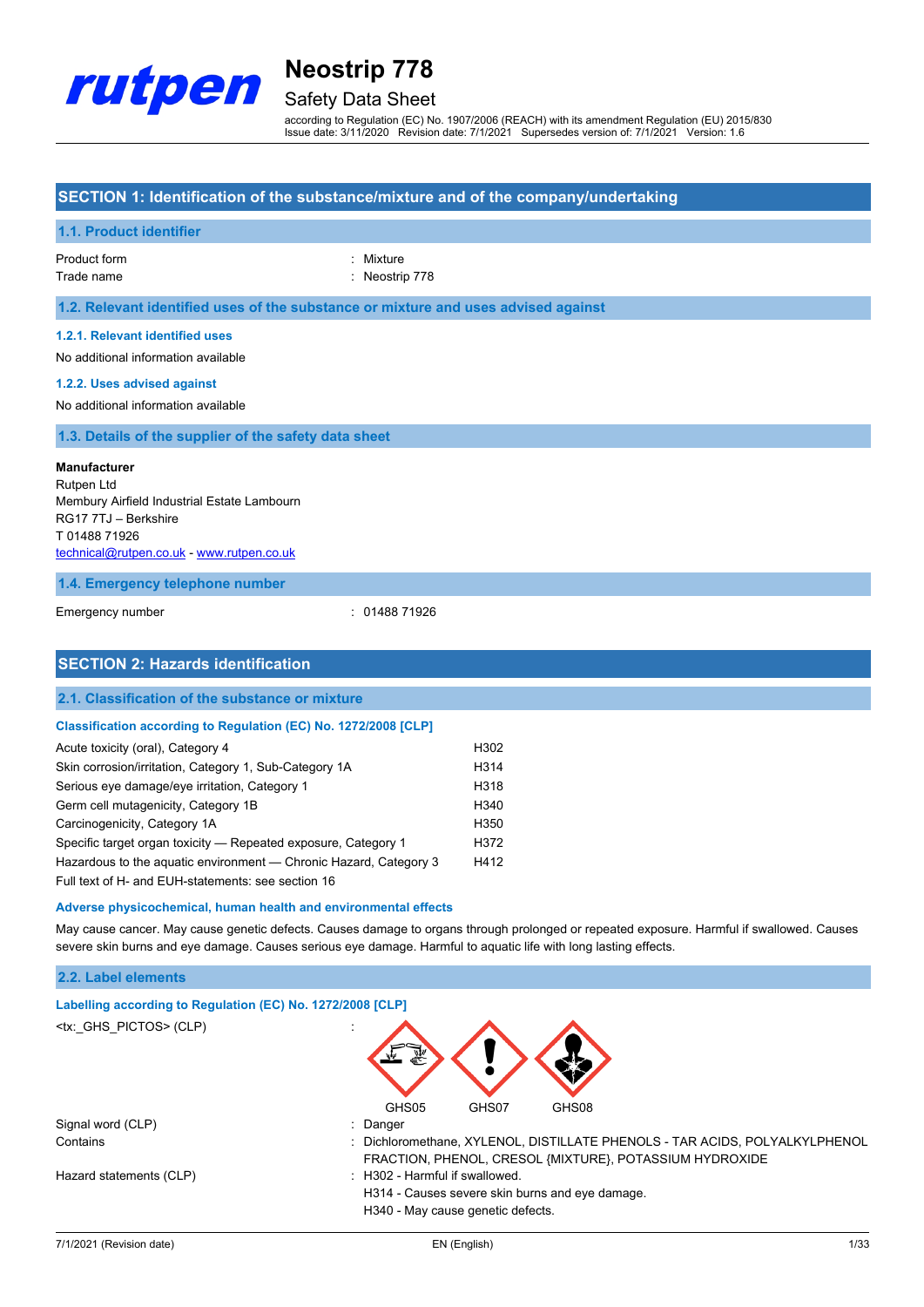### Safety Data Sheet

according to Regulation (EC) No. 1907/2006 (REACH) with its amendment Regulation (EU) 2015/830

|                                | H350 - May cause cancer.<br>H372 - Causes damage to organs through prolonged or repeated exposure.<br>H412 - Harmful to aquatic life with long lasting effects.                                                                                                                                                                                         |
|--------------------------------|---------------------------------------------------------------------------------------------------------------------------------------------------------------------------------------------------------------------------------------------------------------------------------------------------------------------------------------------------------|
| Precautionary statements (CLP) | : P201 - Obtain special instructions before use.                                                                                                                                                                                                                                                                                                        |
|                                | P280 - Wear protective clothing, eye protection, face protection.                                                                                                                                                                                                                                                                                       |
|                                | P303+P361+P353+P310 - IF ON SKIN (or hair): Take off immediately all contaminated<br>clothing. Rinse skin with water/shower Immediately call a POISON CENTER, a doctor.<br>P305+P351+P338+P310 - IF IN EYES: Rinse cautiously with water for several minutes.<br>Remove contact lenses, if present and easy to do. Continue rinsing. Immediately call a |
|                                | doctor.                                                                                                                                                                                                                                                                                                                                                 |
|                                | P308+P313 - IF exposed or concerned: Get medical advice/attention.                                                                                                                                                                                                                                                                                      |
|                                | P321 - Specific treatment (see supplemental first aid instruction on this label).                                                                                                                                                                                                                                                                       |

### **2.3. Other hazards**

No additional information available

### **SECTION 3: Composition/information on ingredients**

### **3.1. Substances**

#### Not applicable

### **3.2. Mixtures**

| <b>Name</b>                                                             | <b>Product identifier</b>                                                                               | $\frac{9}{6}$   | <b>Classification according to</b><br><b>Regulation (EC) No. 1272/2008</b><br>[CLP]                                                                                                                                                     |
|-------------------------------------------------------------------------|---------------------------------------------------------------------------------------------------------|-----------------|-----------------------------------------------------------------------------------------------------------------------------------------------------------------------------------------------------------------------------------------|
| Dichloromethane<br>substance with a Community workplace exposure limit  | CAS-No.: 75-09-2<br>EC-No.: 200-838-9<br>EC Index-No.: 602-004-00-3                                     | $\ge 50 - 575$  | Carc. 2, H351<br><b>STOT RE 1, H372</b>                                                                                                                                                                                                 |
| CRESOL {MIXTURE}<br>substance with a Community workplace exposure limit | CAS-No.: 1319-77-3<br>EC-No.: 215-293-2<br>EC Index-No.: 604-004-00-9                                   | $\ge 5 - < 15$  | Acute Tox. 3 (Oral), H301<br>Acute Tox. 3 (Dermal), H311<br>Skin Corr. 1A, H314<br><b>STOT RE 2, H373</b><br>Aquatic Chronic 2, H411                                                                                                    |
| POTASSIUM HYDROXIDE                                                     | CAS-No.: 1310-58-3<br>EC-No.: 215-181-3<br>EC Index-No.: 019-002-00-8<br>REACH-no: 01-2119487136-<br>33 | $\geq 1 - 5$    | Acute Tox. 4 (Oral), H302<br>Skin Corr. 1A, H314                                                                                                                                                                                        |
| <b>XYLENOL</b>                                                          | CAS-No.: 1300-71-6<br>EC-No.: 215-089-3<br>EC Index-No.: 604-006-00-X                                   | $\geq 1 - 5$    | Acute Tox. 3 (Oral), H301<br>Acute Tox. 3 (Dermal), H311<br>Skin Corr. 1A. H314<br>Aquatic Chronic 2, H411                                                                                                                              |
| DISTILLATE PHENOLS - TAR ACIDS,<br>POLYALKYLPHENOL FRACTION             | CAS-No.: 84989-05-9<br>EC-No.: 284-893-4<br>EC Index-No.: 648-121-00-3                                  | $\ge 0.1 - 5.1$ | Muta. 1B, H340<br>Carc. 1A, H350                                                                                                                                                                                                        |
| PHENOL<br>substance with a Community workplace exposure limit           | CAS-No.: 108-95-2<br>EC-No.: 203-632-7<br>EC Index-No.: 604-001-00-2                                    | $\ge 0.1 - 1.1$ | Acute Tox. 3 (Oral), H301<br>Acute Tox. 3 (Dermal), H311<br>Acute Tox. 3 (Inhalation), H331<br>Acute Tox. 3 (Inhalation: dust, mist), H331<br>Skin Corr. 1A, H314<br>Muta. 2, H341<br><b>STOT RE 2, H373</b><br>Aquatic Chronic 1, H410 |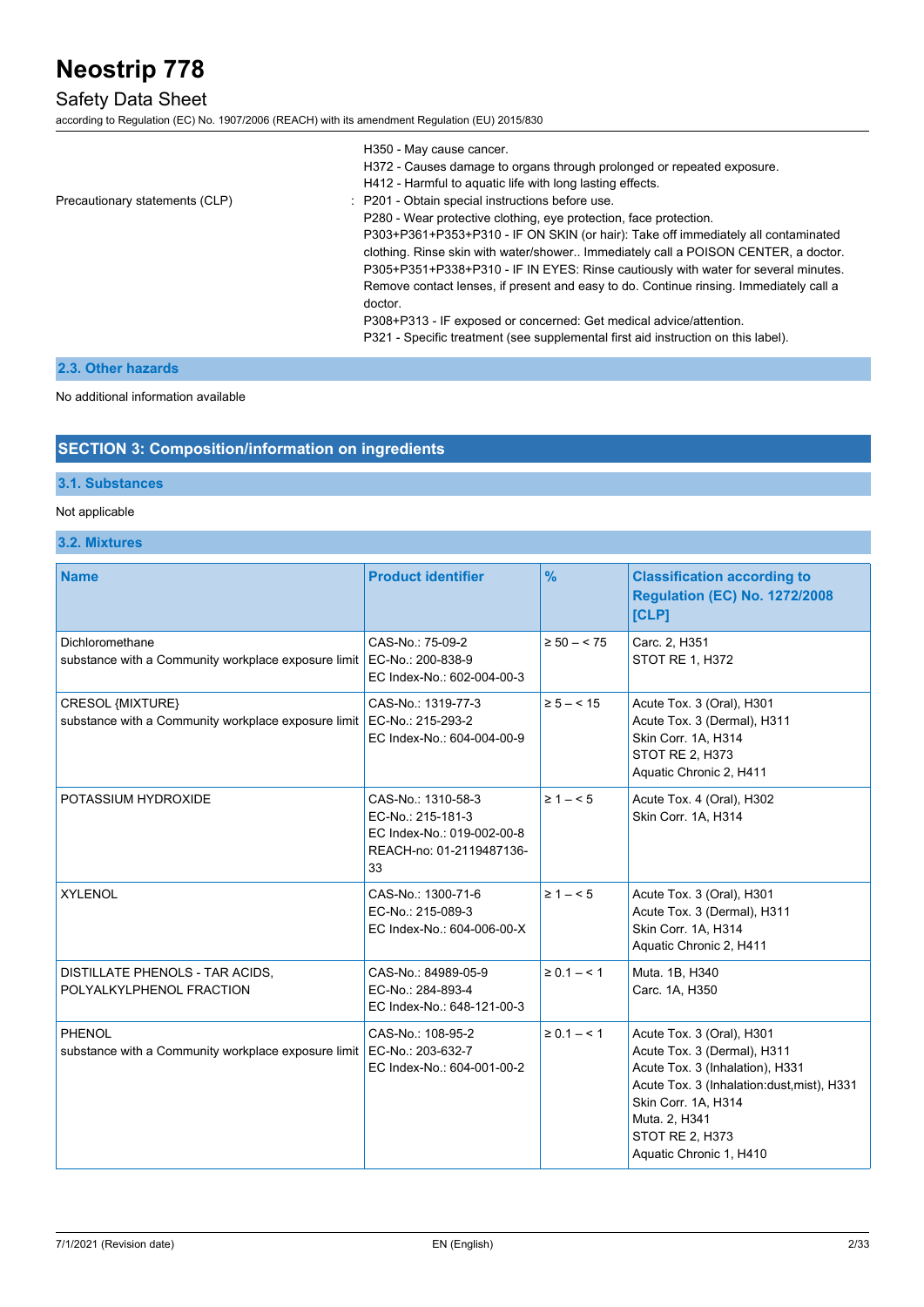## Safety Data Sheet

according to Regulation (EC) No. 1907/2006 (REACH) with its amendment Regulation (EU) 2015/830

| <b>Specific concentration limits:</b> |                                                                                                         |                                                                                                                                                 |  |
|---------------------------------------|---------------------------------------------------------------------------------------------------------|-------------------------------------------------------------------------------------------------------------------------------------------------|--|
| <b>Name</b>                           | <b>Product identifier</b>                                                                               | <b>Specific concentration limits</b>                                                                                                            |  |
| POTASSIUM HYDROXIDE                   | CAS-No.: 1310-58-3<br>EC-No.: 215-181-3<br>EC Index-No.: 019-002-00-8<br>REACH-no: 01-2119487136-<br>33 | $(0.5 ≤ C ≤ 2)$ Skin Irrit. 2, H315<br>$(0.5 ≤ C ≤ 2)$ Eye Irrit. 2, H319<br>(2 ≤C ≤ 5) Skin Corr. 1B, H314<br>(5 ≤C < 100) Skin Corr. 1A, H314 |  |
| PHENOL                                | CAS-No.: 108-95-2<br>EC-No.: 203-632-7<br>EC Index-No.: 604-001-00-2                                    | ( 1 ≤C ≤ 3) Skin Irrit. 2, H315<br>( 1 ≤C ≤ 3) Eye Irrit. 2, H319<br>(3 ≤C < 100) Skin Corr. 1B, H314                                           |  |

Full text of H- and EUH-statements: see section 16

| <b>SECTION 4: First aid measures</b>                                            |                                                                                                                                                         |  |
|---------------------------------------------------------------------------------|---------------------------------------------------------------------------------------------------------------------------------------------------------|--|
| 4.1. Description of first aid measures                                          |                                                                                                                                                         |  |
| First-aid measures general                                                      | : Call a physician immediately.                                                                                                                         |  |
| First-aid measures after inhalation                                             | : Remove person to fresh air and keep comfortable for breathing.                                                                                        |  |
| First-aid measures after skin contact                                           | : Rinse skin with water/shower. Take off immediately all contaminated clothing. Call a<br>physician immediately.                                        |  |
| First-aid measures after eye contact                                            | : Rinse cautiously with water for several minutes. Remove contact lenses, if present and easy<br>to do. Continue rinsing. Call a physician immediately. |  |
| First-aid measures after ingestion                                              | : Rinse mouth. Do not induce vomiting. Call a physician immediately.                                                                                    |  |
| 4.2. Most important symptoms and effects, both acute and delayed                |                                                                                                                                                         |  |
| Symptoms/effects after skin contact                                             | : Burns.                                                                                                                                                |  |
| Symptoms/effects after eye contact                                              | : Serious damage to eyes.                                                                                                                               |  |
| Symptoms/effects after ingestion                                                | $\therefore$ Burns.                                                                                                                                     |  |
| 4.3. Indication of any immediate medical attention and special treatment needed |                                                                                                                                                         |  |

Treat symptomatically.

| <b>SECTION 5: Firefighting measures</b>                    |                                                                                                                                             |  |  |
|------------------------------------------------------------|---------------------------------------------------------------------------------------------------------------------------------------------|--|--|
| 5.1. Extinguishing media                                   |                                                                                                                                             |  |  |
| Suitable extinguishing media                               | : Water spray. Dry powder. Foam. Carbon dioxide.                                                                                            |  |  |
| 5.2. Special hazards arising from the substance or mixture |                                                                                                                                             |  |  |
| Hazardous decomposition products in case of fire           | : Toxic fumes may be released.                                                                                                              |  |  |
| 5.3. Advice for firefighters                               |                                                                                                                                             |  |  |
| Protection during firefighting                             | : Do not attempt to take action without suitable protective equipment. Self-contained<br>breathing apparatus. Complete protective clothing. |  |  |

| <b>SECTION 6: Accidental release measures</b> |                                                                                                                                                                |  |
|-----------------------------------------------|----------------------------------------------------------------------------------------------------------------------------------------------------------------|--|
|                                               | 6.1. Personal precautions, protective equipment and emergency procedures                                                                                       |  |
| 6.1.1. For non-emergency personnel            |                                                                                                                                                                |  |
| <b>Emergency procedures</b>                   | : Only qualified personnel equipped with suitable protective equipment may intervene. Do not<br>breathe dust/fume/gas/mist/vapours/spray.                      |  |
| 6.1.2. For emergency responders               |                                                                                                                                                                |  |
| Protective equipment                          | : Do not attempt to take action without suitable protective equipment. For further information<br>refer to section 8: "Exposure controls/personal protection". |  |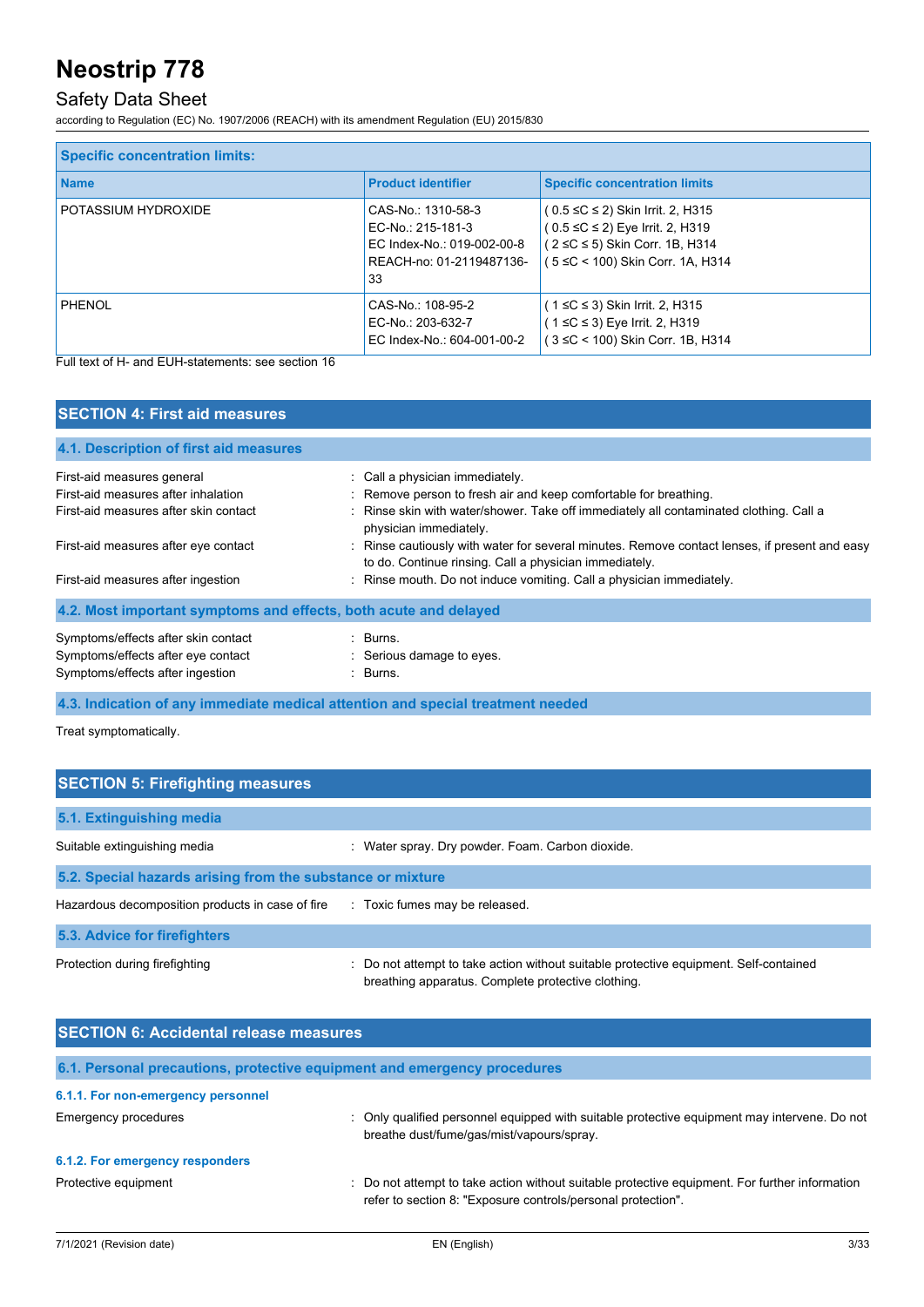### Safety Data Sheet

according to Regulation (EC) No. 1907/2006 (REACH) with its amendment Regulation (EU) 2015/830

| <b>6.2. Environmental precautions</b>                                                           |                                                                                                                  |  |
|-------------------------------------------------------------------------------------------------|------------------------------------------------------------------------------------------------------------------|--|
| Avoid release to the environment. Notify authorities if product enters sewers or public waters. |                                                                                                                  |  |
| 6.3. Methods and material for containment and cleaning up                                       |                                                                                                                  |  |
| Methods for cleaning up                                                                         | : Take up liquid spill into absorbent material. Notify authorities if product enters sewers or<br>public waters. |  |
| Other information                                                                               | : Dispose of materials or solid residues at an authorized site.                                                  |  |
| 6.4. Reference to other sections                                                                |                                                                                                                  |  |

For further information refer to section 13.

| <b>SECTION 7: Handling and storage</b>                            |                                                                                                                                                                                                                                                                                                                                                                                                                                                                                                                                                                                                                                                                   |  |
|-------------------------------------------------------------------|-------------------------------------------------------------------------------------------------------------------------------------------------------------------------------------------------------------------------------------------------------------------------------------------------------------------------------------------------------------------------------------------------------------------------------------------------------------------------------------------------------------------------------------------------------------------------------------------------------------------------------------------------------------------|--|
| 7.1. Precautions for safe handling                                |                                                                                                                                                                                                                                                                                                                                                                                                                                                                                                                                                                                                                                                                   |  |
| Precautions for safe handling                                     | : Ensure good ventilation of the work station. Obtain special instructions before use. Do not<br>handle until all safety precautions have been read and understood. Take all necessary<br>technical measures to avoid or minimize the release of the product on the workplace. Limit<br>quantities of product at the minimum necessary for handling and limit the number of<br>exposed workers. Provide local exhaust or general room ventilation. Wear personal<br>protective equipment. Floors, walls and other surfaces in the hazard area must be cleaned<br>regularly. Do not breathe dust/fume/gas/mist/vapours/spray. Avoid contact with skin and<br>eyes. |  |
| Hygiene measures                                                  | Separate working clothes from town clothes. Launder separately. Wash contaminated<br>clothing before reuse. Do not eat, drink or smoke when using this product. Always wash<br>hands after handling the product.                                                                                                                                                                                                                                                                                                                                                                                                                                                  |  |
| 7.2. Conditions for safe storage, including any incompatibilities |                                                                                                                                                                                                                                                                                                                                                                                                                                                                                                                                                                                                                                                                   |  |
| Storage conditions                                                | : Store locked up. Store in a well-ventilated place. Keep cool.                                                                                                                                                                                                                                                                                                                                                                                                                                                                                                                                                                                                   |  |

**7.3. Specific end use(s)**

No additional information available

### **SECTION 8: Exposure controls/personal protection**

#### **8.1. Control parameters**

#### **8.1.1 National occupational exposure and biological limit values**

| Dichloromethane (75-09-2)                                 |                                                                                                                                                       |  |
|-----------------------------------------------------------|-------------------------------------------------------------------------------------------------------------------------------------------------------|--|
| <b>EU - Indicative Occupational Exposure Limit (IOEL)</b> |                                                                                                                                                       |  |
| Local name                                                | Methylene chloride; Dichloromethane                                                                                                                   |  |
| <b>IOEL TWA</b>                                           | 353 mg/m <sup>3</sup>                                                                                                                                 |  |
| <b>IOEL STEL</b>                                          | $706$ mg/m <sup>3</sup>                                                                                                                               |  |
| <b>IOEL STEL [ppm]</b>                                    | $200$ ppm                                                                                                                                             |  |
| Remark                                                    | Skin                                                                                                                                                  |  |
| Regulatory reference                                      | COMMISSION DIRECTIVE (EU) 2017/164                                                                                                                    |  |
| <b>EU - Biological Limit Value (BLV)</b>                  |                                                                                                                                                       |  |
| Local name                                                | Methylene chloride                                                                                                                                    |  |
| <b>BLV</b>                                                | 4 % Parameter: COHb - Medium: Blood<br>0.3 mg/l Parameter: methylene chloride - Medium: urine<br>1 mg/l Parameter: methylene chloride - Medium: blood |  |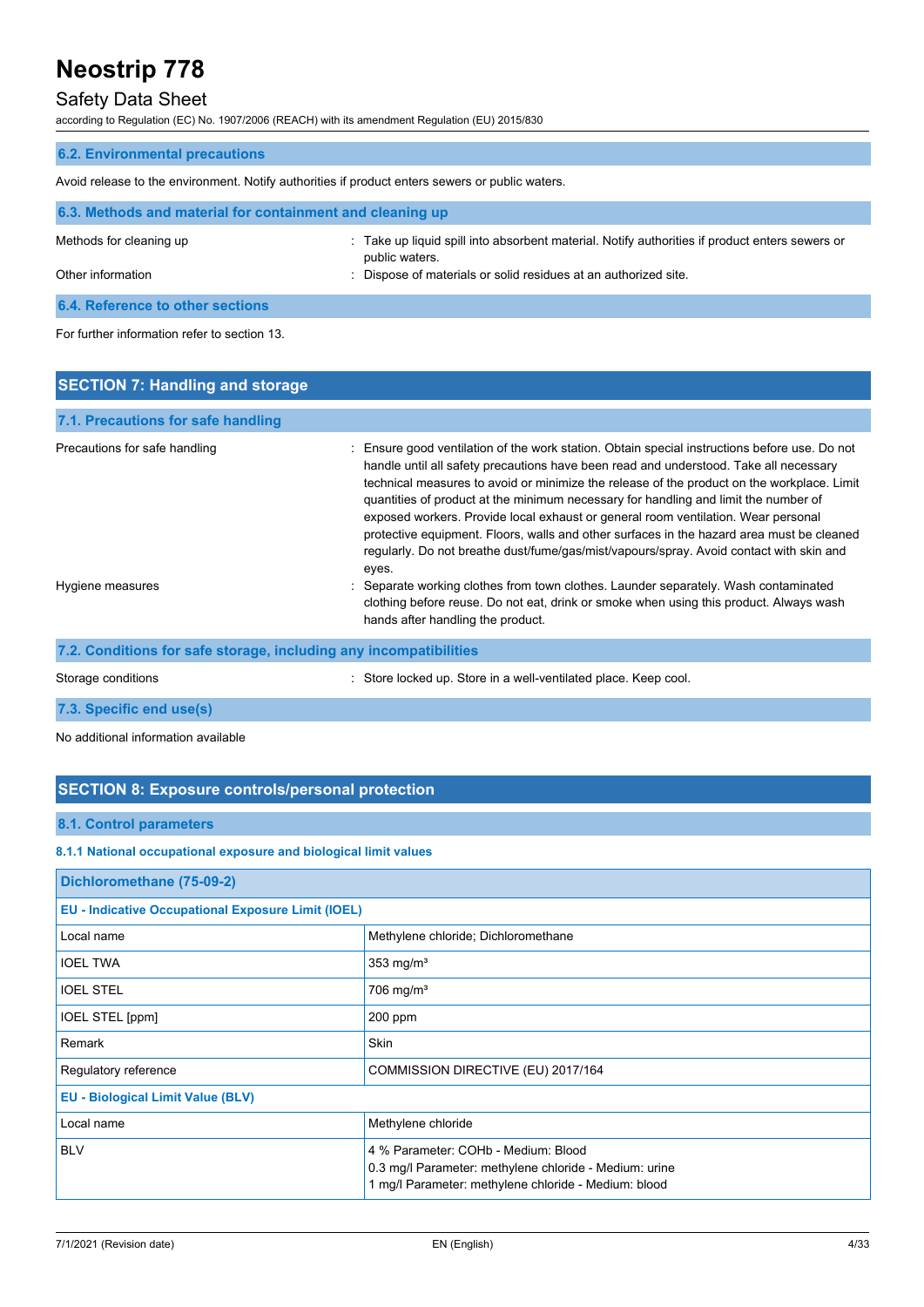## Safety Data Sheet

| Dichloromethane (75-09-2)                      |                                                                                                                                                                                                                                                                                                                                                                                                                                                                                                                               |  |
|------------------------------------------------|-------------------------------------------------------------------------------------------------------------------------------------------------------------------------------------------------------------------------------------------------------------------------------------------------------------------------------------------------------------------------------------------------------------------------------------------------------------------------------------------------------------------------------|--|
| Regulatory reference                           | SCOEL List of recommended health-based BLVs and BGVs                                                                                                                                                                                                                                                                                                                                                                                                                                                                          |  |
| <b>Austria - Occupational Exposure Limits</b>  |                                                                                                                                                                                                                                                                                                                                                                                                                                                                                                                               |  |
| Local name                                     | Dichlormethan (R 30)                                                                                                                                                                                                                                                                                                                                                                                                                                                                                                          |  |
| MAK (OEL TWA)                                  | 175 mg/m $3$                                                                                                                                                                                                                                                                                                                                                                                                                                                                                                                  |  |
| MAK (OEL TWA) [ppm]                            | 50 ppm                                                                                                                                                                                                                                                                                                                                                                                                                                                                                                                        |  |
| MAK (OEL STEL)                                 | 700 mg/m <sup>3</sup> (2x 30(Miw) min)                                                                                                                                                                                                                                                                                                                                                                                                                                                                                        |  |
| MAK (OEL STEL) [ppm]                           | 200 ppm (2x 30(Miw) min)                                                                                                                                                                                                                                                                                                                                                                                                                                                                                                      |  |
| Remark                                         | H. Krebserzeugend: III B                                                                                                                                                                                                                                                                                                                                                                                                                                                                                                      |  |
| Regulatory reference                           | BGBI. II Nr. 238/2018                                                                                                                                                                                                                                                                                                                                                                                                                                                                                                         |  |
| <b>Belgium - Occupational Exposure Limits</b>  |                                                                                                                                                                                                                                                                                                                                                                                                                                                                                                                               |  |
| Local name                                     | Chlorure de méthylène (Dichlorométhane) # Methyleenchloride                                                                                                                                                                                                                                                                                                                                                                                                                                                                   |  |
| <b>OEL TWA</b>                                 | 177 mg/m $3$                                                                                                                                                                                                                                                                                                                                                                                                                                                                                                                  |  |
| OEL TWA [ppm]                                  | 50 ppm                                                                                                                                                                                                                                                                                                                                                                                                                                                                                                                        |  |
| <b>OEL STEL</b>                                | $706$ mg/m <sup>3</sup>                                                                                                                                                                                                                                                                                                                                                                                                                                                                                                       |  |
| OEL STEL [ppm]                                 | 200 ppm                                                                                                                                                                                                                                                                                                                                                                                                                                                                                                                       |  |
| Remark                                         | D: la mention "D" signifie que la résorption de l'agent, via la peau, les muqueuses ou les<br>yeux, constitue une partie importante de l'exposition totale. Cette résorption peut se faire<br>tant par contact direct que par présence de l'agent dans l'air. # D: de vermelding "D"<br>betekent dat de opname van het agens via de huid, de slijmvliezen of de ogen een<br>belangrijk deel van de totale blootstelling vormt. Deze opname kan het gevolg zijn van<br>zowel direct contact als zijn aanwezigheid in de lucht. |  |
| Regulatory reference                           | Koninklijk besluit/Arrêté royal 19/11/2020                                                                                                                                                                                                                                                                                                                                                                                                                                                                                    |  |
| <b>Bulgaria - Occupational Exposure Limits</b> |                                                                                                                                                                                                                                                                                                                                                                                                                                                                                                                               |  |
| Local name                                     | Метилен хлорид; дихлорметан                                                                                                                                                                                                                                                                                                                                                                                                                                                                                                   |  |
| <b>OEL TWA</b>                                 | 353 mg/ $m3$                                                                                                                                                                                                                                                                                                                                                                                                                                                                                                                  |  |
| OEL TWA [ppm]                                  | 100 ppm                                                                                                                                                                                                                                                                                                                                                                                                                                                                                                                       |  |
| OEL STEL                                       | $706 \text{ mg/m}^3$                                                                                                                                                                                                                                                                                                                                                                                                                                                                                                          |  |
| OEL STEL [ppm]                                 | 200 ppm                                                                                                                                                                                                                                                                                                                                                                                                                                                                                                                       |  |
| Remark                                         | Кожа (възможна е значителна резорбция чрез кожата); • (Химични агенти, за които<br>са определени гранични стойности във въздуха на работната среда за Европейската<br>общност)                                                                                                                                                                                                                                                                                                                                                |  |
| Regulatory reference                           | Наредба № 13 от 30.12.2003 г. за защита на работещите от рискове, свързани с<br>експозиция на химични агенти при работа (изм. и доп. ДВ. бр.5 от 17 Януари 2020 г.)                                                                                                                                                                                                                                                                                                                                                           |  |
| <b>Croatia - Occupational Exposure Limits</b>  |                                                                                                                                                                                                                                                                                                                                                                                                                                                                                                                               |  |
| Local name                                     | Diklorometan; metilen klorid                                                                                                                                                                                                                                                                                                                                                                                                                                                                                                  |  |
| GVI (OEL TWA) [1]                              | 353 mg/ $m3$                                                                                                                                                                                                                                                                                                                                                                                                                                                                                                                  |  |
| GVI (OEL TWA) [2]                              | $100$ ppm                                                                                                                                                                                                                                                                                                                                                                                                                                                                                                                     |  |
| KGVI (OEL STEL)                                | $706$ mg/m <sup>3</sup>                                                                                                                                                                                                                                                                                                                                                                                                                                                                                                       |  |
| KGVI (OEL STEL) [ppm]                          | 200 ppm                                                                                                                                                                                                                                                                                                                                                                                                                                                                                                                       |  |
| Remark                                         | Direktiva: 2017/164/EU. Napomena: Koža (razvrstana kao tvar koja nadražuje kožu<br>(H315))                                                                                                                                                                                                                                                                                                                                                                                                                                    |  |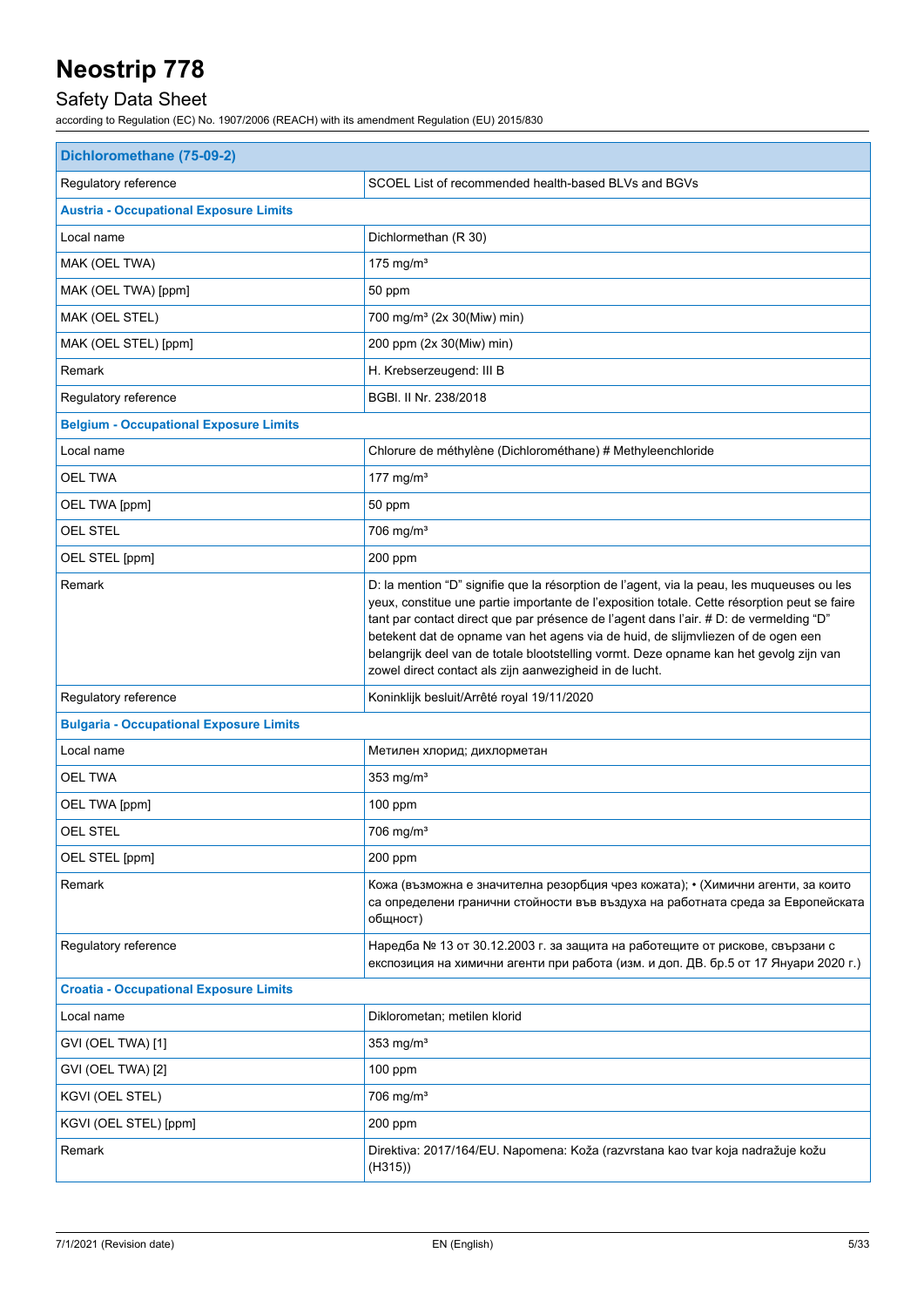## Safety Data Sheet

| Dichloromethane (75-09-2)                            |                                                                                                                                                                                                                                                                                                                                                                                                                                                                                                                                                                                                                                                                                                     |  |
|------------------------------------------------------|-----------------------------------------------------------------------------------------------------------------------------------------------------------------------------------------------------------------------------------------------------------------------------------------------------------------------------------------------------------------------------------------------------------------------------------------------------------------------------------------------------------------------------------------------------------------------------------------------------------------------------------------------------------------------------------------------------|--|
| Regulatory reference                                 | Pravilnik o izmjenama i dopunama Pravilnika o graničnim vrijednostima izloženosti<br>opasnim tvarima pri radu i o biološkim graničnim vrijednostima (NN 91/2018)                                                                                                                                                                                                                                                                                                                                                                                                                                                                                                                                    |  |
| <b>Croatia - Biological limit values</b>             |                                                                                                                                                                                                                                                                                                                                                                                                                                                                                                                                                                                                                                                                                                     |  |
| Local name                                           | Diklorometan (metilen klorid)                                                                                                                                                                                                                                                                                                                                                                                                                                                                                                                                                                                                                                                                       |  |
| <b>BLV</b>                                           | 9.42 µmol/l Karakteristični pokazatelj: diklorometan - Biološki uzorak: krv - Vrijeme<br>uzorkovanja: na kraju radne smjene<br>800 µg/l Karakteristični pokazatelj: diklorometan - Biološki uzorak: krv - Vrijeme<br>uzorkovanja: na kraju radne smjene<br>3.5 µmol/l Karakteristični pokazatelj: diklorometan - Biološki uzorak: mokraća - Vrijeme<br>uzorkovanja: na kraju radne smjene<br>0.3 mg/l Karakteristični pokazatelj: diklorometan - Biološki uzorak: mokraća - Vrijeme<br>uzorkovanja: na kraju radne smjene<br>0.04 Karakteristični pokazatelj: karboksihemoglobin - Biološki uzorak: krv - Vrijeme<br>uzorkovanja: na kraju radne smjene - Napomena: pušenje značajno povisuje nalaz |  |
| Regulatory reference                                 | Pravilnik o izmjenama i dopunama Pravilnika o graničnim vrijednostima izloženosti<br>opasnim tvarima pri radu i o biološkim graničnim vrijednostima (NN 91/2018)                                                                                                                                                                                                                                                                                                                                                                                                                                                                                                                                    |  |
| <b>Czech Republic - Occupational Exposure Limits</b> |                                                                                                                                                                                                                                                                                                                                                                                                                                                                                                                                                                                                                                                                                                     |  |
| Local name                                           | Dichlormethan (Methylenchlorid)                                                                                                                                                                                                                                                                                                                                                                                                                                                                                                                                                                                                                                                                     |  |
| PEL (OEL TWA)                                        | $200$ mg/m <sup>3</sup>                                                                                                                                                                                                                                                                                                                                                                                                                                                                                                                                                                                                                                                                             |  |
| PEL (OEL TWA) [ppm]                                  | 57 ppm                                                                                                                                                                                                                                                                                                                                                                                                                                                                                                                                                                                                                                                                                              |  |
| NPK-P (OEL Ceiling)                                  | 500 mg/ $m3$                                                                                                                                                                                                                                                                                                                                                                                                                                                                                                                                                                                                                                                                                        |  |
| NPK-P (OEL Ceiling) [ppm]                            | 141.5 ppm                                                                                                                                                                                                                                                                                                                                                                                                                                                                                                                                                                                                                                                                                           |  |
| Regulatory reference                                 | Nařízení vlády č. 361/2007 Sb. (Předpis 41/2020 Sb.)                                                                                                                                                                                                                                                                                                                                                                                                                                                                                                                                                                                                                                                |  |
| <b>Denmark - Occupational Exposure Limits</b>        |                                                                                                                                                                                                                                                                                                                                                                                                                                                                                                                                                                                                                                                                                                     |  |
| Local name                                           | Dichlormethan (Methylenchlorid)                                                                                                                                                                                                                                                                                                                                                                                                                                                                                                                                                                                                                                                                     |  |
| OEL TWA [1]                                          | 122 mg/m $3$                                                                                                                                                                                                                                                                                                                                                                                                                                                                                                                                                                                                                                                                                        |  |
| OEL TWA [2]                                          | 35 ppm                                                                                                                                                                                                                                                                                                                                                                                                                                                                                                                                                                                                                                                                                              |  |
| Regulatory reference                                 | BEK nr 290 af 13/02/2021                                                                                                                                                                                                                                                                                                                                                                                                                                                                                                                                                                                                                                                                            |  |
| <b>Estonia - Occupational Exposure Limits</b>        |                                                                                                                                                                                                                                                                                                                                                                                                                                                                                                                                                                                                                                                                                                     |  |
| Local name                                           | Diklorometaan (metüleenkloriid, MEK)                                                                                                                                                                                                                                                                                                                                                                                                                                                                                                                                                                                                                                                                |  |
| <b>OEL TWA</b>                                       | 120 mg/m <sup>3</sup>                                                                                                                                                                                                                                                                                                                                                                                                                                                                                                                                                                                                                                                                               |  |
| OEL TWA [ppm]                                        | 35 ppm                                                                                                                                                                                                                                                                                                                                                                                                                                                                                                                                                                                                                                                                                              |  |
| OEL STEL                                             | 250 mg/ $m3$                                                                                                                                                                                                                                                                                                                                                                                                                                                                                                                                                                                                                                                                                        |  |
| OEL STEL [ppm]                                       | 70 ppm                                                                                                                                                                                                                                                                                                                                                                                                                                                                                                                                                                                                                                                                                              |  |
| Remark                                               | A (Naha kaudu kergesti imenduv aine), C (Kantserogeenne aine)                                                                                                                                                                                                                                                                                                                                                                                                                                                                                                                                                                                                                                       |  |
| Regulatory reference                                 | Vabariigi Valitsuse 20. märtsi 2001. a määruse nr 105 (RT I, 17.10.2019, 2); Vabariigi<br>Valitsuse 10. märtsi 2019. a määruse nr 84                                                                                                                                                                                                                                                                                                                                                                                                                                                                                                                                                                |  |
| <b>France - Occupational Exposure Limits</b>         |                                                                                                                                                                                                                                                                                                                                                                                                                                                                                                                                                                                                                                                                                                     |  |
| Local name                                           | Dichlorométhane (Chlorure de méthylène)                                                                                                                                                                                                                                                                                                                                                                                                                                                                                                                                                                                                                                                             |  |
| VME (OEL TWA)                                        | 178 mg/m $3$                                                                                                                                                                                                                                                                                                                                                                                                                                                                                                                                                                                                                                                                                        |  |
| VME (OEL TWA) [ppm]                                  | 50 ppm                                                                                                                                                                                                                                                                                                                                                                                                                                                                                                                                                                                                                                                                                              |  |
| VLE (OEL Ceiling/STEL)                               | 356 mg/ $m3$                                                                                                                                                                                                                                                                                                                                                                                                                                                                                                                                                                                                                                                                                        |  |
| VLE (OEL Ceiling/STEL) [ppm]                         | 100 ppm                                                                                                                                                                                                                                                                                                                                                                                                                                                                                                                                                                                                                                                                                             |  |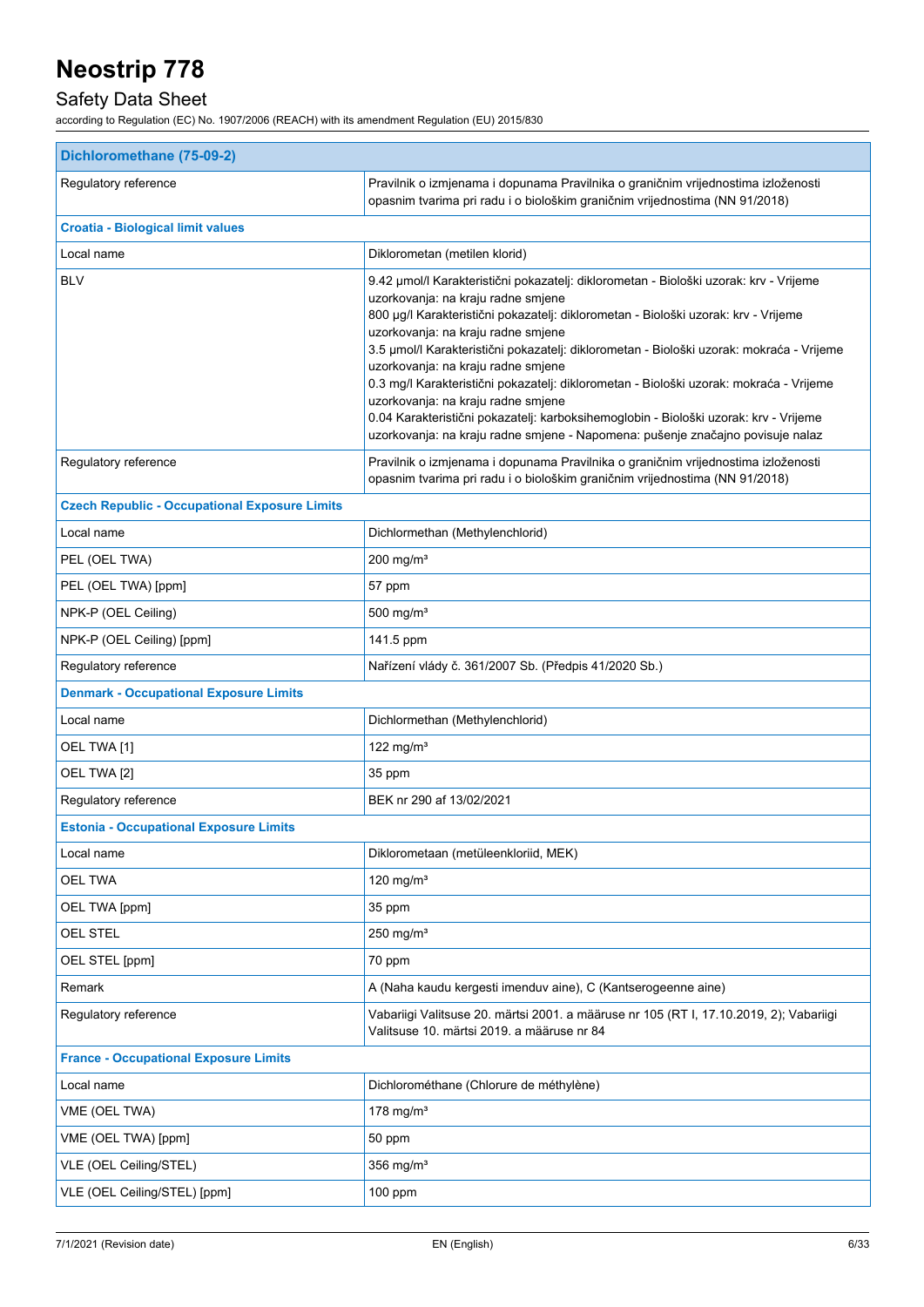## Safety Data Sheet

| Remark<br>Valeurs règlementaires contraignantes; risque de pénétration percutanée<br>Regulatory reference<br>Article R4412-149 du Code du travail (réf.: INRS ED 984, 2016; Décret n° 2019-1487)<br><b>Germany - Occupational Exposure Limits (TRGS 900)</b><br>Dichlormethan<br>Local name<br>AGW (OEL TWA) [1]<br>180 mg/ $m3$<br>AGW (OEL TWA) [2]<br>50 ppm<br>Peak exposure limitation factor<br>2(II)<br>Remark<br>DFG; H; Z<br>Regulatory reference<br>TRGS900<br><b>Germany - Biological limit values (TRGS 903)</b><br>Dichlormethan<br>Local name<br>500 µg/l Parameter: Dichlormethan - Untersuchungsmaterial: B = Vollblut -<br>Biological limit value<br>Probenahmezeitpunkt: g) unmittelbar nach Exposition - Festlegung/Begründung: 11/2016<br><b>DFG</b><br><b>TRGS 903</b><br>Regulatory reference<br><b>Gibraltar - Occupational Exposure Limits</b><br>Local name<br>Methylene chloride; Dichloromethane<br>353 mg/ $m3$<br><b>OEL TWA</b><br>OEL TWA [ppm]<br>100 ppm<br><b>OEL STEL</b><br>$706$ mg/m <sup>3</sup><br>OEL STEL [ppm]<br>200 ppm<br>Remark<br>Skin<br>Regulatory reference<br>Factories (Control of Chemical Agents at Work) Regulations 2003 (LN. 2018/181)<br><b>Greece - Occupational Exposure Limits</b><br>Μεθυλενοχλωρίδιο (Διχλωρομεθάνιο)<br>Local name<br><b>OEL TWA</b><br>$353 \text{ mg/m}^3$<br>OEL TWA [ppm]<br>100 ppm<br><b>OEL STEL</b><br>$706$ mg/m <sup>3</sup><br>OEL STEL [ppm]<br>200 ppm<br>Η ένδειξη «δέρμα» στις οριακές τιμές επαγγελματικής έκθεσης επισημαίνει το ενδεχόμενο<br>Remark<br>σημαντικής διείσδυσης μέσω του δέρματος.<br>Regulatory reference<br>Π.Δ. 82/2018 - Προστασία της υγείας των εργαζομένων που εκτίθενται σε ορισμένους<br>χημικούς παράγοντες κατά τη διάρκεια της εργασίας τους<br><b>Hungary - Occupational Exposure Limits</b><br>DIKLÓRMETÁN (metilén-klorid)<br>Local name<br>353 mg/m <sup>3</sup><br>AK (OEL TWA)<br>CK (OEL STEL)<br>$706$ mg/m <sup>3</sup><br>Regulatory reference<br>5/2020. (II. 6.) ITM rendelet - A kémiai kóroki tényezők hatásának kitett munkavállalók<br>egészségének és biztonságának védelméről<br><b>Hungary - Biological Exposure Indices</b><br>Diklórmetán<br>Local name | Dichloromethane (75-09-2) |  |  |
|-----------------------------------------------------------------------------------------------------------------------------------------------------------------------------------------------------------------------------------------------------------------------------------------------------------------------------------------------------------------------------------------------------------------------------------------------------------------------------------------------------------------------------------------------------------------------------------------------------------------------------------------------------------------------------------------------------------------------------------------------------------------------------------------------------------------------------------------------------------------------------------------------------------------------------------------------------------------------------------------------------------------------------------------------------------------------------------------------------------------------------------------------------------------------------------------------------------------------------------------------------------------------------------------------------------------------------------------------------------------------------------------------------------------------------------------------------------------------------------------------------------------------------------------------------------------------------------------------------------------------------------------------------------------------------------------------------------------------------------------------------------------------------------------------------------------------------------------------------------------------------------------------------------------------------------------------------------------------------------------------------------------------------------------------------------------------------------------------------------------------------------------------------------------------------------------------------------|---------------------------|--|--|
|                                                                                                                                                                                                                                                                                                                                                                                                                                                                                                                                                                                                                                                                                                                                                                                                                                                                                                                                                                                                                                                                                                                                                                                                                                                                                                                                                                                                                                                                                                                                                                                                                                                                                                                                                                                                                                                                                                                                                                                                                                                                                                                                                                                                           |                           |  |  |
|                                                                                                                                                                                                                                                                                                                                                                                                                                                                                                                                                                                                                                                                                                                                                                                                                                                                                                                                                                                                                                                                                                                                                                                                                                                                                                                                                                                                                                                                                                                                                                                                                                                                                                                                                                                                                                                                                                                                                                                                                                                                                                                                                                                                           |                           |  |  |
|                                                                                                                                                                                                                                                                                                                                                                                                                                                                                                                                                                                                                                                                                                                                                                                                                                                                                                                                                                                                                                                                                                                                                                                                                                                                                                                                                                                                                                                                                                                                                                                                                                                                                                                                                                                                                                                                                                                                                                                                                                                                                                                                                                                                           |                           |  |  |
|                                                                                                                                                                                                                                                                                                                                                                                                                                                                                                                                                                                                                                                                                                                                                                                                                                                                                                                                                                                                                                                                                                                                                                                                                                                                                                                                                                                                                                                                                                                                                                                                                                                                                                                                                                                                                                                                                                                                                                                                                                                                                                                                                                                                           |                           |  |  |
|                                                                                                                                                                                                                                                                                                                                                                                                                                                                                                                                                                                                                                                                                                                                                                                                                                                                                                                                                                                                                                                                                                                                                                                                                                                                                                                                                                                                                                                                                                                                                                                                                                                                                                                                                                                                                                                                                                                                                                                                                                                                                                                                                                                                           |                           |  |  |
|                                                                                                                                                                                                                                                                                                                                                                                                                                                                                                                                                                                                                                                                                                                                                                                                                                                                                                                                                                                                                                                                                                                                                                                                                                                                                                                                                                                                                                                                                                                                                                                                                                                                                                                                                                                                                                                                                                                                                                                                                                                                                                                                                                                                           |                           |  |  |
|                                                                                                                                                                                                                                                                                                                                                                                                                                                                                                                                                                                                                                                                                                                                                                                                                                                                                                                                                                                                                                                                                                                                                                                                                                                                                                                                                                                                                                                                                                                                                                                                                                                                                                                                                                                                                                                                                                                                                                                                                                                                                                                                                                                                           |                           |  |  |
|                                                                                                                                                                                                                                                                                                                                                                                                                                                                                                                                                                                                                                                                                                                                                                                                                                                                                                                                                                                                                                                                                                                                                                                                                                                                                                                                                                                                                                                                                                                                                                                                                                                                                                                                                                                                                                                                                                                                                                                                                                                                                                                                                                                                           |                           |  |  |
|                                                                                                                                                                                                                                                                                                                                                                                                                                                                                                                                                                                                                                                                                                                                                                                                                                                                                                                                                                                                                                                                                                                                                                                                                                                                                                                                                                                                                                                                                                                                                                                                                                                                                                                                                                                                                                                                                                                                                                                                                                                                                                                                                                                                           |                           |  |  |
|                                                                                                                                                                                                                                                                                                                                                                                                                                                                                                                                                                                                                                                                                                                                                                                                                                                                                                                                                                                                                                                                                                                                                                                                                                                                                                                                                                                                                                                                                                                                                                                                                                                                                                                                                                                                                                                                                                                                                                                                                                                                                                                                                                                                           |                           |  |  |
|                                                                                                                                                                                                                                                                                                                                                                                                                                                                                                                                                                                                                                                                                                                                                                                                                                                                                                                                                                                                                                                                                                                                                                                                                                                                                                                                                                                                                                                                                                                                                                                                                                                                                                                                                                                                                                                                                                                                                                                                                                                                                                                                                                                                           |                           |  |  |
|                                                                                                                                                                                                                                                                                                                                                                                                                                                                                                                                                                                                                                                                                                                                                                                                                                                                                                                                                                                                                                                                                                                                                                                                                                                                                                                                                                                                                                                                                                                                                                                                                                                                                                                                                                                                                                                                                                                                                                                                                                                                                                                                                                                                           |                           |  |  |
|                                                                                                                                                                                                                                                                                                                                                                                                                                                                                                                                                                                                                                                                                                                                                                                                                                                                                                                                                                                                                                                                                                                                                                                                                                                                                                                                                                                                                                                                                                                                                                                                                                                                                                                                                                                                                                                                                                                                                                                                                                                                                                                                                                                                           |                           |  |  |
|                                                                                                                                                                                                                                                                                                                                                                                                                                                                                                                                                                                                                                                                                                                                                                                                                                                                                                                                                                                                                                                                                                                                                                                                                                                                                                                                                                                                                                                                                                                                                                                                                                                                                                                                                                                                                                                                                                                                                                                                                                                                                                                                                                                                           |                           |  |  |
|                                                                                                                                                                                                                                                                                                                                                                                                                                                                                                                                                                                                                                                                                                                                                                                                                                                                                                                                                                                                                                                                                                                                                                                                                                                                                                                                                                                                                                                                                                                                                                                                                                                                                                                                                                                                                                                                                                                                                                                                                                                                                                                                                                                                           |                           |  |  |
|                                                                                                                                                                                                                                                                                                                                                                                                                                                                                                                                                                                                                                                                                                                                                                                                                                                                                                                                                                                                                                                                                                                                                                                                                                                                                                                                                                                                                                                                                                                                                                                                                                                                                                                                                                                                                                                                                                                                                                                                                                                                                                                                                                                                           |                           |  |  |
|                                                                                                                                                                                                                                                                                                                                                                                                                                                                                                                                                                                                                                                                                                                                                                                                                                                                                                                                                                                                                                                                                                                                                                                                                                                                                                                                                                                                                                                                                                                                                                                                                                                                                                                                                                                                                                                                                                                                                                                                                                                                                                                                                                                                           |                           |  |  |
|                                                                                                                                                                                                                                                                                                                                                                                                                                                                                                                                                                                                                                                                                                                                                                                                                                                                                                                                                                                                                                                                                                                                                                                                                                                                                                                                                                                                                                                                                                                                                                                                                                                                                                                                                                                                                                                                                                                                                                                                                                                                                                                                                                                                           |                           |  |  |
|                                                                                                                                                                                                                                                                                                                                                                                                                                                                                                                                                                                                                                                                                                                                                                                                                                                                                                                                                                                                                                                                                                                                                                                                                                                                                                                                                                                                                                                                                                                                                                                                                                                                                                                                                                                                                                                                                                                                                                                                                                                                                                                                                                                                           |                           |  |  |
|                                                                                                                                                                                                                                                                                                                                                                                                                                                                                                                                                                                                                                                                                                                                                                                                                                                                                                                                                                                                                                                                                                                                                                                                                                                                                                                                                                                                                                                                                                                                                                                                                                                                                                                                                                                                                                                                                                                                                                                                                                                                                                                                                                                                           |                           |  |  |
|                                                                                                                                                                                                                                                                                                                                                                                                                                                                                                                                                                                                                                                                                                                                                                                                                                                                                                                                                                                                                                                                                                                                                                                                                                                                                                                                                                                                                                                                                                                                                                                                                                                                                                                                                                                                                                                                                                                                                                                                                                                                                                                                                                                                           |                           |  |  |
|                                                                                                                                                                                                                                                                                                                                                                                                                                                                                                                                                                                                                                                                                                                                                                                                                                                                                                                                                                                                                                                                                                                                                                                                                                                                                                                                                                                                                                                                                                                                                                                                                                                                                                                                                                                                                                                                                                                                                                                                                                                                                                                                                                                                           |                           |  |  |
|                                                                                                                                                                                                                                                                                                                                                                                                                                                                                                                                                                                                                                                                                                                                                                                                                                                                                                                                                                                                                                                                                                                                                                                                                                                                                                                                                                                                                                                                                                                                                                                                                                                                                                                                                                                                                                                                                                                                                                                                                                                                                                                                                                                                           |                           |  |  |
|                                                                                                                                                                                                                                                                                                                                                                                                                                                                                                                                                                                                                                                                                                                                                                                                                                                                                                                                                                                                                                                                                                                                                                                                                                                                                                                                                                                                                                                                                                                                                                                                                                                                                                                                                                                                                                                                                                                                                                                                                                                                                                                                                                                                           |                           |  |  |
|                                                                                                                                                                                                                                                                                                                                                                                                                                                                                                                                                                                                                                                                                                                                                                                                                                                                                                                                                                                                                                                                                                                                                                                                                                                                                                                                                                                                                                                                                                                                                                                                                                                                                                                                                                                                                                                                                                                                                                                                                                                                                                                                                                                                           |                           |  |  |
|                                                                                                                                                                                                                                                                                                                                                                                                                                                                                                                                                                                                                                                                                                                                                                                                                                                                                                                                                                                                                                                                                                                                                                                                                                                                                                                                                                                                                                                                                                                                                                                                                                                                                                                                                                                                                                                                                                                                                                                                                                                                                                                                                                                                           |                           |  |  |
|                                                                                                                                                                                                                                                                                                                                                                                                                                                                                                                                                                                                                                                                                                                                                                                                                                                                                                                                                                                                                                                                                                                                                                                                                                                                                                                                                                                                                                                                                                                                                                                                                                                                                                                                                                                                                                                                                                                                                                                                                                                                                                                                                                                                           |                           |  |  |
|                                                                                                                                                                                                                                                                                                                                                                                                                                                                                                                                                                                                                                                                                                                                                                                                                                                                                                                                                                                                                                                                                                                                                                                                                                                                                                                                                                                                                                                                                                                                                                                                                                                                                                                                                                                                                                                                                                                                                                                                                                                                                                                                                                                                           |                           |  |  |
|                                                                                                                                                                                                                                                                                                                                                                                                                                                                                                                                                                                                                                                                                                                                                                                                                                                                                                                                                                                                                                                                                                                                                                                                                                                                                                                                                                                                                                                                                                                                                                                                                                                                                                                                                                                                                                                                                                                                                                                                                                                                                                                                                                                                           |                           |  |  |
|                                                                                                                                                                                                                                                                                                                                                                                                                                                                                                                                                                                                                                                                                                                                                                                                                                                                                                                                                                                                                                                                                                                                                                                                                                                                                                                                                                                                                                                                                                                                                                                                                                                                                                                                                                                                                                                                                                                                                                                                                                                                                                                                                                                                           |                           |  |  |
|                                                                                                                                                                                                                                                                                                                                                                                                                                                                                                                                                                                                                                                                                                                                                                                                                                                                                                                                                                                                                                                                                                                                                                                                                                                                                                                                                                                                                                                                                                                                                                                                                                                                                                                                                                                                                                                                                                                                                                                                                                                                                                                                                                                                           |                           |  |  |
|                                                                                                                                                                                                                                                                                                                                                                                                                                                                                                                                                                                                                                                                                                                                                                                                                                                                                                                                                                                                                                                                                                                                                                                                                                                                                                                                                                                                                                                                                                                                                                                                                                                                                                                                                                                                                                                                                                                                                                                                                                                                                                                                                                                                           |                           |  |  |
|                                                                                                                                                                                                                                                                                                                                                                                                                                                                                                                                                                                                                                                                                                                                                                                                                                                                                                                                                                                                                                                                                                                                                                                                                                                                                                                                                                                                                                                                                                                                                                                                                                                                                                                                                                                                                                                                                                                                                                                                                                                                                                                                                                                                           |                           |  |  |
|                                                                                                                                                                                                                                                                                                                                                                                                                                                                                                                                                                                                                                                                                                                                                                                                                                                                                                                                                                                                                                                                                                                                                                                                                                                                                                                                                                                                                                                                                                                                                                                                                                                                                                                                                                                                                                                                                                                                                                                                                                                                                                                                                                                                           |                           |  |  |
|                                                                                                                                                                                                                                                                                                                                                                                                                                                                                                                                                                                                                                                                                                                                                                                                                                                                                                                                                                                                                                                                                                                                                                                                                                                                                                                                                                                                                                                                                                                                                                                                                                                                                                                                                                                                                                                                                                                                                                                                                                                                                                                                                                                                           |                           |  |  |
|                                                                                                                                                                                                                                                                                                                                                                                                                                                                                                                                                                                                                                                                                                                                                                                                                                                                                                                                                                                                                                                                                                                                                                                                                                                                                                                                                                                                                                                                                                                                                                                                                                                                                                                                                                                                                                                                                                                                                                                                                                                                                                                                                                                                           |                           |  |  |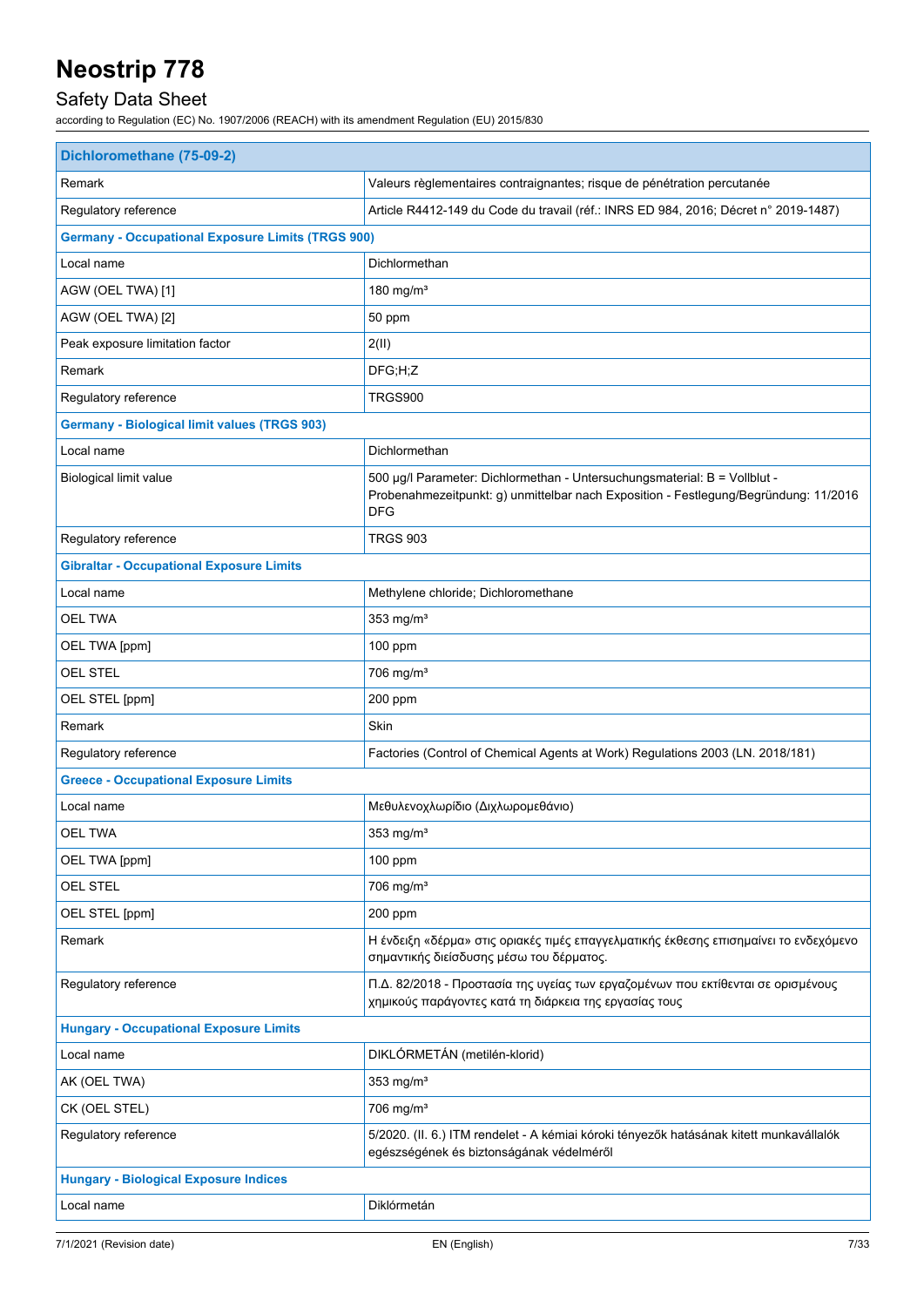## Safety Data Sheet

| Dichloromethane (75-09-2)                        |                                                                                                                                                                                                                                                                            |  |
|--------------------------------------------------|----------------------------------------------------------------------------------------------------------------------------------------------------------------------------------------------------------------------------------------------------------------------------|--|
| BEI                                              | 0.3 mg/l Biológiai expozíciós (hatás) mutató: Diklórmetán - Biológiai minta: vizeletben -<br>Mintavétel ideje: m.v. (műszak végén)<br>3.5 µmol/l Biológiai expozíciós (hatás) mutató: Diklórmetán - Biológiai minta: vizeletben -<br>Mintavétel ideje: m.v. (műszak végén) |  |
| Regulatory reference                             | 5/2020. (II. 6.) ITM rendelet - A kémiai kóroki tényezők hatásának kitett munkavállalók<br>egészségének és biztonságának védelméről                                                                                                                                        |  |
| <b>Ireland - Occupational Exposure Limits</b>    |                                                                                                                                                                                                                                                                            |  |
| Local name                                       | Dichloromethane [Methylene chloride]                                                                                                                                                                                                                                       |  |
| OEL TWA [1]                                      | 353 mg/ $m3$                                                                                                                                                                                                                                                               |  |
| OEL TWA [2]                                      | $100$ ppm                                                                                                                                                                                                                                                                  |  |
| <b>OEL STEL</b>                                  | $706$ mg/m <sup>3</sup>                                                                                                                                                                                                                                                    |  |
| OEL STEL [ppm]                                   | 200 ppm                                                                                                                                                                                                                                                                    |  |
| Regulatory reference                             | Chemical Agents Code of Practice 2020                                                                                                                                                                                                                                      |  |
| <b>Latvia - Occupational Exposure Limits</b>     |                                                                                                                                                                                                                                                                            |  |
| Local name                                       | Metilēnhlorīds (dihlormetāns)                                                                                                                                                                                                                                              |  |
| <b>OEL TWA</b>                                   | 120 mg/ $m3$                                                                                                                                                                                                                                                               |  |
| OEL TWA [ppm]                                    | 34 ppm                                                                                                                                                                                                                                                                     |  |
| <b>OEL STEL</b>                                  | 150 mg/m <sup>3</sup>                                                                                                                                                                                                                                                      |  |
| OEL STEL [ppm]                                   | 42 ppm                                                                                                                                                                                                                                                                     |  |
| Remark                                           | Āda                                                                                                                                                                                                                                                                        |  |
| Regulatory reference                             | Ministru kabineta 2007. gada 15. maija noteikumiem Nr. 325                                                                                                                                                                                                                 |  |
| <b>Lithuania - Occupational Exposure Limits</b>  |                                                                                                                                                                                                                                                                            |  |
| Local name                                       | Metileno chloridas                                                                                                                                                                                                                                                         |  |
| IPRV (OEL TWA)                                   | 120 mg/m <sup>3</sup>                                                                                                                                                                                                                                                      |  |
| IPRV (OEL TWA) [ppm]                             | 35 ppm                                                                                                                                                                                                                                                                     |  |
| TPRV (OEL STEL)                                  | 250 mg/m $3$                                                                                                                                                                                                                                                               |  |
| TPRV (OEL STEL) [ppm]                            | 70 ppm                                                                                                                                                                                                                                                                     |  |
| Regulatory reference                             | LIETUVOS HIGIENOS NORMA HN 23:2011 (Nr. V-695/A1-272, 2018-06-12)                                                                                                                                                                                                          |  |
| <b>Luxembourg - Occupational Exposure Limits</b> |                                                                                                                                                                                                                                                                            |  |
| Local name                                       | Chlorure de méthylène ; Di-chlorométhane                                                                                                                                                                                                                                   |  |
| <b>OEL TWA</b>                                   | 353 mg/ $m3$                                                                                                                                                                                                                                                               |  |
| OEL TWA [ppm]                                    | 100 ppm                                                                                                                                                                                                                                                                    |  |
| OEL STEL                                         | $706$ mg/m <sup>3</sup>                                                                                                                                                                                                                                                    |  |
| OEL STEL [ppm]                                   | 200 ppm                                                                                                                                                                                                                                                                    |  |
| Remark                                           | Peau                                                                                                                                                                                                                                                                       |  |
| Regulatory reference                             | Mémorial A Nº 684 de 2018 concernant la protection de la sécurité et de la santé des<br>salariés contre les risques liés à des agents chimiques sur le lieu de travail                                                                                                     |  |
| <b>Malta - Occupational Exposure Limits</b>      |                                                                                                                                                                                                                                                                            |  |
| Local name                                       | Methylene chloride; Dichloromethane                                                                                                                                                                                                                                        |  |
| <b>OEL TWA</b>                                   | 353 mg/ $m3$                                                                                                                                                                                                                                                               |  |
| OEL TWA [ppm]                                    | $100$ ppm                                                                                                                                                                                                                                                                  |  |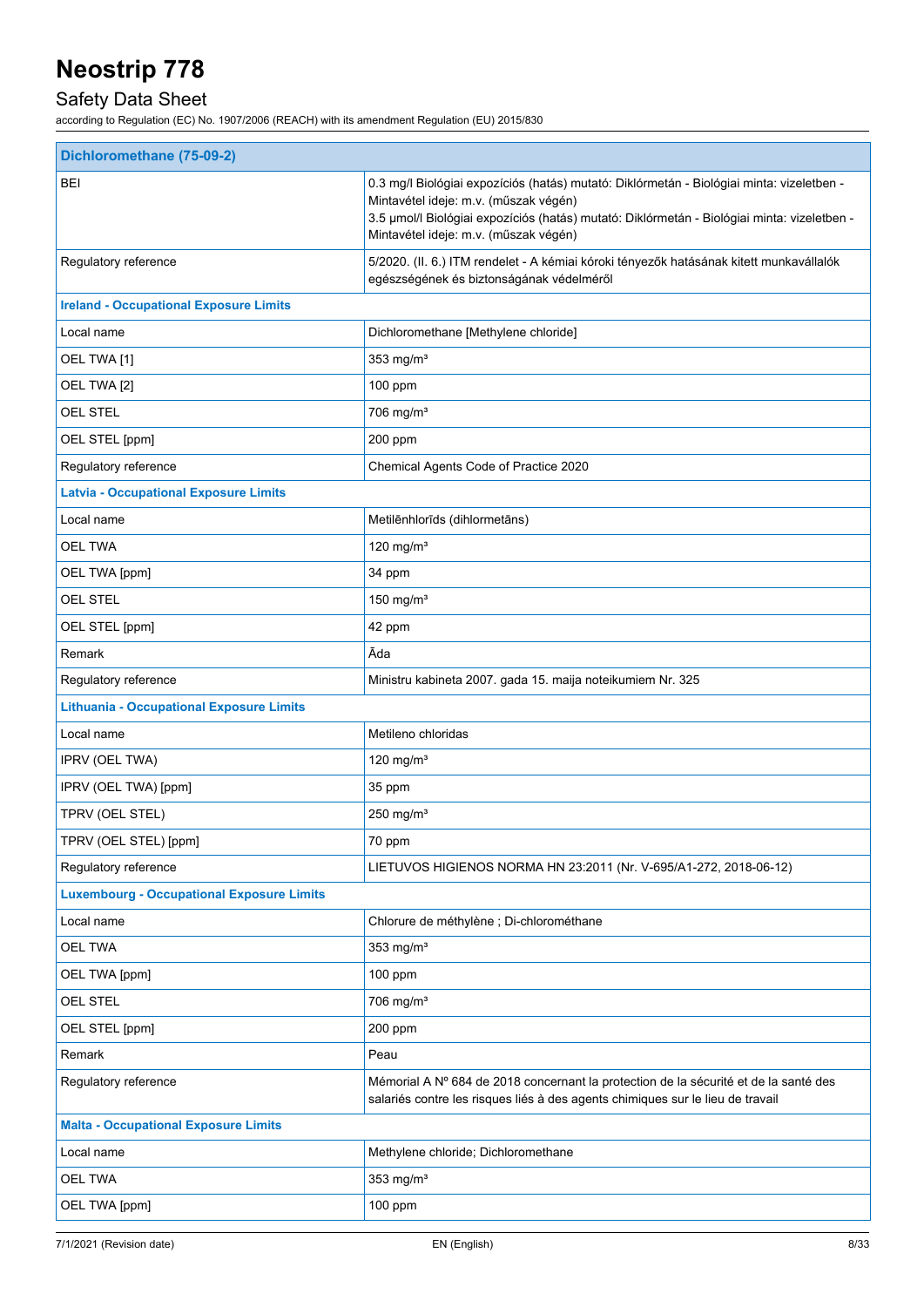## Safety Data Sheet

| Dichloromethane (75-09-2)                         |                                                                                                                                                                                                                                                                                                                                                              |  |
|---------------------------------------------------|--------------------------------------------------------------------------------------------------------------------------------------------------------------------------------------------------------------------------------------------------------------------------------------------------------------------------------------------------------------|--|
| <b>OEL STEL</b>                                   | 706 mg/m <sup>3</sup>                                                                                                                                                                                                                                                                                                                                        |  |
| OEL STEL [ppm]                                    | $200$ ppm                                                                                                                                                                                                                                                                                                                                                    |  |
| Remark                                            | Skin # Gilda                                                                                                                                                                                                                                                                                                                                                 |  |
| Regulatory reference                              | S.L.424.24 - Chemical Agents at Work Regulations (L.N.57 of 2018)                                                                                                                                                                                                                                                                                            |  |
| <b>Netherlands - Occupational Exposure Limits</b> |                                                                                                                                                                                                                                                                                                                                                              |  |
| Local name                                        | Methyleenchloride (dichloormethaan)                                                                                                                                                                                                                                                                                                                          |  |
| MAC-TGG (OEL TWA)                                 | 353 mg/ $m3$                                                                                                                                                                                                                                                                                                                                                 |  |
| MAC-15 (OEL STEL)                                 | $706$ mg/m <sup>3</sup>                                                                                                                                                                                                                                                                                                                                      |  |
| Remark                                            | H (Huidopname) Stoffen die relatief gemakkelijk door de huid kunnen worden opgenomen,<br>hetgeen een substantiële bijdrage kan betekenen aan de totale inwendige blootstelling,<br>hebben in de lijst een H-aanduiding. Bij deze stoffen moeten naast maatregelen tegen<br>inademing ook adequate maatregelen ter voorkoming van huidcontact worden genomen. |  |
| Regulatory reference                              | Arbeidsomstandighedenregeling 2021                                                                                                                                                                                                                                                                                                                           |  |
| <b>Poland - Occupational Exposure Limits</b>      |                                                                                                                                                                                                                                                                                                                                                              |  |
| Local name                                        | Dichlorometan                                                                                                                                                                                                                                                                                                                                                |  |
| NDS (OEL TWA)                                     | 88 mg/m <sup>3</sup>                                                                                                                                                                                                                                                                                                                                         |  |
| NDSCh (OEL STEL)                                  | 353 mg/ $m3$                                                                                                                                                                                                                                                                                                                                                 |  |
| Regulatory reference                              | Dz. U. 2018 poz. 1286                                                                                                                                                                                                                                                                                                                                        |  |
| <b>Portugal - Occupational Exposure Limits</b>    |                                                                                                                                                                                                                                                                                                                                                              |  |
| Local name                                        | Diclorometano                                                                                                                                                                                                                                                                                                                                                |  |
| OEL TWA [ppm]                                     | 50 ppm                                                                                                                                                                                                                                                                                                                                                       |  |
| Remark                                            | A3 (Agente carcinogénico confirmado nos animais de laboratorio con relevância<br>desconhecida no Homem); IBE (Índice biológico de exposição)                                                                                                                                                                                                                 |  |
| Regulatory reference                              | Norma Portuguesa NP 1796:2014                                                                                                                                                                                                                                                                                                                                |  |
| <b>Portugal - Biological Exposure Indices</b>     |                                                                                                                                                                                                                                                                                                                                                              |  |
| Local name                                        | Diclorometano                                                                                                                                                                                                                                                                                                                                                |  |
| <b>BEI</b>                                        | 0.3 mg/l Parâmetro: Diclorometano - Meio: urina - Momento da amostragem: Fim do turno<br>- Notaçao: Sq (Semi quantitativo)                                                                                                                                                                                                                                   |  |
| Regulatory reference                              | Norma Portuguesa NP 1796:2014                                                                                                                                                                                                                                                                                                                                |  |
| <b>Romania - Occupational Exposure Limits</b>     |                                                                                                                                                                                                                                                                                                                                                              |  |
| Local name                                        | Diclormetan/Clorură de metilen                                                                                                                                                                                                                                                                                                                               |  |
| <b>OEL TWA</b>                                    | 353 mg/m <sup>3</sup> (Pentru substanțe chimice în fază gazoasă sau de vapori, valoarea-limită este<br>exprimată la 20°C și la 101,3 kPa)                                                                                                                                                                                                                    |  |
| OEL TWA [ppm]                                     | 100 ppm                                                                                                                                                                                                                                                                                                                                                      |  |
| <b>OEL STEL</b>                                   | 706 mg/m <sup>3</sup> (Pentru substanțe chimice în fază gazoasă sau de vapori, valoarea-limită este<br>exprimată la 20°C și la 101,3 kPa)                                                                                                                                                                                                                    |  |
| OEL STEL [ppm]                                    | 200 ppm                                                                                                                                                                                                                                                                                                                                                      |  |
| Remark                                            | P - posibilitatea unei penetrări cutanate importante; C2 - susceptibil de a provoca apariția<br>cancerului                                                                                                                                                                                                                                                   |  |
| Regulatory reference                              | Hotărârea Guvernului nr. 1.218/2006 (Hotărârea nr. 53/2021)                                                                                                                                                                                                                                                                                                  |  |
| Romania - Biological limit values                 |                                                                                                                                                                                                                                                                                                                                                              |  |
| Local name                                        | Clorură de metilen                                                                                                                                                                                                                                                                                                                                           |  |
|                                                   |                                                                                                                                                                                                                                                                                                                                                              |  |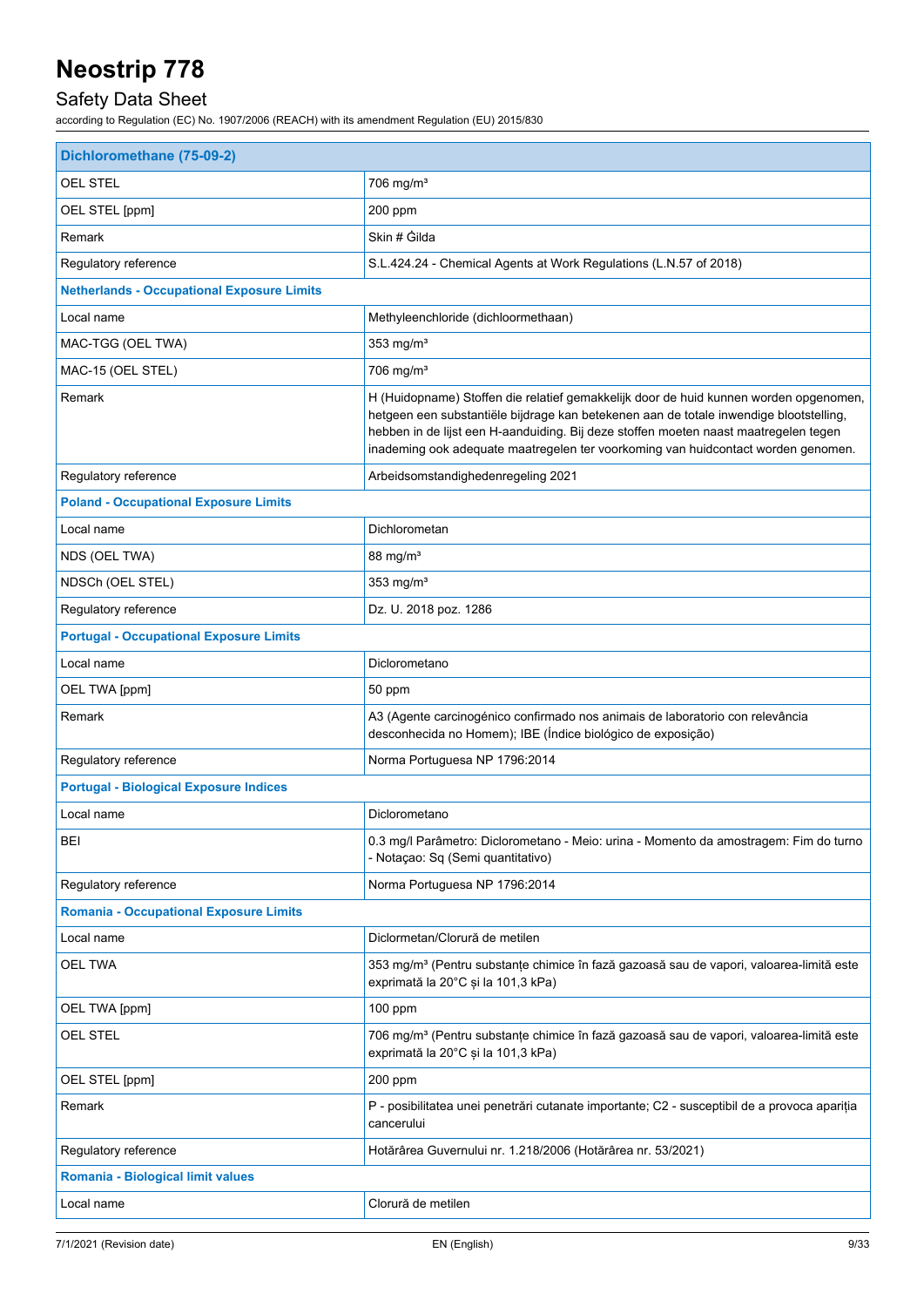## Safety Data Sheet

| Dichloromethane (75-09-2)                      |                                                                                                                                                                                                                                                                                                                                                                                          |  |
|------------------------------------------------|------------------------------------------------------------------------------------------------------------------------------------------------------------------------------------------------------------------------------------------------------------------------------------------------------------------------------------------------------------------------------------------|--|
| <b>BLV</b>                                     | 5 % of hemoglobin Indicador biologic: COHb (carboxihemoglobină) - Material biologic:<br>sânge - Momentul recoltarii: sfârșit de schimb<br>1 mg/l Indicador biologic: Clorură de metilen - Material biologic: sânge - Momentul<br>recoltarii: sfârșit de schimb<br>0.3 mg/l Indicador biologic: Clorură de metilen - Material biologic: urină - Momentul<br>recoltarii: sfârșit de schimb |  |
| Regulatory reference                           | Hotărârea Guvernului nr. 1.218/2006 (Hotărârea nr. 584/2018)                                                                                                                                                                                                                                                                                                                             |  |
| <b>Slovakia - Occupational Exposure Limits</b> |                                                                                                                                                                                                                                                                                                                                                                                          |  |
| Local name                                     | Dichlórmetán (metylénchlorid)                                                                                                                                                                                                                                                                                                                                                            |  |
| NPHV (OEL TWA) [1]                             | 353 mg/ $m3$                                                                                                                                                                                                                                                                                                                                                                             |  |
| NPHV (OEL TWA) [2]                             | 100 ppm                                                                                                                                                                                                                                                                                                                                                                                  |  |
| NPHV (OEL STEL)                                | $706$ mg/m <sup>3</sup>                                                                                                                                                                                                                                                                                                                                                                  |  |
| NPHV (OEL STEL) [ppm]                          | 200 ppm                                                                                                                                                                                                                                                                                                                                                                                  |  |
| Regulatory reference                           | Nariadenie vlády č. 355/2006 Z. z. (236/2020 Z. z.)                                                                                                                                                                                                                                                                                                                                      |  |
| Slovakia - Biological limit values             |                                                                                                                                                                                                                                                                                                                                                                                          |  |
| Local name                                     | Dichlórmetán                                                                                                                                                                                                                                                                                                                                                                             |  |
| <b>BLV</b>                                     | 5 % Zisťovaný faktor: CO-Hb - Vyšetrovaný materiál: krv - Čas odberu vzorky: b) koniec<br>expozície alebo pracovnej zmeny<br>1 mg/l Zisťovaný faktor: Dichlórmetán - Vyšetrovaný materiál: moč - Čas odberu vzorky: b)<br>koniec expozície alebo pracovnej zmeny                                                                                                                         |  |
| Regulatory reference                           | Nariadenie vlády č. 355/2006 Z. z. (Zmena: 471/2011 Z.z.)                                                                                                                                                                                                                                                                                                                                |  |
| <b>Slovenia - Occupational Exposure Limits</b> |                                                                                                                                                                                                                                                                                                                                                                                          |  |
| Local name                                     | diklorometan (metilen klorid)                                                                                                                                                                                                                                                                                                                                                            |  |
| <b>OEL TWA</b>                                 | 353 mg/ $m3$                                                                                                                                                                                                                                                                                                                                                                             |  |
| OEL TWA [ppm]                                  | $100$ ppm                                                                                                                                                                                                                                                                                                                                                                                |  |
| <b>OEL STEL</b>                                | 706 mg/m <sup>3</sup>                                                                                                                                                                                                                                                                                                                                                                    |  |
| OEL STEL [ppm]                                 | 200 ppm                                                                                                                                                                                                                                                                                                                                                                                  |  |
| Remark                                         | K (Lastnost lažjega prehajanja snovi v organizem skozi kožo), BAT (Biološka mejna<br>vrednost), EKA (Zveza med koncentracijo rakotvornih snovi v zraku na delovnem mestu in<br>količino snovi in/ali njenih metabolitov v organizmu), EU                                                                                                                                                 |  |
| Regulatory reference                           | Uradni list RS, št. 78/2019 z dne 20.12.2019                                                                                                                                                                                                                                                                                                                                             |  |
| Slovenia - Biological limit values             |                                                                                                                                                                                                                                                                                                                                                                                          |  |
| Local name                                     | diklorometan                                                                                                                                                                                                                                                                                                                                                                             |  |
| Regulatory reference                           | Uradni list RS, št. 78/2018 z dne 4.12.2018                                                                                                                                                                                                                                                                                                                                              |  |
| <b>Spain - Occupational Exposure Limits</b>    |                                                                                                                                                                                                                                                                                                                                                                                          |  |
| Local name                                     | Cloruro de metileno (Diclorometano)                                                                                                                                                                                                                                                                                                                                                      |  |
| VLA-ED (OEL TWA) [1]                           | 177 mg/m $3$                                                                                                                                                                                                                                                                                                                                                                             |  |
| VLA-ED (OEL TWA) [2]                           | 50 ppm                                                                                                                                                                                                                                                                                                                                                                                   |  |
| VLA-EC (OEL STEL)                              | 353 mg/ $m3$                                                                                                                                                                                                                                                                                                                                                                             |  |
| VLA-EC (OEL STEL) [ppm]                        | 100 ppm                                                                                                                                                                                                                                                                                                                                                                                  |  |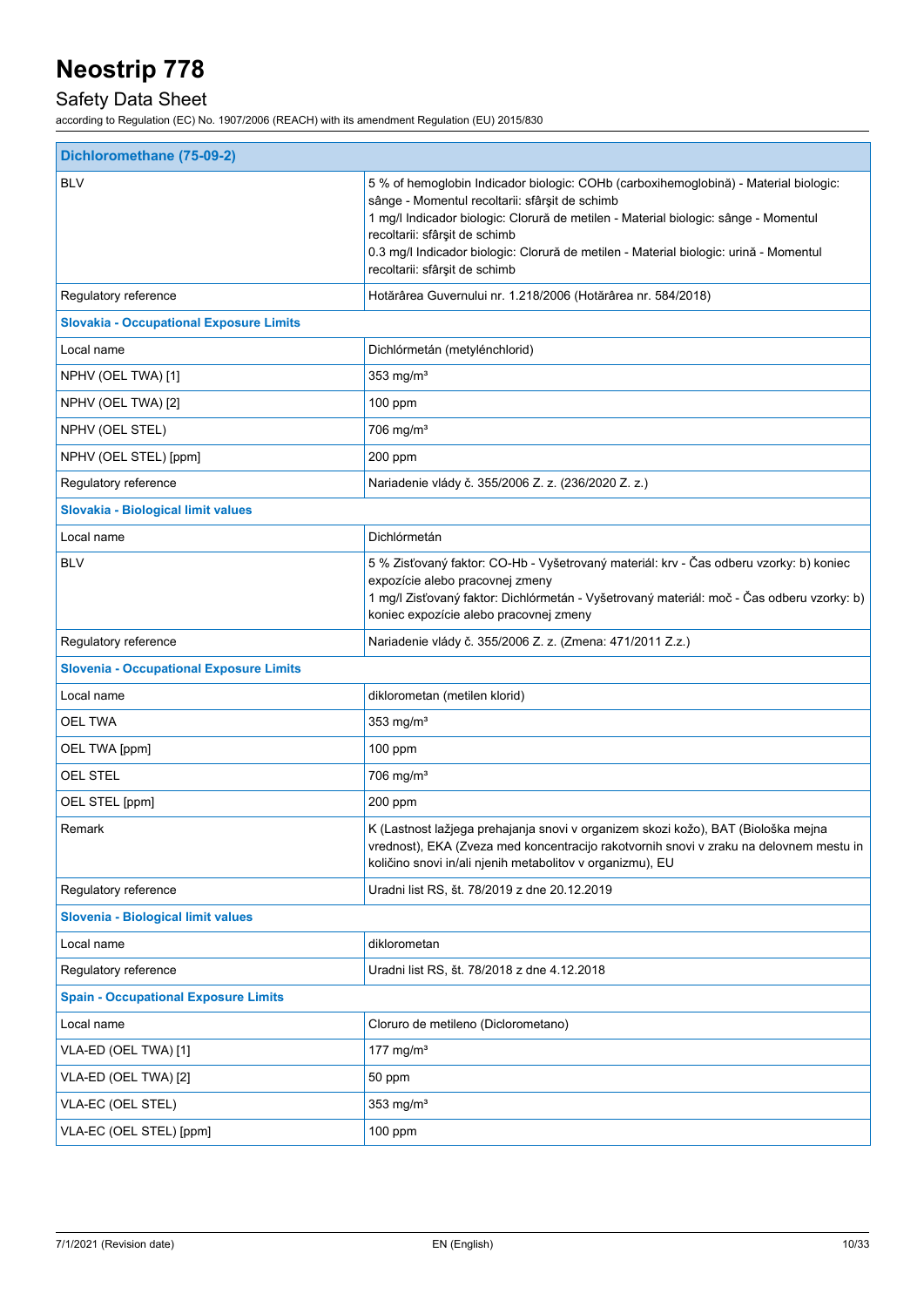## Safety Data Sheet

| Dichloromethane (75-09-2)                            |                                                                                                                                                                                                                                                                                                                                                                                                                                                                                                                                                                                                                                                                                                                                                                                                                                                                                                                                                                                                                                                                                                                                           |  |
|------------------------------------------------------|-------------------------------------------------------------------------------------------------------------------------------------------------------------------------------------------------------------------------------------------------------------------------------------------------------------------------------------------------------------------------------------------------------------------------------------------------------------------------------------------------------------------------------------------------------------------------------------------------------------------------------------------------------------------------------------------------------------------------------------------------------------------------------------------------------------------------------------------------------------------------------------------------------------------------------------------------------------------------------------------------------------------------------------------------------------------------------------------------------------------------------------------|--|
| Remark                                               | VLI (Agente químico para el que la U.E. estableció en su día un valor límite indicativo), r<br>(Esta sustancia tiene establecidas restricciones a la fabricación, la comercialización o el<br>uso en los términos especificados en el "Reglamento (CE) nº 1907/2006 sobre Registro,<br>Evaluación, Autorización y Restricción de sustancias y preparados químicos" (REACH) de<br>18 de diciembre de 2006 (DOUE L 369 de 30 de diciembre de 2006). Las restricciones de<br>una sustancia pueden aplicarse a todos los usos o sólo a usos concretos. El anexo XVII<br>del Reglamento REACH contiene la lista de todas las sustancias restringidas y especifica<br>los usos que se han restringido), VLB® (Agente químico que tiene Valor Límite Biológico),<br>vía dérmica (Indica que, en las exposiciones a esta sustancia, la aportación por la vía<br>cutánea puede resultar significativa para el contenido corporal total si no se adoptan<br>medidas para prevenir la absorción. En estas situaciones, es aconsejable la utilización del<br>control biológico para poder cuantificar la cantidad global absorbida del contaminante). |  |
| Regulatory reference                                 | Límites de Exposición Profesional para Agentes Químicos en España 2019. INSHT                                                                                                                                                                                                                                                                                                                                                                                                                                                                                                                                                                                                                                                                                                                                                                                                                                                                                                                                                                                                                                                             |  |
| <b>Spain - Biological limit values</b>               |                                                                                                                                                                                                                                                                                                                                                                                                                                                                                                                                                                                                                                                                                                                                                                                                                                                                                                                                                                                                                                                                                                                                           |  |
| Local name                                           | Cloruro de metileno (Diclorometano)                                                                                                                                                                                                                                                                                                                                                                                                                                                                                                                                                                                                                                                                                                                                                                                                                                                                                                                                                                                                                                                                                                       |  |
| <b>BLV</b>                                           | 0.3 mg/l Parámetro: Diclorometano - Medio: Orina - Momento de muestreo: Final de la<br>jornada laboral - Notas: S (Significa que el indicador biológico es un indicador de<br>exposición al agente químico en cuestión, pero la interpretación cuantitativa de su medida<br>es ambigua (semicuantitativa). Estos indicadores biológicos deben utilizarse como una<br>prueba de selección (screening) cuando no se pueda realizar una prueba cuantitativa o<br>usarse como prueba de confirmación, si la prueba cuantitativa no es específica y el origen<br>del determinante es dudoso)                                                                                                                                                                                                                                                                                                                                                                                                                                                                                                                                                   |  |
| Regulatory reference                                 | Límites de Exposición Profesional para Agentes Químicos en España 2019. INSHT                                                                                                                                                                                                                                                                                                                                                                                                                                                                                                                                                                                                                                                                                                                                                                                                                                                                                                                                                                                                                                                             |  |
| <b>Sweden - Occupational Exposure Limits</b>         |                                                                                                                                                                                                                                                                                                                                                                                                                                                                                                                                                                                                                                                                                                                                                                                                                                                                                                                                                                                                                                                                                                                                           |  |
| Local name                                           | Metylenklorid (Diklormetan)                                                                                                                                                                                                                                                                                                                                                                                                                                                                                                                                                                                                                                                                                                                                                                                                                                                                                                                                                                                                                                                                                                               |  |
| NGV (OEL TWA)                                        | 120 mg/m $3$                                                                                                                                                                                                                                                                                                                                                                                                                                                                                                                                                                                                                                                                                                                                                                                                                                                                                                                                                                                                                                                                                                                              |  |
| NGV (OEL TWA) [ppm]                                  | 35 ppm                                                                                                                                                                                                                                                                                                                                                                                                                                                                                                                                                                                                                                                                                                                                                                                                                                                                                                                                                                                                                                                                                                                                    |  |
| KTV (OEL STEL)                                       | $250$ mg/m <sup>3</sup>                                                                                                                                                                                                                                                                                                                                                                                                                                                                                                                                                                                                                                                                                                                                                                                                                                                                                                                                                                                                                                                                                                                   |  |
| KTV (OEL STEL) [ppm]                                 | 70 ppm                                                                                                                                                                                                                                                                                                                                                                                                                                                                                                                                                                                                                                                                                                                                                                                                                                                                                                                                                                                                                                                                                                                                    |  |
| Regulatory reference                                 | Hygieniska gränsvärden (AFS 2018:1)                                                                                                                                                                                                                                                                                                                                                                                                                                                                                                                                                                                                                                                                                                                                                                                                                                                                                                                                                                                                                                                                                                       |  |
| <b>United Kingdom - Occupational Exposure Limits</b> |                                                                                                                                                                                                                                                                                                                                                                                                                                                                                                                                                                                                                                                                                                                                                                                                                                                                                                                                                                                                                                                                                                                                           |  |
| Local name                                           | Dichloromethane                                                                                                                                                                                                                                                                                                                                                                                                                                                                                                                                                                                                                                                                                                                                                                                                                                                                                                                                                                                                                                                                                                                           |  |
| WEL TWA [1]                                          | $353$ mg/m <sup>3</sup>                                                                                                                                                                                                                                                                                                                                                                                                                                                                                                                                                                                                                                                                                                                                                                                                                                                                                                                                                                                                                                                                                                                   |  |
| WEL TWA [2]                                          | 100 ppm                                                                                                                                                                                                                                                                                                                                                                                                                                                                                                                                                                                                                                                                                                                                                                                                                                                                                                                                                                                                                                                                                                                                   |  |
| <b>WEL STEL</b>                                      | 706 mg/m <sup>3</sup>                                                                                                                                                                                                                                                                                                                                                                                                                                                                                                                                                                                                                                                                                                                                                                                                                                                                                                                                                                                                                                                                                                                     |  |
| WEL STEL [ppm]                                       | 200 ppm                                                                                                                                                                                                                                                                                                                                                                                                                                                                                                                                                                                                                                                                                                                                                                                                                                                                                                                                                                                                                                                                                                                                   |  |
| Remark                                               | Sk (Can be absorbed through the skin. The assigned substances are those for which there<br>are concerns that dermal absorption will lead to systemic toxicity)                                                                                                                                                                                                                                                                                                                                                                                                                                                                                                                                                                                                                                                                                                                                                                                                                                                                                                                                                                            |  |
| Regulatory reference                                 | EH40/2005 (Fourth edition, 2020). HSE                                                                                                                                                                                                                                                                                                                                                                                                                                                                                                                                                                                                                                                                                                                                                                                                                                                                                                                                                                                                                                                                                                     |  |
| <b>United Kingdom - Biological limit values</b>      |                                                                                                                                                                                                                                                                                                                                                                                                                                                                                                                                                                                                                                                                                                                                                                                                                                                                                                                                                                                                                                                                                                                                           |  |
| Local name                                           | Dichlorometane                                                                                                                                                                                                                                                                                                                                                                                                                                                                                                                                                                                                                                                                                                                                                                                                                                                                                                                                                                                                                                                                                                                            |  |
| <b>BMGV</b>                                          | 30 ppm Parameter: carbon monoxide - Medium: end-tidal breath - Sampling time: Post<br>shift                                                                                                                                                                                                                                                                                                                                                                                                                                                                                                                                                                                                                                                                                                                                                                                                                                                                                                                                                                                                                                               |  |
| Regulatory reference                                 | EH40/2005 (Fourth edition, 2020). HSE                                                                                                                                                                                                                                                                                                                                                                                                                                                                                                                                                                                                                                                                                                                                                                                                                                                                                                                                                                                                                                                                                                     |  |
| <b>Iceland - Occupational Exposure Limits</b>        |                                                                                                                                                                                                                                                                                                                                                                                                                                                                                                                                                                                                                                                                                                                                                                                                                                                                                                                                                                                                                                                                                                                                           |  |
| Local name                                           | Metýlenklóríð, díklórmetan                                                                                                                                                                                                                                                                                                                                                                                                                                                                                                                                                                                                                                                                                                                                                                                                                                                                                                                                                                                                                                                                                                                |  |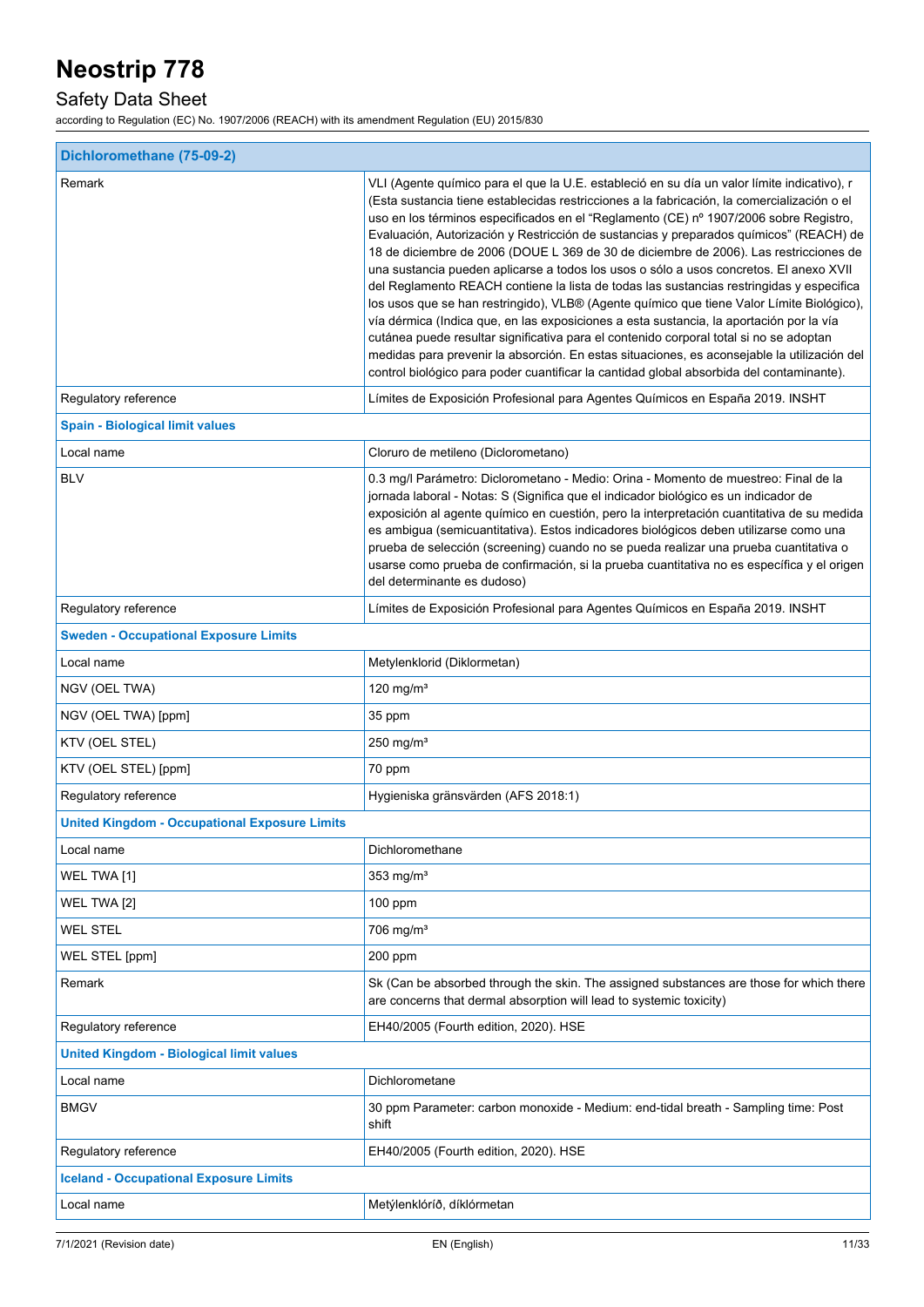## Safety Data Sheet

| 122 mg/m $3$<br><b>OEL TWA</b><br>OEL TWA [ppm]<br>35 ppm<br>Remark<br>H (efnið getur auðveldlega borist inn í líkamann gegnum húð)<br>Regulatory reference<br>Reglugerð um mengunarmörk og aðgerðir til að draga úr mengun á vinnustöðum (Nr.<br>1069/2018)<br><b>Norway - Occupational Exposure Limits</b><br>Local name<br>Diklormetan (Metylenklorid)<br>$50$ mg/m <sup>3</sup><br>Grenseverdi (OEL TWA) [1]<br>Grenseverdi (OEL TWA) [2]<br>15 ppm<br>Korttidsverdi (OEL STEL)<br>150 mg/ $m3$<br>Korttidsverdi (OEL STEL) [ppm]<br>45 ppm<br>Regulatory reference<br>FOR-2020-04-06-695<br><b>Switzerland - Occupational Exposure Limits</b><br>Local name<br>Dichlorométhane / Dichlormethan [Methylenchlorid]<br>177 mg/m $3$<br>MAK (OEL TWA) [1]<br>MAK (OEL TWA) [2]<br>50 ppm<br>KZGW (OEL STEL)<br>706 mg/m <sup>3</sup><br>KZGW (OEL STEL) [ppm]<br>200 ppm<br>Critical toxicity<br>SNC / ZNS<br>Notation<br>R, C1 <sup>#</sup> <sub>B</sub> , B / H, C1 <sup>#</sup> <sub>B</sub> , B<br>HSE, NIOSH, DFG<br>Remark<br>Regulatory reference<br>www.suva.ch, 01.01.2021<br><b>PHENOL (108-95-2)</b><br><b>EU - Indicative Occupational Exposure Limit (IOEL)</b><br>Local name<br>Phenol<br><b>IOEL TWA</b><br>$8$ mg/m <sup>3</sup><br>16 mg/ $m3$<br><b>IOEL STEL</b><br>IOEL STEL [ppm]<br>4 ppm<br>Remark<br>Skin<br>Regulatory reference<br>COMMISSION DIRECTIVE 2009/161/EU<br><b>EU - Biological Limit Value (BLV)</b><br>Phenol<br>Local name<br><b>BLV</b><br>120 mg/g creatinine Parameter: phenol - Medium: urine<br>Regulatory reference<br>SCOEL List of recommended health-based BLVs and BGVs<br><b>Albania - Occupational Exposure Limits</b><br>Fenol<br>Local name<br><b>OEL TWA</b><br>$8 \text{ mg/m}^3$<br>OEL TWA [ppm]<br>2 ppm<br>OEL STEL<br>16 mg/ $m3$ | Dichloromethane (75-09-2) |  |
|------------------------------------------------------------------------------------------------------------------------------------------------------------------------------------------------------------------------------------------------------------------------------------------------------------------------------------------------------------------------------------------------------------------------------------------------------------------------------------------------------------------------------------------------------------------------------------------------------------------------------------------------------------------------------------------------------------------------------------------------------------------------------------------------------------------------------------------------------------------------------------------------------------------------------------------------------------------------------------------------------------------------------------------------------------------------------------------------------------------------------------------------------------------------------------------------------------------------------------------------------------------------------------------------------------------------------------------------------------------------------------------------------------------------------------------------------------------------------------------------------------------------------------------------------------------------------------------------------------------------------------------------------------------------------------------------------------------------------------------------------------------------------------------------|---------------------------|--|
|                                                                                                                                                                                                                                                                                                                                                                                                                                                                                                                                                                                                                                                                                                                                                                                                                                                                                                                                                                                                                                                                                                                                                                                                                                                                                                                                                                                                                                                                                                                                                                                                                                                                                                                                                                                                |                           |  |
|                                                                                                                                                                                                                                                                                                                                                                                                                                                                                                                                                                                                                                                                                                                                                                                                                                                                                                                                                                                                                                                                                                                                                                                                                                                                                                                                                                                                                                                                                                                                                                                                                                                                                                                                                                                                |                           |  |
|                                                                                                                                                                                                                                                                                                                                                                                                                                                                                                                                                                                                                                                                                                                                                                                                                                                                                                                                                                                                                                                                                                                                                                                                                                                                                                                                                                                                                                                                                                                                                                                                                                                                                                                                                                                                |                           |  |
|                                                                                                                                                                                                                                                                                                                                                                                                                                                                                                                                                                                                                                                                                                                                                                                                                                                                                                                                                                                                                                                                                                                                                                                                                                                                                                                                                                                                                                                                                                                                                                                                                                                                                                                                                                                                |                           |  |
|                                                                                                                                                                                                                                                                                                                                                                                                                                                                                                                                                                                                                                                                                                                                                                                                                                                                                                                                                                                                                                                                                                                                                                                                                                                                                                                                                                                                                                                                                                                                                                                                                                                                                                                                                                                                |                           |  |
|                                                                                                                                                                                                                                                                                                                                                                                                                                                                                                                                                                                                                                                                                                                                                                                                                                                                                                                                                                                                                                                                                                                                                                                                                                                                                                                                                                                                                                                                                                                                                                                                                                                                                                                                                                                                |                           |  |
|                                                                                                                                                                                                                                                                                                                                                                                                                                                                                                                                                                                                                                                                                                                                                                                                                                                                                                                                                                                                                                                                                                                                                                                                                                                                                                                                                                                                                                                                                                                                                                                                                                                                                                                                                                                                |                           |  |
|                                                                                                                                                                                                                                                                                                                                                                                                                                                                                                                                                                                                                                                                                                                                                                                                                                                                                                                                                                                                                                                                                                                                                                                                                                                                                                                                                                                                                                                                                                                                                                                                                                                                                                                                                                                                |                           |  |
|                                                                                                                                                                                                                                                                                                                                                                                                                                                                                                                                                                                                                                                                                                                                                                                                                                                                                                                                                                                                                                                                                                                                                                                                                                                                                                                                                                                                                                                                                                                                                                                                                                                                                                                                                                                                |                           |  |
|                                                                                                                                                                                                                                                                                                                                                                                                                                                                                                                                                                                                                                                                                                                                                                                                                                                                                                                                                                                                                                                                                                                                                                                                                                                                                                                                                                                                                                                                                                                                                                                                                                                                                                                                                                                                |                           |  |
|                                                                                                                                                                                                                                                                                                                                                                                                                                                                                                                                                                                                                                                                                                                                                                                                                                                                                                                                                                                                                                                                                                                                                                                                                                                                                                                                                                                                                                                                                                                                                                                                                                                                                                                                                                                                |                           |  |
|                                                                                                                                                                                                                                                                                                                                                                                                                                                                                                                                                                                                                                                                                                                                                                                                                                                                                                                                                                                                                                                                                                                                                                                                                                                                                                                                                                                                                                                                                                                                                                                                                                                                                                                                                                                                |                           |  |
|                                                                                                                                                                                                                                                                                                                                                                                                                                                                                                                                                                                                                                                                                                                                                                                                                                                                                                                                                                                                                                                                                                                                                                                                                                                                                                                                                                                                                                                                                                                                                                                                                                                                                                                                                                                                |                           |  |
|                                                                                                                                                                                                                                                                                                                                                                                                                                                                                                                                                                                                                                                                                                                                                                                                                                                                                                                                                                                                                                                                                                                                                                                                                                                                                                                                                                                                                                                                                                                                                                                                                                                                                                                                                                                                |                           |  |
|                                                                                                                                                                                                                                                                                                                                                                                                                                                                                                                                                                                                                                                                                                                                                                                                                                                                                                                                                                                                                                                                                                                                                                                                                                                                                                                                                                                                                                                                                                                                                                                                                                                                                                                                                                                                |                           |  |
|                                                                                                                                                                                                                                                                                                                                                                                                                                                                                                                                                                                                                                                                                                                                                                                                                                                                                                                                                                                                                                                                                                                                                                                                                                                                                                                                                                                                                                                                                                                                                                                                                                                                                                                                                                                                |                           |  |
|                                                                                                                                                                                                                                                                                                                                                                                                                                                                                                                                                                                                                                                                                                                                                                                                                                                                                                                                                                                                                                                                                                                                                                                                                                                                                                                                                                                                                                                                                                                                                                                                                                                                                                                                                                                                |                           |  |
|                                                                                                                                                                                                                                                                                                                                                                                                                                                                                                                                                                                                                                                                                                                                                                                                                                                                                                                                                                                                                                                                                                                                                                                                                                                                                                                                                                                                                                                                                                                                                                                                                                                                                                                                                                                                |                           |  |
|                                                                                                                                                                                                                                                                                                                                                                                                                                                                                                                                                                                                                                                                                                                                                                                                                                                                                                                                                                                                                                                                                                                                                                                                                                                                                                                                                                                                                                                                                                                                                                                                                                                                                                                                                                                                |                           |  |
|                                                                                                                                                                                                                                                                                                                                                                                                                                                                                                                                                                                                                                                                                                                                                                                                                                                                                                                                                                                                                                                                                                                                                                                                                                                                                                                                                                                                                                                                                                                                                                                                                                                                                                                                                                                                |                           |  |
|                                                                                                                                                                                                                                                                                                                                                                                                                                                                                                                                                                                                                                                                                                                                                                                                                                                                                                                                                                                                                                                                                                                                                                                                                                                                                                                                                                                                                                                                                                                                                                                                                                                                                                                                                                                                |                           |  |
|                                                                                                                                                                                                                                                                                                                                                                                                                                                                                                                                                                                                                                                                                                                                                                                                                                                                                                                                                                                                                                                                                                                                                                                                                                                                                                                                                                                                                                                                                                                                                                                                                                                                                                                                                                                                |                           |  |
|                                                                                                                                                                                                                                                                                                                                                                                                                                                                                                                                                                                                                                                                                                                                                                                                                                                                                                                                                                                                                                                                                                                                                                                                                                                                                                                                                                                                                                                                                                                                                                                                                                                                                                                                                                                                |                           |  |
|                                                                                                                                                                                                                                                                                                                                                                                                                                                                                                                                                                                                                                                                                                                                                                                                                                                                                                                                                                                                                                                                                                                                                                                                                                                                                                                                                                                                                                                                                                                                                                                                                                                                                                                                                                                                |                           |  |
|                                                                                                                                                                                                                                                                                                                                                                                                                                                                                                                                                                                                                                                                                                                                                                                                                                                                                                                                                                                                                                                                                                                                                                                                                                                                                                                                                                                                                                                                                                                                                                                                                                                                                                                                                                                                |                           |  |
|                                                                                                                                                                                                                                                                                                                                                                                                                                                                                                                                                                                                                                                                                                                                                                                                                                                                                                                                                                                                                                                                                                                                                                                                                                                                                                                                                                                                                                                                                                                                                                                                                                                                                                                                                                                                |                           |  |
|                                                                                                                                                                                                                                                                                                                                                                                                                                                                                                                                                                                                                                                                                                                                                                                                                                                                                                                                                                                                                                                                                                                                                                                                                                                                                                                                                                                                                                                                                                                                                                                                                                                                                                                                                                                                |                           |  |
|                                                                                                                                                                                                                                                                                                                                                                                                                                                                                                                                                                                                                                                                                                                                                                                                                                                                                                                                                                                                                                                                                                                                                                                                                                                                                                                                                                                                                                                                                                                                                                                                                                                                                                                                                                                                |                           |  |
|                                                                                                                                                                                                                                                                                                                                                                                                                                                                                                                                                                                                                                                                                                                                                                                                                                                                                                                                                                                                                                                                                                                                                                                                                                                                                                                                                                                                                                                                                                                                                                                                                                                                                                                                                                                                |                           |  |
|                                                                                                                                                                                                                                                                                                                                                                                                                                                                                                                                                                                                                                                                                                                                                                                                                                                                                                                                                                                                                                                                                                                                                                                                                                                                                                                                                                                                                                                                                                                                                                                                                                                                                                                                                                                                |                           |  |
|                                                                                                                                                                                                                                                                                                                                                                                                                                                                                                                                                                                                                                                                                                                                                                                                                                                                                                                                                                                                                                                                                                                                                                                                                                                                                                                                                                                                                                                                                                                                                                                                                                                                                                                                                                                                |                           |  |
|                                                                                                                                                                                                                                                                                                                                                                                                                                                                                                                                                                                                                                                                                                                                                                                                                                                                                                                                                                                                                                                                                                                                                                                                                                                                                                                                                                                                                                                                                                                                                                                                                                                                                                                                                                                                |                           |  |
|                                                                                                                                                                                                                                                                                                                                                                                                                                                                                                                                                                                                                                                                                                                                                                                                                                                                                                                                                                                                                                                                                                                                                                                                                                                                                                                                                                                                                                                                                                                                                                                                                                                                                                                                                                                                |                           |  |
|                                                                                                                                                                                                                                                                                                                                                                                                                                                                                                                                                                                                                                                                                                                                                                                                                                                                                                                                                                                                                                                                                                                                                                                                                                                                                                                                                                                                                                                                                                                                                                                                                                                                                                                                                                                                |                           |  |
|                                                                                                                                                                                                                                                                                                                                                                                                                                                                                                                                                                                                                                                                                                                                                                                                                                                                                                                                                                                                                                                                                                                                                                                                                                                                                                                                                                                                                                                                                                                                                                                                                                                                                                                                                                                                |                           |  |
|                                                                                                                                                                                                                                                                                                                                                                                                                                                                                                                                                                                                                                                                                                                                                                                                                                                                                                                                                                                                                                                                                                                                                                                                                                                                                                                                                                                                                                                                                                                                                                                                                                                                                                                                                                                                |                           |  |
|                                                                                                                                                                                                                                                                                                                                                                                                                                                                                                                                                                                                                                                                                                                                                                                                                                                                                                                                                                                                                                                                                                                                                                                                                                                                                                                                                                                                                                                                                                                                                                                                                                                                                                                                                                                                |                           |  |
|                                                                                                                                                                                                                                                                                                                                                                                                                                                                                                                                                                                                                                                                                                                                                                                                                                                                                                                                                                                                                                                                                                                                                                                                                                                                                                                                                                                                                                                                                                                                                                                                                                                                                                                                                                                                |                           |  |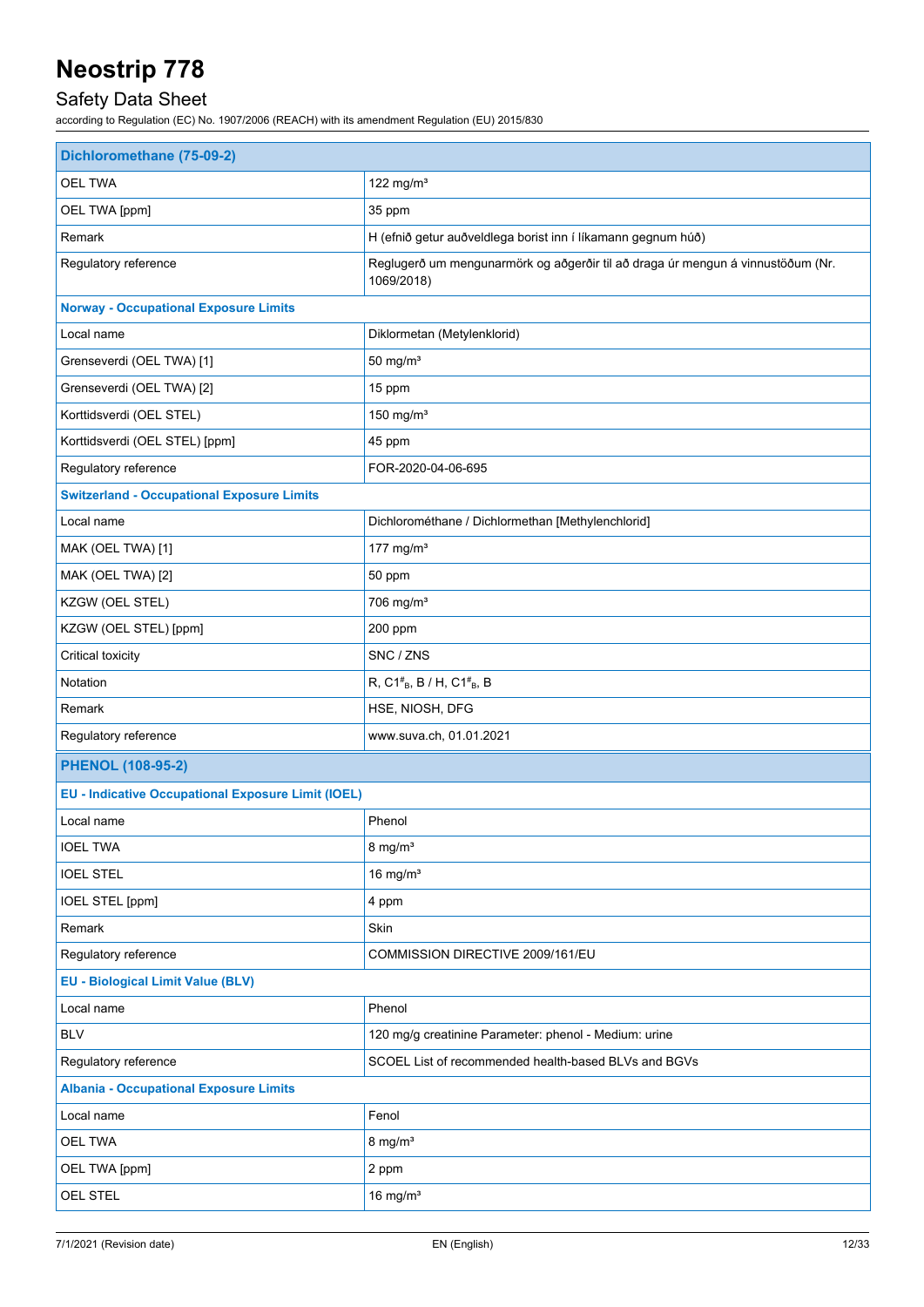## Safety Data Sheet

| <b>PHENOL (108-95-2)</b>                       |                                                                                                                                                                                                                                                                                                                                                                                                                                                                                                                               |  |
|------------------------------------------------|-------------------------------------------------------------------------------------------------------------------------------------------------------------------------------------------------------------------------------------------------------------------------------------------------------------------------------------------------------------------------------------------------------------------------------------------------------------------------------------------------------------------------------|--|
| OEL STEL [ppm]                                 | 4 ppm                                                                                                                                                                                                                                                                                                                                                                                                                                                                                                                         |  |
| Remark                                         | Lëkurë (tregon mundësinë e një marrjeje të rëndësishme nëpërmjet lëkurës)                                                                                                                                                                                                                                                                                                                                                                                                                                                     |  |
| Regulatory reference                           | VENDIM Nr. 522, datë 6.8.2014 PËR MIRATIMIN E RREGULLORES "PËR MBROJTJEN<br>E SIGURISË DHE SHËNDETIT TË PUNËMARRËSVE NGA RISQET E LIDHURA ME<br>AGJENTËT KIMIKË NË PUNË"                                                                                                                                                                                                                                                                                                                                                      |  |
| <b>Austria - Occupational Exposure Limits</b>  |                                                                                                                                                                                                                                                                                                                                                                                                                                                                                                                               |  |
| Local name                                     | Phenol                                                                                                                                                                                                                                                                                                                                                                                                                                                                                                                        |  |
| MAK (OEL TWA)                                  | $8 \text{ mg/m}^3$                                                                                                                                                                                                                                                                                                                                                                                                                                                                                                            |  |
| MAK (OEL TWA) [ppm]                            | 2 ppm                                                                                                                                                                                                                                                                                                                                                                                                                                                                                                                         |  |
| MAK (OEL STEL)                                 | 16 mg/m <sup>3</sup> (4x 15(Miw) min)                                                                                                                                                                                                                                                                                                                                                                                                                                                                                         |  |
| MAK (OEL STEL) [ppm]                           | 4 ppm (4x 15(Miw) min)                                                                                                                                                                                                                                                                                                                                                                                                                                                                                                        |  |
| Remark                                         | H                                                                                                                                                                                                                                                                                                                                                                                                                                                                                                                             |  |
| Regulatory reference                           | BGBI. II Nr. 238/2018                                                                                                                                                                                                                                                                                                                                                                                                                                                                                                         |  |
| <b>Belgium - Occupational Exposure Limits</b>  |                                                                                                                                                                                                                                                                                                                                                                                                                                                                                                                               |  |
| Local name                                     | Phénol # Fenol                                                                                                                                                                                                                                                                                                                                                                                                                                                                                                                |  |
| <b>OEL TWA</b>                                 | $8 \text{ mg/m}^3$                                                                                                                                                                                                                                                                                                                                                                                                                                                                                                            |  |
| OEL TWA [ppm]                                  | 2 ppm                                                                                                                                                                                                                                                                                                                                                                                                                                                                                                                         |  |
| <b>OEL STEL</b>                                | 16 mg/ $m3$                                                                                                                                                                                                                                                                                                                                                                                                                                                                                                                   |  |
| OEL STEL [ppm]                                 | 4 ppm                                                                                                                                                                                                                                                                                                                                                                                                                                                                                                                         |  |
| Remark                                         | D: la mention "D" signifie que la résorption de l'agent, via la peau, les muqueuses ou les<br>yeux, constitue une partie importante de l'exposition totale. Cette résorption peut se faire<br>tant par contact direct que par présence de l'agent dans l'air. # D: de vermelding "D"<br>betekent dat de opname van het agens via de huid, de slijmvliezen of de ogen een<br>belangrijk deel van de totale blootstelling vormt. Deze opname kan het gevolg zijn van<br>zowel direct contact als zijn aanwezigheid in de lucht. |  |
| Regulatory reference                           | Koninklijk besluit/Arrêté royal 19/11/2020                                                                                                                                                                                                                                                                                                                                                                                                                                                                                    |  |
| <b>Bulgaria - Occupational Exposure Limits</b> |                                                                                                                                                                                                                                                                                                                                                                                                                                                                                                                               |  |
| Local name                                     | Фенол                                                                                                                                                                                                                                                                                                                                                                                                                                                                                                                         |  |
| <b>OEL TWA</b>                                 | $8 \text{ mg/m}^3$                                                                                                                                                                                                                                                                                                                                                                                                                                                                                                            |  |
| OEL TWA [ppm]                                  | 2 ppm                                                                                                                                                                                                                                                                                                                                                                                                                                                                                                                         |  |
| OEL STEL                                       | 16 mg/ $m3$                                                                                                                                                                                                                                                                                                                                                                                                                                                                                                                   |  |
| OEL STEL [ppm]                                 | 4 ppm                                                                                                                                                                                                                                                                                                                                                                                                                                                                                                                         |  |
| Remark                                         | Кожа (възможна е значителна резорбция чрез кожата); • (Химични агенти, за които<br>са определени гранични стойности във въздуха на работната среда за Европейската<br>общност)                                                                                                                                                                                                                                                                                                                                                |  |
| Regulatory reference                           | Наредба № 13 от 30.12.2003 г. за защита на работещите от рискове, свързани с<br>експозиция на химични агенти при работа (изм. и доп. ДВ. бр.5 от 17 Януари 2020 г.)                                                                                                                                                                                                                                                                                                                                                           |  |
| <b>Bulgaria - Biological limit values</b>      |                                                                                                                                                                                                                                                                                                                                                                                                                                                                                                                               |  |
| Local name                                     | Фенол                                                                                                                                                                                                                                                                                                                                                                                                                                                                                                                         |  |
| <b>BLV</b>                                     | 200 mg/l Биомаркер за експозиция/биомаркер за ефект: фенол - Биологична среда:<br>урина - Време на пробовземане: В края на експозицията или в края на работната<br>смяна - Специфични ефекти: Няма                                                                                                                                                                                                                                                                                                                            |  |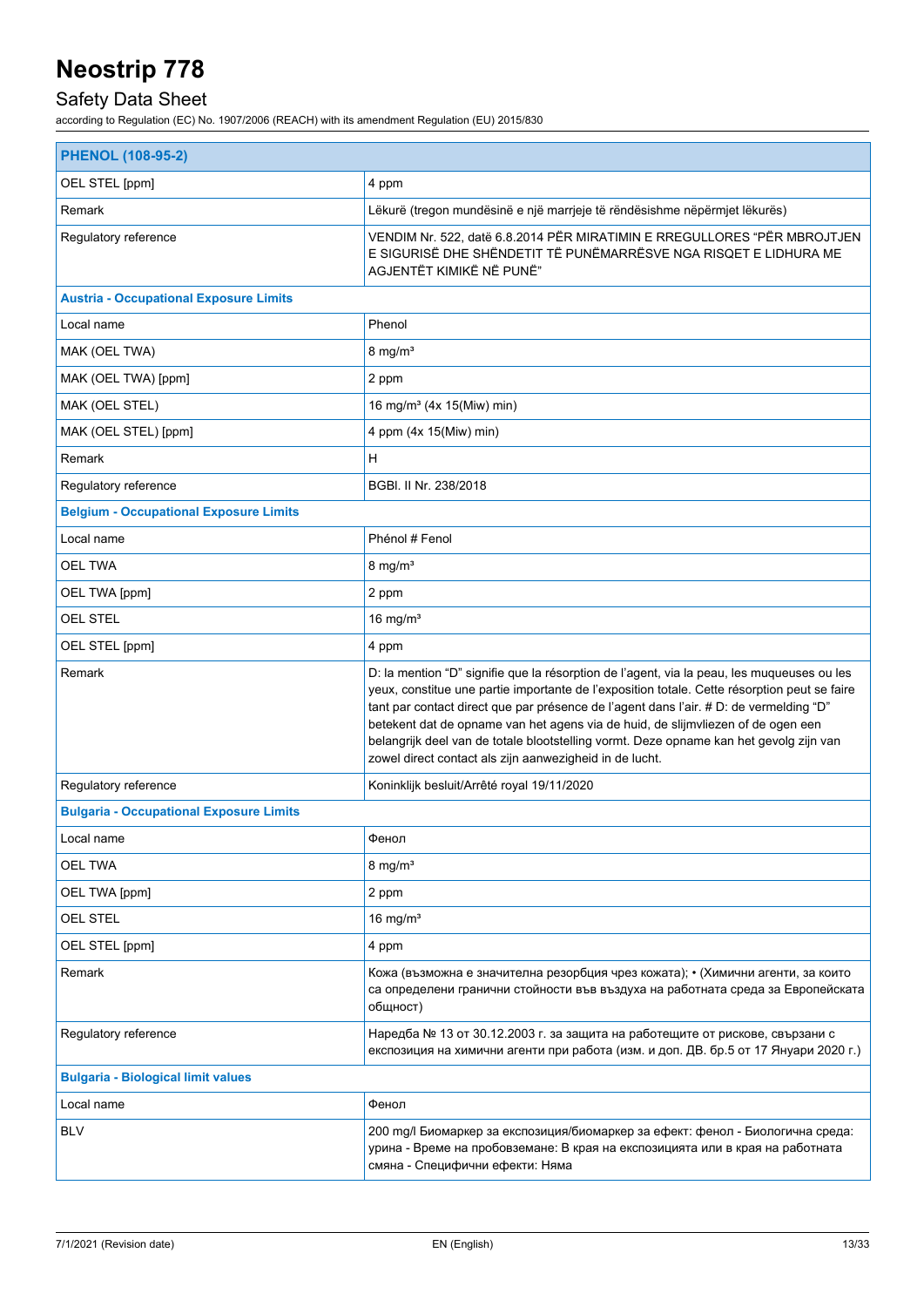## Safety Data Sheet

| <b>PHENOL (108-95-2)</b>                             |                                                                                                                                                                                                                                                                                                                                                                                                                                                                                |  |
|------------------------------------------------------|--------------------------------------------------------------------------------------------------------------------------------------------------------------------------------------------------------------------------------------------------------------------------------------------------------------------------------------------------------------------------------------------------------------------------------------------------------------------------------|--|
| Regulatory reference                                 | Наредба № 13 от 30.12.2003 г. за защита на работещите от рискове, свързани с<br>експозиция на химични агенти при работа (изм. и доп. ДВ. бр.5 от 17 Януари 2020 г.)                                                                                                                                                                                                                                                                                                            |  |
| <b>Croatia - Occupational Exposure Limits</b>        |                                                                                                                                                                                                                                                                                                                                                                                                                                                                                |  |
| Local name                                           | Fenol                                                                                                                                                                                                                                                                                                                                                                                                                                                                          |  |
| GVI (OEL TWA) [1]                                    | $8 \text{ mg/m}^3$                                                                                                                                                                                                                                                                                                                                                                                                                                                             |  |
| GVI (OEL TWA) [2]                                    | 2 ppm                                                                                                                                                                                                                                                                                                                                                                                                                                                                          |  |
| KGVI (OEL STEL)                                      | 16 mg/ $m3$                                                                                                                                                                                                                                                                                                                                                                                                                                                                    |  |
| KGVI (OEL STEL) [ppm]                                | 4 ppm                                                                                                                                                                                                                                                                                                                                                                                                                                                                          |  |
| Remark                                               | Direktiva: 2009/161/EU                                                                                                                                                                                                                                                                                                                                                                                                                                                         |  |
| Regulatory reference                                 | Pravilnik o izmjenama i dopunama Pravilnika o graničnim vrijednostima izloženosti<br>opasnim tvarima pri radu i o biološkim graničnim vrijednostima (NN 91/2018)                                                                                                                                                                                                                                                                                                               |  |
| <b>Croatia - Biological limit values</b>             |                                                                                                                                                                                                                                                                                                                                                                                                                                                                                |  |
| Local name                                           | Fenol                                                                                                                                                                                                                                                                                                                                                                                                                                                                          |  |
| <b>BLV</b>                                           | 0.14 mol/mol Creatinine Karakteristični pokazatelj: fenol - Biološki uzorak: mokraća -<br>Vrijeme uzorkovanja: na kraju radne smjene - Napomena: interferancija normalno<br>prisutnog fenola (< 8 mg/L) i istodobne izloženosti benzenu<br>120 mg/g creatinine Karakteristični pokazatelj: fenol - Biološki uzorak: mokraća - Vrijeme<br>uzorkovanja: na kraju radne smjene - Napomena: interferancija normalno prisutnog fenola<br>(< 8 mg/L) i istodobne izloženosti benzenu |  |
| Regulatory reference                                 | Pravilnik o izmjenama i dopunama Pravilnika o graničnim vrijednostima izloženosti<br>opasnim tvarima pri radu i o biološkim graničnim vrijednostima (NN 91/2018)                                                                                                                                                                                                                                                                                                               |  |
| <b>Czech Republic - Occupational Exposure Limits</b> |                                                                                                                                                                                                                                                                                                                                                                                                                                                                                |  |
| Local name                                           | Fenol                                                                                                                                                                                                                                                                                                                                                                                                                                                                          |  |
| PEL (OEL TWA)                                        | $7.5$ mg/m <sup>3</sup>                                                                                                                                                                                                                                                                                                                                                                                                                                                        |  |
| PEL (OEL TWA) [ppm]                                  | 2 ppm                                                                                                                                                                                                                                                                                                                                                                                                                                                                          |  |
| NPK-P (OEL Ceiling)                                  | 15 mg/ $m3$                                                                                                                                                                                                                                                                                                                                                                                                                                                                    |  |
| NPK-P (OEL Ceiling) [ppm]                            | 4 ppm                                                                                                                                                                                                                                                                                                                                                                                                                                                                          |  |
| Regulatory reference                                 | Nařízení vlády č. 361/2007 Sb. (Předpis 41/2020 Sb.)                                                                                                                                                                                                                                                                                                                                                                                                                           |  |
| <b>Czech Republic - Biological limit values</b>      |                                                                                                                                                                                                                                                                                                                                                                                                                                                                                |  |
| Local name                                           | Fenol                                                                                                                                                                                                                                                                                                                                                                                                                                                                          |  |
| <b>BLV</b>                                           | 300 mg/g creatinine Ukazatel: Fenol - Biološki uzorak: moči - Doba odběru: konec směny<br>360 µmol/mmol Creatinine Ukazatel: Fenol - Biološki uzorak: moči - Doba odběru: konec<br>směny                                                                                                                                                                                                                                                                                       |  |
| Regulatory reference                                 | Vyhláška č. 107/2013 Sb. (kterou se mění vyhláška č. 432/2003 Sb.)                                                                                                                                                                                                                                                                                                                                                                                                             |  |
| <b>Denmark - Occupational Exposure Limits</b>        |                                                                                                                                                                                                                                                                                                                                                                                                                                                                                |  |
| Local name                                           | Phenol                                                                                                                                                                                                                                                                                                                                                                                                                                                                         |  |
| OEL TWA [1]                                          | 4 mg/ $m3$                                                                                                                                                                                                                                                                                                                                                                                                                                                                     |  |
| OEL TWA [2]                                          | 1 ppm                                                                                                                                                                                                                                                                                                                                                                                                                                                                          |  |
| Regulatory reference                                 | BEK nr 290 af 13/02/2021                                                                                                                                                                                                                                                                                                                                                                                                                                                       |  |
| <b>Estonia - Occupational Exposure Limits</b>        |                                                                                                                                                                                                                                                                                                                                                                                                                                                                                |  |
| Local name                                           | Fenool (hüdroksübenseen)                                                                                                                                                                                                                                                                                                                                                                                                                                                       |  |
| <b>OEL TWA</b>                                       | $8$ mg/m <sup>3</sup>                                                                                                                                                                                                                                                                                                                                                                                                                                                          |  |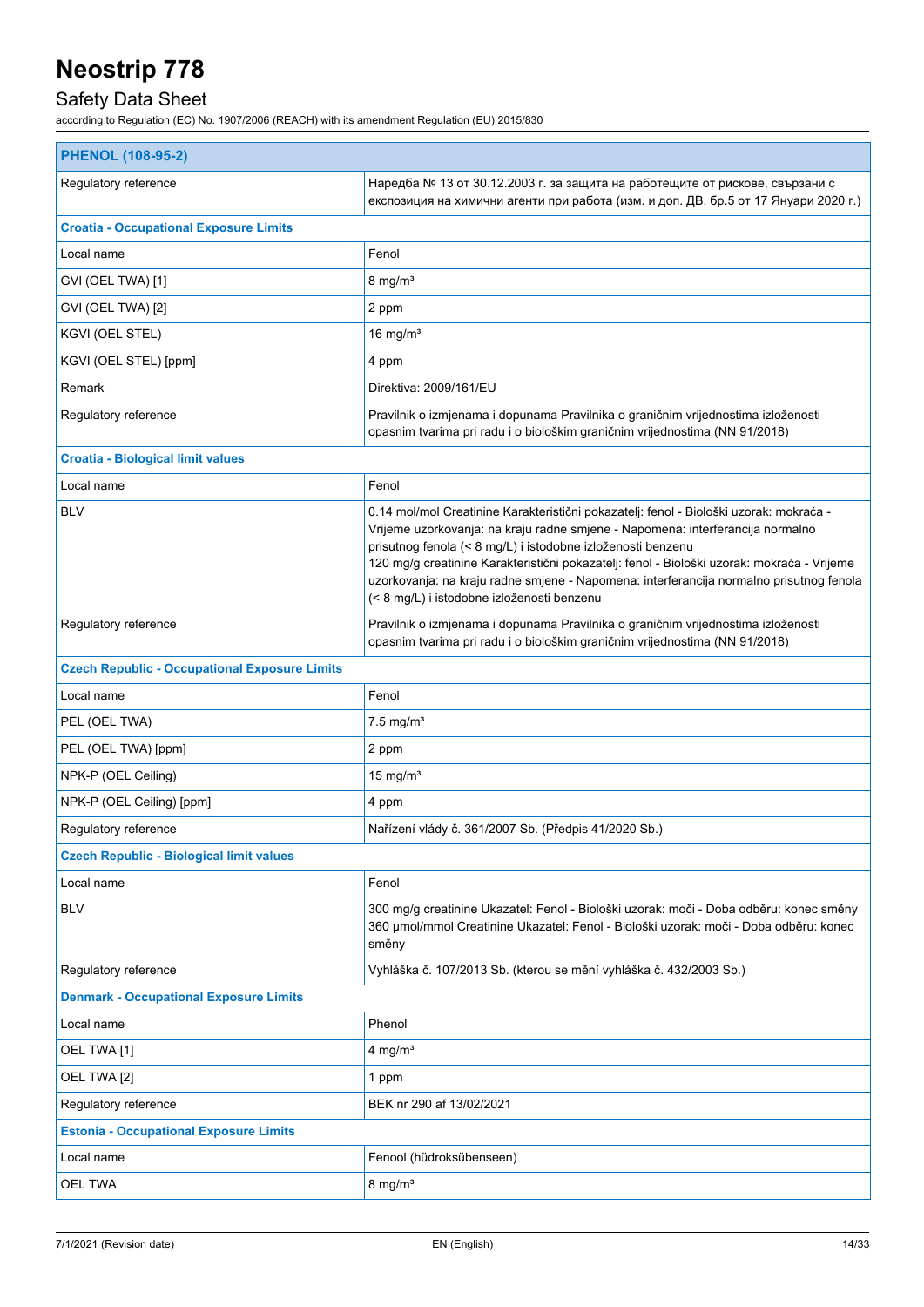## Safety Data Sheet

| <b>PHENOL (108-95-2)</b>                                 |                                                                                                                                                                                                   |
|----------------------------------------------------------|---------------------------------------------------------------------------------------------------------------------------------------------------------------------------------------------------|
| OEL TWA [ppm]                                            | 2 ppm                                                                                                                                                                                             |
| OEL STEL                                                 | 16 mg/ $m3$                                                                                                                                                                                       |
| OEL STEL [ppm]                                           | 4 ppm                                                                                                                                                                                             |
| Remark                                                   | A (Naha kaudu kergesti imenduv aine)                                                                                                                                                              |
| Regulatory reference                                     | Vabariigi Valitsuse 20. märtsi 2001. a määruse nr 105 (RT I, 17.10.2019, 2); Vabariigi<br>Valitsuse 10. märtsi 2019. a määruse nr 84                                                              |
| <b>Finland - Biological limit values</b>                 |                                                                                                                                                                                                   |
| Local name                                               | Fenoli                                                                                                                                                                                            |
| <b>BLV</b>                                               | 1.3 mmol/l Parametri: Virtsan kokonaisfenoli - Näytteenottoajankohta: Työvuoron päätyttyä                                                                                                         |
| Regulatory reference                                     | HTP-ARVOT 2020 (Sosiaali- ja terveysministeriö)                                                                                                                                                   |
| <b>France - Occupational Exposure Limits</b>             |                                                                                                                                                                                                   |
| Local name                                               | Phénol                                                                                                                                                                                            |
| VME (OEL TWA)                                            | $7.8$ mg/m <sup>3</sup>                                                                                                                                                                           |
| VME (OEL TWA) [ppm]                                      | 2 ppm                                                                                                                                                                                             |
| VLE (OEL Ceiling/STEL)                                   | 15.6 mg/ $m3$                                                                                                                                                                                     |
| VLE (OEL Ceiling/STEL) [ppm]                             | 4 ppm                                                                                                                                                                                             |
| Remark                                                   | Valeurs règlementaires contraignantes; risque de pénétration percutanée                                                                                                                           |
| Regulatory reference                                     | Article R4412-149 du Code du travail (réf.: INRS ED 984, 2016; Décret n° 2019-1487)                                                                                                               |
| <b>Germany - Occupational Exposure Limits (TRGS 900)</b> |                                                                                                                                                                                                   |
| Local name                                               | Phenol                                                                                                                                                                                            |
| AGW (OEL TWA) [1]                                        | $8$ mg/m <sup>3</sup>                                                                                                                                                                             |
| AGW (OEL TWA) [2]                                        | 2 ppm                                                                                                                                                                                             |
| Peak exposure limitation factor                          | 2(11)                                                                                                                                                                                             |
| Remark                                                   | EU;H;11                                                                                                                                                                                           |
| Regulatory reference                                     | TRGS900                                                                                                                                                                                           |
| <b>Germany - Biological limit values (TRGS 903)</b>      |                                                                                                                                                                                                   |
| Local name                                               | Phenol                                                                                                                                                                                            |
| Biological limit value                                   | 120 mg/g creatinine Parameter: Phenol (nach Hydrolyse) - Untersuchungsmaterial: U =<br>Urin - Probenahmezeitpunkt: b) Expositionsende, bzw. Schichtende -<br>Festlegung/Begründung: 05/2013 SCOEL |
| Regulatory reference                                     | <b>TRGS 903</b>                                                                                                                                                                                   |
| <b>Gibraltar - Occupational Exposure Limits</b>          |                                                                                                                                                                                                   |
| Local name                                               | Phenol                                                                                                                                                                                            |
| OEL TWA                                                  | $8 \text{ mg/m}^3$                                                                                                                                                                                |
| OEL TWA [ppm]                                            | 2 ppm                                                                                                                                                                                             |
| OEL STEL                                                 | 16 mg/ $m3$                                                                                                                                                                                       |
| OEL STEL [ppm]                                           | 4 ppm                                                                                                                                                                                             |
| Remark                                                   | Skin                                                                                                                                                                                              |
| Regulatory reference                                     | Factories (Control of Chemical Agents at Work) Regulations 2003 (LN. 2018/181)                                                                                                                    |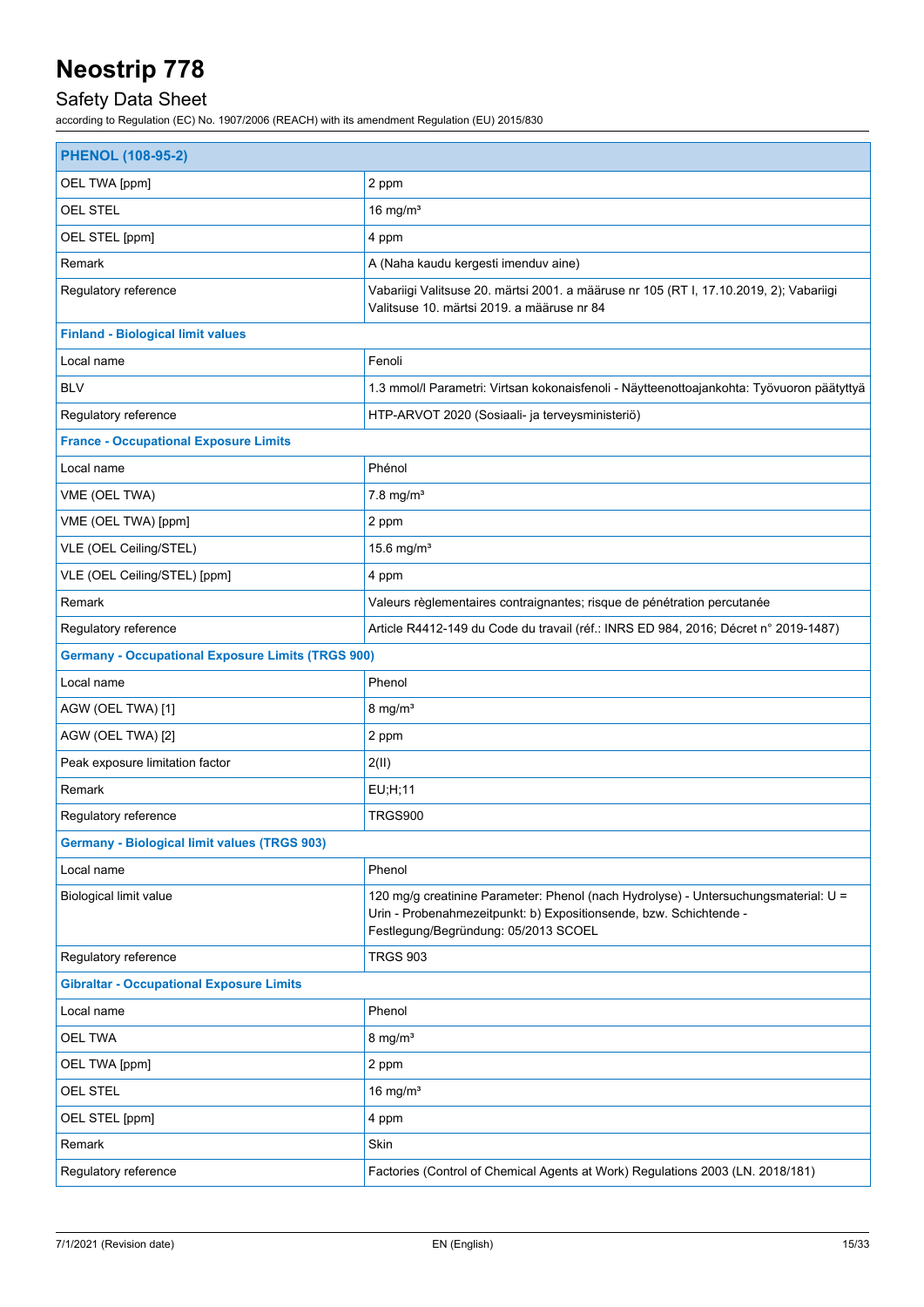## Safety Data Sheet

| <b>PHENOL (108-95-2)</b>                      |                                                                                                                                                                                                                                                                                         |  |
|-----------------------------------------------|-----------------------------------------------------------------------------------------------------------------------------------------------------------------------------------------------------------------------------------------------------------------------------------------|--|
| <b>Greece - Occupational Exposure Limits</b>  |                                                                                                                                                                                                                                                                                         |  |
| Local name                                    | Φαινόλη                                                                                                                                                                                                                                                                                 |  |
| <b>OEL TWA</b>                                | $8 \text{ mg/m}^3$                                                                                                                                                                                                                                                                      |  |
| OEL TWA [ppm]                                 | 2 ppm                                                                                                                                                                                                                                                                                   |  |
| <b>OEL STEL</b>                               | 16 mg/ $m3$                                                                                                                                                                                                                                                                             |  |
| OEL STEL [ppm]                                | 4 ppm                                                                                                                                                                                                                                                                                   |  |
| Remark                                        | Η ένδειξη «δέρμα» στις οριακές τιμές επαγγελματικής έκθεσης επισημαίνει το ενδεχόμενο<br>σημαντικής διείσδυσης μέσω του δέρματος.                                                                                                                                                       |  |
| Regulatory reference                          | Π.Δ. 12/2012 - Προστασία της υγείας των εργαζομένων που εκτίθενται σε ορισμένους<br>χημικούς παράγοντες κατά τη διάρκεια της εργασίας τους                                                                                                                                              |  |
| <b>Hungary - Occupational Exposure Limits</b> |                                                                                                                                                                                                                                                                                         |  |
| Local name                                    | <b>FENOL</b>                                                                                                                                                                                                                                                                            |  |
| AK (OEL TWA)                                  | $8 \text{ mg/m}^3$                                                                                                                                                                                                                                                                      |  |
| CK (OEL STEL)                                 | 16 mg/ $m3$                                                                                                                                                                                                                                                                             |  |
| Regulatory reference                          | 5/2020. (II. 6.) ITM rendelet - A kémiai kóroki tényezők hatásának kitett munkavállalók<br>egészségének és biztonságának védelméről                                                                                                                                                     |  |
| <b>Hungary - Biological Exposure Indices</b>  |                                                                                                                                                                                                                                                                                         |  |
| Local name                                    | Fenol                                                                                                                                                                                                                                                                                   |  |
| BEI                                           | 120 mg/g creatinine Biológiai expozíciós (hatás) mutató: fenol - Biológiai minta: vizeletben<br>- Mintavétel ideje: m.v. (műszak végén)<br>144 µmol/mmol Creatinine Biológiai expozíciós (hatás) mutató: fenol - Biológiai minta:<br>vizeletben - Mintavétel ideje: m.v. (műszak végén) |  |
| Regulatory reference                          | 5/2020. (II. 6.) ITM rendelet - A kémiai kóroki tényezők hatásának kitett munkavállalók<br>egészségének és biztonságának védelméről                                                                                                                                                     |  |
| <b>Ireland - Occupational Exposure Limits</b> |                                                                                                                                                                                                                                                                                         |  |
| Local name                                    | Phenol                                                                                                                                                                                                                                                                                  |  |
| OEL TWA [1]                                   | $8 \text{ mg/m}^3$                                                                                                                                                                                                                                                                      |  |
| OEL TWA [2]                                   | 2 ppm                                                                                                                                                                                                                                                                                   |  |
| OEL STEL                                      | 16 mg/ $m3$                                                                                                                                                                                                                                                                             |  |
| OEL STEL [ppm]                                | 4 ppm                                                                                                                                                                                                                                                                                   |  |
| Regulatory reference                          | Chemical Agents Code of Practice 2020                                                                                                                                                                                                                                                   |  |
| <b>Italy - Occupational Exposure Limits</b>   |                                                                                                                                                                                                                                                                                         |  |
| Local name                                    | Fenolo                                                                                                                                                                                                                                                                                  |  |
| <b>OEL TWA</b>                                | $8 \text{ mg/m}^3$                                                                                                                                                                                                                                                                      |  |
| OEL TWA [ppm]                                 | 2 ppm                                                                                                                                                                                                                                                                                   |  |
| <b>OEL STEL</b>                               | 16 mg/ $m3$                                                                                                                                                                                                                                                                             |  |
| OEL STEL [ppm]                                | 4 ppm                                                                                                                                                                                                                                                                                   |  |
| Remark                                        | Cute                                                                                                                                                                                                                                                                                    |  |
| Regulatory reference                          | Allegato XXXVIII del D.Lgs. 9 aprile 2008, n. 81 e s.m.i.                                                                                                                                                                                                                               |  |
| <b>Latvia - Occupational Exposure Limits</b>  |                                                                                                                                                                                                                                                                                         |  |
| Local name                                    | Fenols (hidroksibenzols)                                                                                                                                                                                                                                                                |  |
|                                               |                                                                                                                                                                                                                                                                                         |  |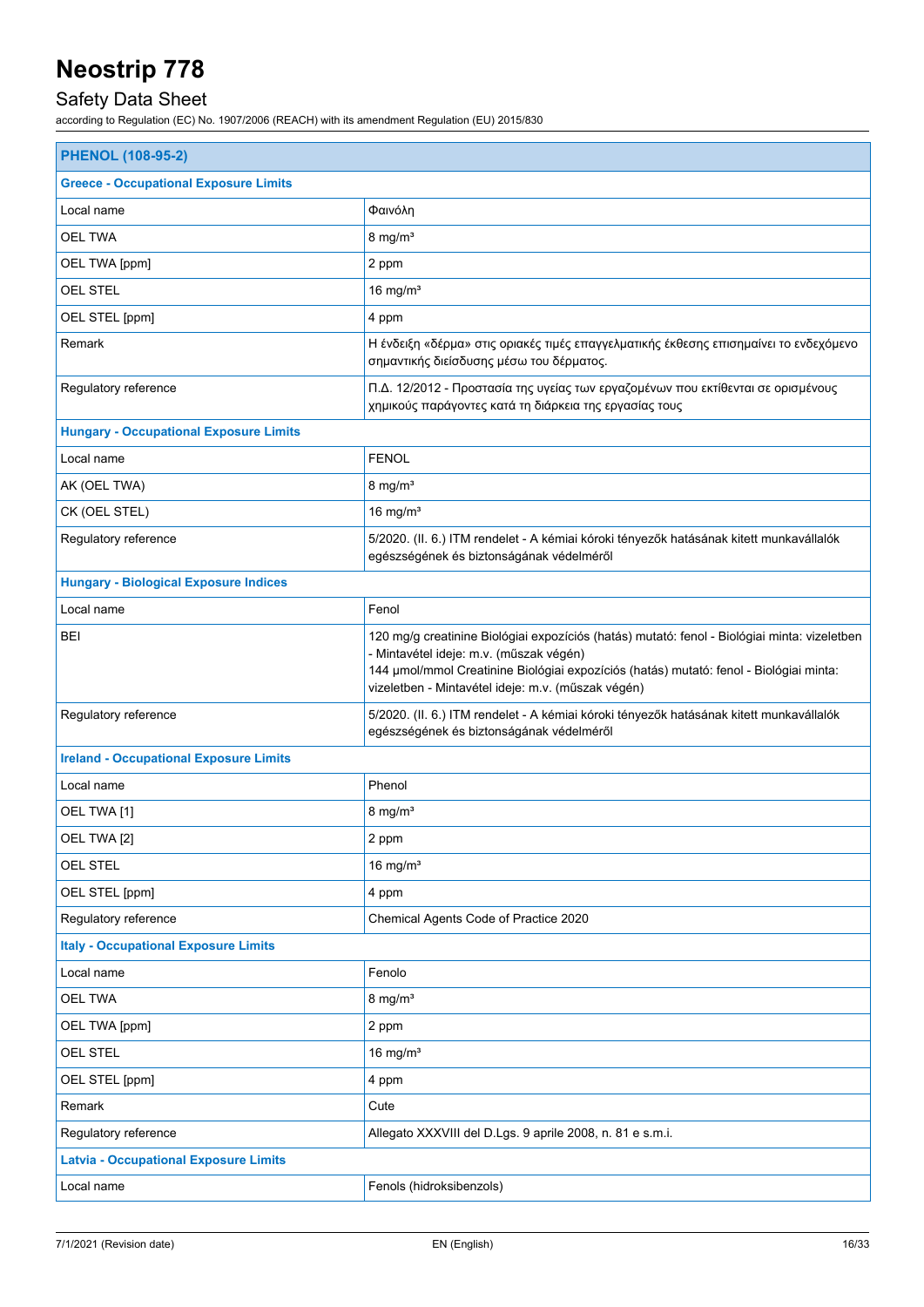## Safety Data Sheet

| <b>PHENOL (108-95-2)</b>                          |                                                                                                                                                                                                                                                                                                                                                              |
|---------------------------------------------------|--------------------------------------------------------------------------------------------------------------------------------------------------------------------------------------------------------------------------------------------------------------------------------------------------------------------------------------------------------------|
| <b>OEL TWA</b>                                    | $8 \text{ mg/m}^3$                                                                                                                                                                                                                                                                                                                                           |
| OEL TWA [ppm]                                     | 2 ppm                                                                                                                                                                                                                                                                                                                                                        |
| OEL STEL                                          | 16 mg/ $m3$                                                                                                                                                                                                                                                                                                                                                  |
| OEL STEL [ppm]                                    | 4 ppm                                                                                                                                                                                                                                                                                                                                                        |
| Remark                                            | Āda                                                                                                                                                                                                                                                                                                                                                          |
| Regulatory reference                              | Ministru kabineta 2007. gada 15. maija noteikumiem Nr. 325 (Grozījumi Ministru kabineta<br>2011. gada 1. februārī noteikumiem Nr. 92)                                                                                                                                                                                                                        |
| <b>Lithuania - Occupational Exposure Limits</b>   |                                                                                                                                                                                                                                                                                                                                                              |
| Local name                                        | Fenolis                                                                                                                                                                                                                                                                                                                                                      |
| IPRV (OEL TWA)                                    | $8 \text{ mg/m}^3$                                                                                                                                                                                                                                                                                                                                           |
| IPRV (OEL TWA) [ppm]                              | 2 ppm                                                                                                                                                                                                                                                                                                                                                        |
| TPRV (OEL STEL)                                   | 16 mg/ $m3$                                                                                                                                                                                                                                                                                                                                                  |
| TPRV (OEL STEL) [ppm]                             | 4 ppm                                                                                                                                                                                                                                                                                                                                                        |
| Regulatory reference                              | LIETUVOS HIGIENOS NORMA HN 23:2011 (Nr. V-695/A1-272, 2018-06-12)                                                                                                                                                                                                                                                                                            |
| <b>Luxembourg - Occupational Exposure Limits</b>  |                                                                                                                                                                                                                                                                                                                                                              |
| Local name                                        | Phénol                                                                                                                                                                                                                                                                                                                                                       |
| <b>OEL TWA</b>                                    | $8 \text{ mg/m}^3$                                                                                                                                                                                                                                                                                                                                           |
| OEL TWA [ppm]                                     | 2 ppm                                                                                                                                                                                                                                                                                                                                                        |
| <b>OEL STEL</b>                                   | 16 mg/ $m3$                                                                                                                                                                                                                                                                                                                                                  |
| OEL STEL [ppm]                                    | 4 ppm                                                                                                                                                                                                                                                                                                                                                        |
| Remark                                            | Peau                                                                                                                                                                                                                                                                                                                                                         |
| Regulatory reference                              | Mémorial A Nº 684 de 2018 concernant la protection de la sécurité et de la santé des<br>salariés contre les risques liés à des agents chimiques sur le lieu de travail                                                                                                                                                                                       |
| <b>Malta - Occupational Exposure Limits</b>       |                                                                                                                                                                                                                                                                                                                                                              |
| Local name                                        | Phenol                                                                                                                                                                                                                                                                                                                                                       |
| <b>OEL TWA</b>                                    | $8 \text{ mg/m}^3$                                                                                                                                                                                                                                                                                                                                           |
| OEL TWA [ppm]                                     | 2 ppm                                                                                                                                                                                                                                                                                                                                                        |
| OEL STEL                                          | 16 mg/ $m3$                                                                                                                                                                                                                                                                                                                                                  |
| OEL STEL [ppm]                                    | 4 ppm                                                                                                                                                                                                                                                                                                                                                        |
| Remark                                            | Skin # Gilda                                                                                                                                                                                                                                                                                                                                                 |
| Regulatory reference                              | S.L.424.24 - Chemical Agents at Work Regulations (L.N.57 of 2018)                                                                                                                                                                                                                                                                                            |
| <b>Netherlands - Occupational Exposure Limits</b> |                                                                                                                                                                                                                                                                                                                                                              |
| Local name                                        | Fenol                                                                                                                                                                                                                                                                                                                                                        |
| MAC-TGG (OEL TWA)                                 | $8 \text{ mg/m}^3$                                                                                                                                                                                                                                                                                                                                           |
| Remark                                            | H (Huidopname) Stoffen die relatief gemakkelijk door de huid kunnen worden opgenomen,<br>hetgeen een substantiële bijdrage kan betekenen aan de totale inwendige blootstelling,<br>hebben in de lijst een H-aanduiding. Bij deze stoffen moeten naast maatregelen tegen<br>inademing ook adequate maatregelen ter voorkoming van huidcontact worden genomen. |
| Regulatory reference                              | Arbeidsomstandighedenregeling 2021                                                                                                                                                                                                                                                                                                                           |
| <b>Poland - Occupational Exposure Limits</b>      |                                                                                                                                                                                                                                                                                                                                                              |
| Local name                                        | Fenol                                                                                                                                                                                                                                                                                                                                                        |
|                                                   |                                                                                                                                                                                                                                                                                                                                                              |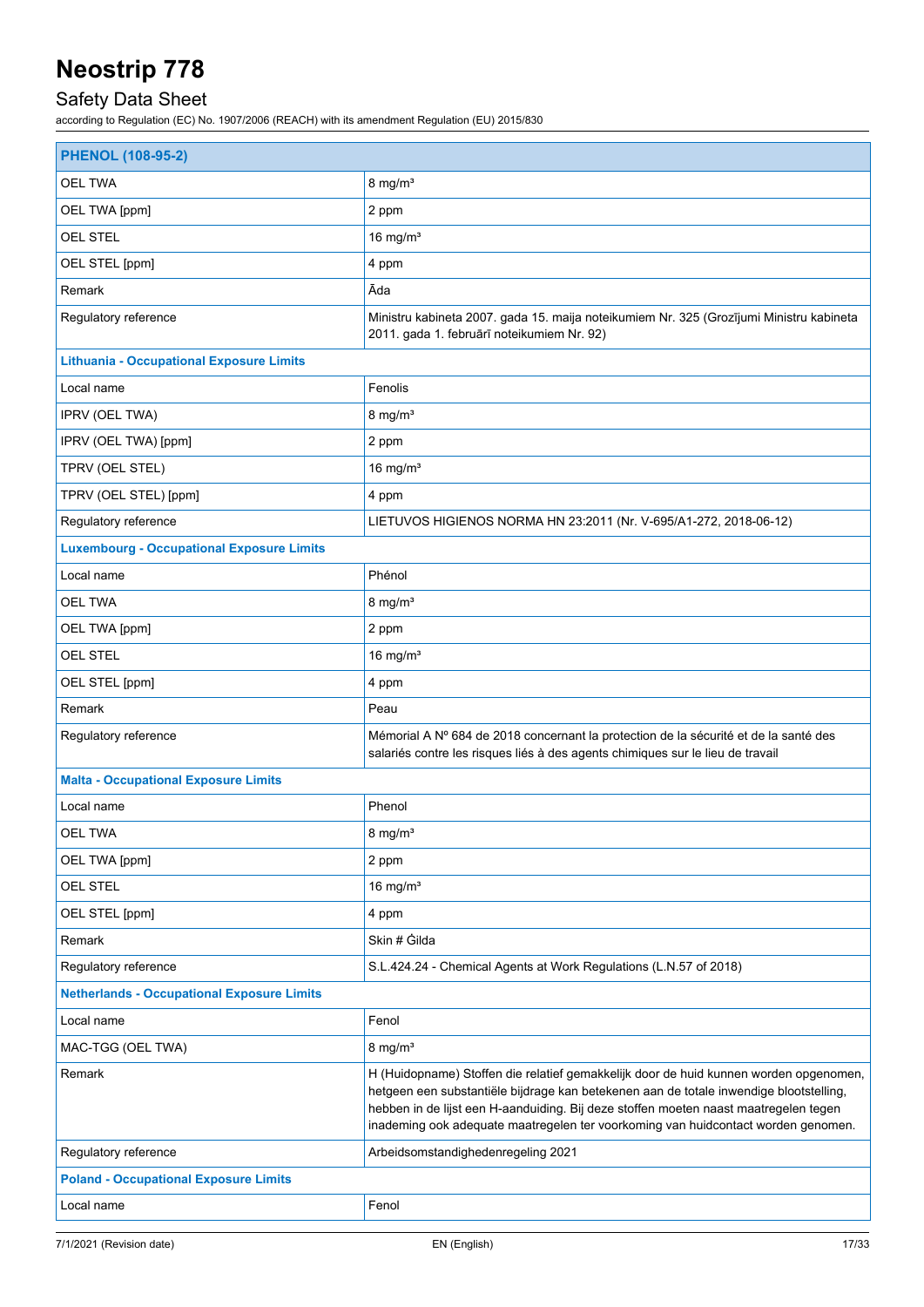## Safety Data Sheet

| <b>PHENOL (108-95-2)</b>                       |                                                                                                                                                                            |  |
|------------------------------------------------|----------------------------------------------------------------------------------------------------------------------------------------------------------------------------|--|
| NDS (OEL TWA)                                  | $7.8$ mg/m <sup>3</sup>                                                                                                                                                    |  |
| NDSCh (OEL STEL)                               | 16 mg/ $m3$                                                                                                                                                                |  |
| Regulatory reference                           | Dz. U. 2018 poz. 1286                                                                                                                                                      |  |
| <b>Portugal - Occupational Exposure Limits</b> |                                                                                                                                                                            |  |
| Local name                                     | Fenol                                                                                                                                                                      |  |
| OEL TWA [ppm]                                  | 5 ppm                                                                                                                                                                      |  |
| Remark                                         | P (Toxicidade percutânea); A4 (Agente não classificável como carcinogénico no Homem);<br>IBE (Índice biológico de exposição)                                               |  |
| Regulatory reference                           | Norma Portuguesa NP 1796:2014                                                                                                                                              |  |
| <b>Portugal - Biological Exposure Indices</b>  |                                                                                                                                                                            |  |
| Local name                                     | Fenol                                                                                                                                                                      |  |
| <b>BEI</b>                                     | 250 mg/g creatinine Parâmetro: Fenol - Meio: urina - Momento da amostragem: Fim do<br>turno - Notaçao: Vb (Valor basal), Ne (Não específico), Com hidrólise                |  |
| Regulatory reference                           | Norma Portuguesa NP 1796:2014                                                                                                                                              |  |
| <b>Romania - Occupational Exposure Limits</b>  |                                                                                                                                                                            |  |
| Local name                                     | Fenol                                                                                                                                                                      |  |
| <b>OEL TWA</b>                                 | $8 \text{ mg/m}^3$                                                                                                                                                         |  |
| OEL TWA [ppm]                                  | 2 ppm                                                                                                                                                                      |  |
| <b>OEL STEL</b>                                | 16 mg/ $m3$                                                                                                                                                                |  |
| OEL STEL [ppm]                                 | 4 ppm                                                                                                                                                                      |  |
| Remark                                         | P - posibilitatea unei penetrări cutanate importante; M2 - susceptibil de a provoca anomalii<br>genetice                                                                   |  |
| Regulatory reference                           | Hotărârea Guvernului nr. 1.218/2006 (Hotărârea nr. 53/2021)                                                                                                                |  |
| Romania - Biological limit values              |                                                                                                                                                                            |  |
| Local name                                     | Fenol                                                                                                                                                                      |  |
| <b>BLV</b>                                     | 120 mg/g creatinine Indicador biologic: Fenoli totali - Material biologic: urină - Momentul<br>recoltarii: sfârșit de schimb                                               |  |
| Regulatory reference                           | Hotărârea Guvernului nr. 1.218/2006 (Hotărârea nr. 584/2018)                                                                                                               |  |
| <b>Serbia - Occupational Exposure Limits</b>   |                                                                                                                                                                            |  |
| Local name                                     | фенол                                                                                                                                                                      |  |
| <b>OEL TWA</b>                                 | $8 \text{ mg/m}^3$                                                                                                                                                         |  |
| OEL TWA [ppm]                                  | 2 ppm                                                                                                                                                                      |  |
| OEL STEL                                       | 16 mg/ $m3$                                                                                                                                                                |  |
| OEL STEL [ppm]                                 | 4 ppm                                                                                                                                                                      |  |
| Remark                                         | К – напомена да хемијска материја може штетно деловати на кожу; Мут. кат. 3 –<br>хемијске материје које изазивају забринутост због могућег мутагеног деловања на<br>човека |  |
| Regulatory reference                           | ПРАВИЛНИК о превентивним мерама за безбедан и здрав рад при излагању<br>хемијским материјама ("Службени гласник РС", бр. 106/09 и 117/17)                                  |  |
| <b>Slovakia - Occupational Exposure Limits</b> |                                                                                                                                                                            |  |
| Local name                                     | Fenol                                                                                                                                                                      |  |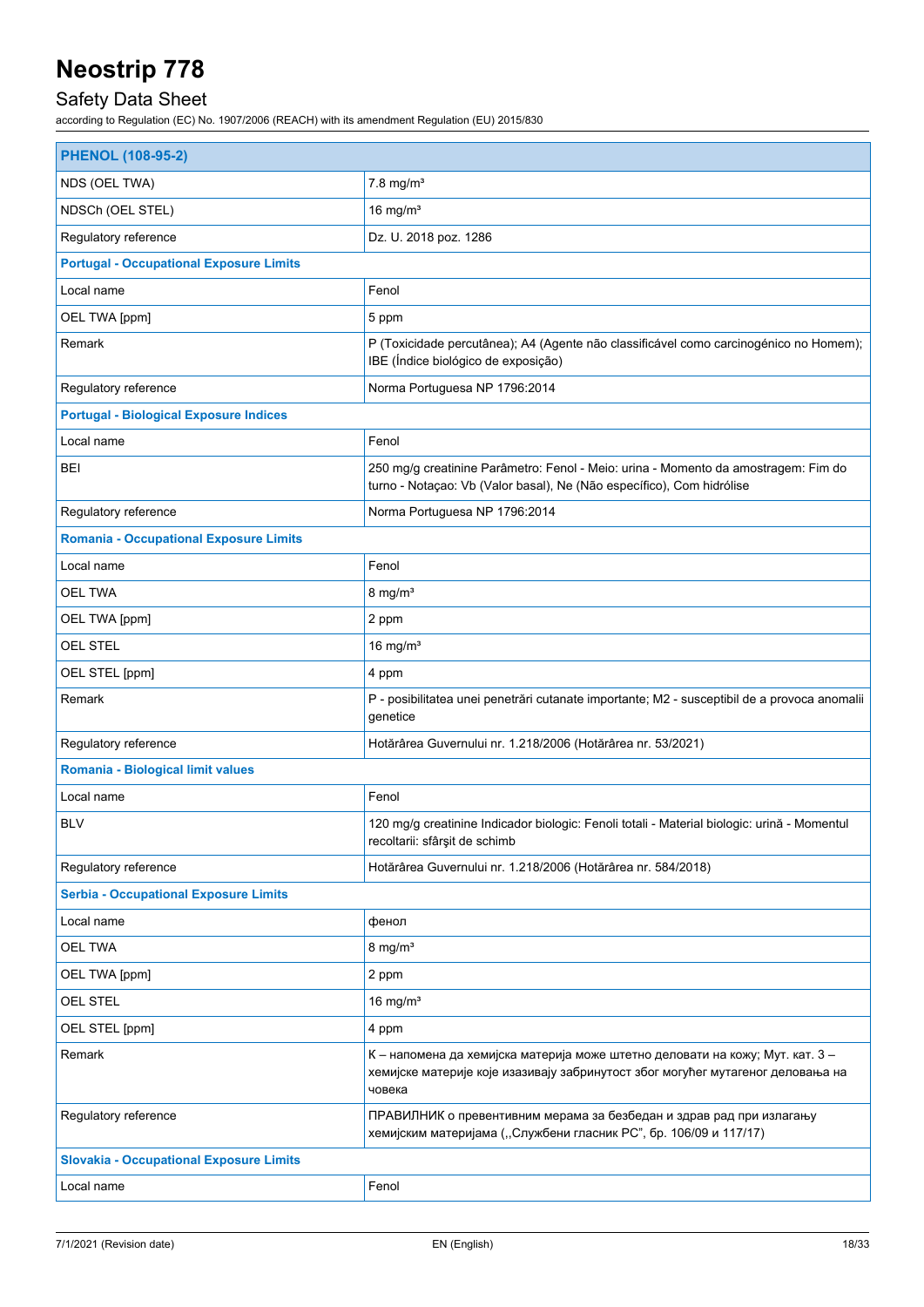## Safety Data Sheet

| <b>PHENOL (108-95-2)</b>                       |                                                                                                                                                                                                                                                                                                                                                                                                                                                                                                                                      |
|------------------------------------------------|--------------------------------------------------------------------------------------------------------------------------------------------------------------------------------------------------------------------------------------------------------------------------------------------------------------------------------------------------------------------------------------------------------------------------------------------------------------------------------------------------------------------------------------|
| NPHV (OEL TWA) [1]                             | $8 \text{ mg/m}^3$                                                                                                                                                                                                                                                                                                                                                                                                                                                                                                                   |
| NPHV (OEL TWA) [2]                             | 2 ppm                                                                                                                                                                                                                                                                                                                                                                                                                                                                                                                                |
| NPHV (OEL STEL)                                | 16 mg/ $m3$                                                                                                                                                                                                                                                                                                                                                                                                                                                                                                                          |
| NPHV (OEL STEL) [ppm]                          | 4 ppm                                                                                                                                                                                                                                                                                                                                                                                                                                                                                                                                |
| Regulatory reference                           | Nariadenie vlády č. 355/2006 Z. z. (236/2020 Z. z.)                                                                                                                                                                                                                                                                                                                                                                                                                                                                                  |
| Slovakia - Biological limit values             |                                                                                                                                                                                                                                                                                                                                                                                                                                                                                                                                      |
| Local name                                     | Fenol                                                                                                                                                                                                                                                                                                                                                                                                                                                                                                                                |
| <b>BLV</b>                                     | 200 mg/l Zisťovaný faktor: Fenol - Vyšetrovaný materiál: moč - Čas odberu vzorky: b)<br>koniec expozície alebo pracovnej zmeny                                                                                                                                                                                                                                                                                                                                                                                                       |
| Regulatory reference                           | Nariadenie vlády č. 355/2006 Z. z. (Zmena: 471/2011 Z.z.)                                                                                                                                                                                                                                                                                                                                                                                                                                                                            |
| <b>Slovenia - Occupational Exposure Limits</b> |                                                                                                                                                                                                                                                                                                                                                                                                                                                                                                                                      |
| Local name                                     | fenol                                                                                                                                                                                                                                                                                                                                                                                                                                                                                                                                |
| <b>OEL TWA</b>                                 | $8 \text{ mg/m}^3$                                                                                                                                                                                                                                                                                                                                                                                                                                                                                                                   |
| OEL TWA [ppm]                                  | 2 ppm                                                                                                                                                                                                                                                                                                                                                                                                                                                                                                                                |
| OEL STEL                                       | 16 mg/ $m3$                                                                                                                                                                                                                                                                                                                                                                                                                                                                                                                          |
| OEL STEL [ppm]                                 | 4 ppm                                                                                                                                                                                                                                                                                                                                                                                                                                                                                                                                |
| Remark                                         | K (Lastnost lažjega prehajanja snovi v organizem skozi kožo), BAT (Biološka mejna<br>vrednost), EU                                                                                                                                                                                                                                                                                                                                                                                                                                   |
| Regulatory reference                           | Uradni list RS, št. 78/2019 z dne 20.12.2019                                                                                                                                                                                                                                                                                                                                                                                                                                                                                         |
| Slovenia - Biological limit values             |                                                                                                                                                                                                                                                                                                                                                                                                                                                                                                                                      |
| Local name                                     | fenol                                                                                                                                                                                                                                                                                                                                                                                                                                                                                                                                |
| Regulatory reference                           | Uradni list RS, št. 78/2018 z dne 4.12.2018                                                                                                                                                                                                                                                                                                                                                                                                                                                                                          |
| <b>Spain - Occupational Exposure Limits</b>    |                                                                                                                                                                                                                                                                                                                                                                                                                                                                                                                                      |
| Local name                                     | Fenol                                                                                                                                                                                                                                                                                                                                                                                                                                                                                                                                |
| VLA-ED (OEL TWA) [1]                           | $8 \text{ mg/m}^3$                                                                                                                                                                                                                                                                                                                                                                                                                                                                                                                   |
| VLA-ED (OEL TWA) [2]                           | 2 ppm                                                                                                                                                                                                                                                                                                                                                                                                                                                                                                                                |
| VLA-EC (OEL STEL)                              | 16 mg/ $m3$                                                                                                                                                                                                                                                                                                                                                                                                                                                                                                                          |
| VLA-EC (OEL STEL) [ppm]                        | 4 ppm                                                                                                                                                                                                                                                                                                                                                                                                                                                                                                                                |
| Remark                                         | Vía dérmica (Indica que, en las exposiciones a esta sustancia, la aportación por la vía<br>cutánea puede resultar significativa para el contenido corporal total si no se adoptan<br>medidas para prevenir la absorción. En estas situaciones, es aconsejable la utilización del<br>control biológico para poder cuantificar la cantidad global absorbida del contaminante),<br>VLB® (Agente químico que tiene Valor Límite Biológico), VLI (Agente químico para el que<br>la U.E. estableció en su día un valor límite indicativo). |
| Regulatory reference                           | Límites de Exposición Profesional para Agentes Químicos en España 2019. INSHT                                                                                                                                                                                                                                                                                                                                                                                                                                                        |
| <b>Spain - Biological limit values</b>         |                                                                                                                                                                                                                                                                                                                                                                                                                                                                                                                                      |
| Local name                                     | Fenol                                                                                                                                                                                                                                                                                                                                                                                                                                                                                                                                |
| <b>BLV</b>                                     | 120 mg/g creatinine Parámetro: Fenol - Medio: Orina - Momento de muestreo: Final de la<br>jornada laboral - Notas: F (Fondo. El indicador está generalmente presente en cantidades<br>detectables en personas no expuestas laboraboralmente. Estos niveles de fondo están<br>considerados en el valor VLB), I (Significa que el indicador biológico es inespecífico<br>puesto que puede encontrarse después de la exposición a otros agentes químicos), con<br>hidrólisis                                                            |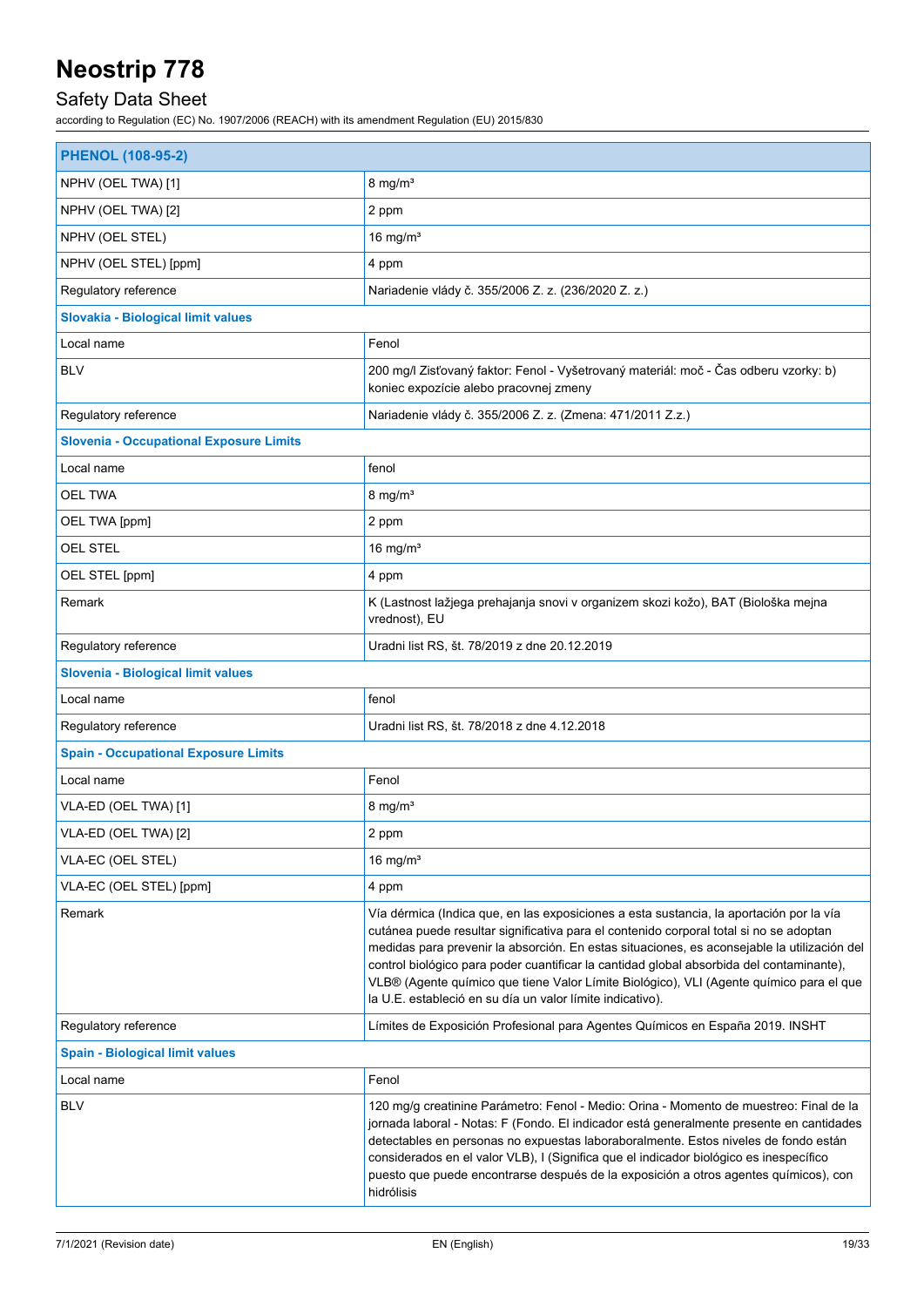## Safety Data Sheet

| <b>PHENOL (108-95-2)</b>                             |                                                                                                                                                                |  |
|------------------------------------------------------|----------------------------------------------------------------------------------------------------------------------------------------------------------------|--|
| Regulatory reference                                 | Límites de Exposición Profesional para Agentes Químicos en España 2019. INSHT                                                                                  |  |
| <b>Sweden - Occupational Exposure Limits</b>         |                                                                                                                                                                |  |
| Local name                                           | Fenol                                                                                                                                                          |  |
| NGV (OEL TWA)                                        | $4$ mg/m <sup>3</sup>                                                                                                                                          |  |
| NGV (OEL TWA) [ppm]                                  | 1 ppm                                                                                                                                                          |  |
| KTV (OEL STEL)                                       | 16 mg/ $m3$                                                                                                                                                    |  |
| KTV (OEL STEL) [ppm]                                 | 4 ppm                                                                                                                                                          |  |
| Regulatory reference                                 | Hygieniska gränsvärden (AFS 2018:1)                                                                                                                            |  |
| <b>United Kingdom - Occupational Exposure Limits</b> |                                                                                                                                                                |  |
| Local name                                           | Phenol                                                                                                                                                         |  |
| WEL TWA [1]                                          | $7.8$ mg/m <sup>3</sup>                                                                                                                                        |  |
| WEL TWA [2]                                          | 2 ppm                                                                                                                                                          |  |
| <b>WEL STEL</b>                                      | 16 mg/ $m3$                                                                                                                                                    |  |
| WEL STEL [ppm]                                       | 4 ppm                                                                                                                                                          |  |
| Remark                                               | Sk (Can be absorbed through the skin. The assigned substances are those for which there<br>are concerns that dermal absorption will lead to systemic toxicity) |  |
| Regulatory reference                                 | EH40/2005 (Fourth edition, 2020). HSE                                                                                                                          |  |
| <b>Iceland - Occupational Exposure Limits</b>        |                                                                                                                                                                |  |
| Local name                                           | Fenól                                                                                                                                                          |  |
| <b>OEL TWA</b>                                       | $4$ mg/m <sup>3</sup>                                                                                                                                          |  |
| OEL TWA [ppm]                                        | 1 ppm                                                                                                                                                          |  |
| Remark                                               | H (efnið getur auðveldlega borist inn í líkamann gegnum húð). Efnið í gufuformi getur<br>borist inn í líkamann í gegnum húðina í verulegu magni                |  |
| Regulatory reference                                 | Reglugerð um mengunarmörk og aðgerðir til að draga úr mengun á vinnustöðum (Nr.<br>390/2009)                                                                   |  |
| <b>Norway - Occupational Exposure Limits</b>         |                                                                                                                                                                |  |
| Local name                                           | Fenol                                                                                                                                                          |  |
| Grenseverdi (OEL TWA) [1]                            | $4$ mg/m <sup>3</sup>                                                                                                                                          |  |
| Grenseverdi (OEL TWA) [2]                            | 1 ppm                                                                                                                                                          |  |
| Korttidsverdi (OEL STEL)                             | 12 mg/ $m3$                                                                                                                                                    |  |
| Korttidsverdi (OEL STEL) [ppm]                       | 3 ppm                                                                                                                                                          |  |
| Regulatory reference                                 | FOR-2020-04-06-695                                                                                                                                             |  |
| <b>Switzerland - Occupational Exposure Limits</b>    |                                                                                                                                                                |  |
| Local name                                           | Phénol / Phenol                                                                                                                                                |  |
| MAK (OEL TWA) [1]                                    | 19 mg/ $m3$                                                                                                                                                    |  |
| MAK (OEL TWA) [2]                                    | 5 ppm                                                                                                                                                          |  |
| KZGW (OEL STEL)                                      | 19 mg/ $m3$                                                                                                                                                    |  |
| KZGW (OEL STEL) [ppm]                                | 5 ppm                                                                                                                                                          |  |
| Critical toxicity                                    | Poumons, VRS, SNC / Lunge, OAW, ZNS                                                                                                                            |  |
| Notation                                             | R, M2, B / H, M2, B                                                                                                                                            |  |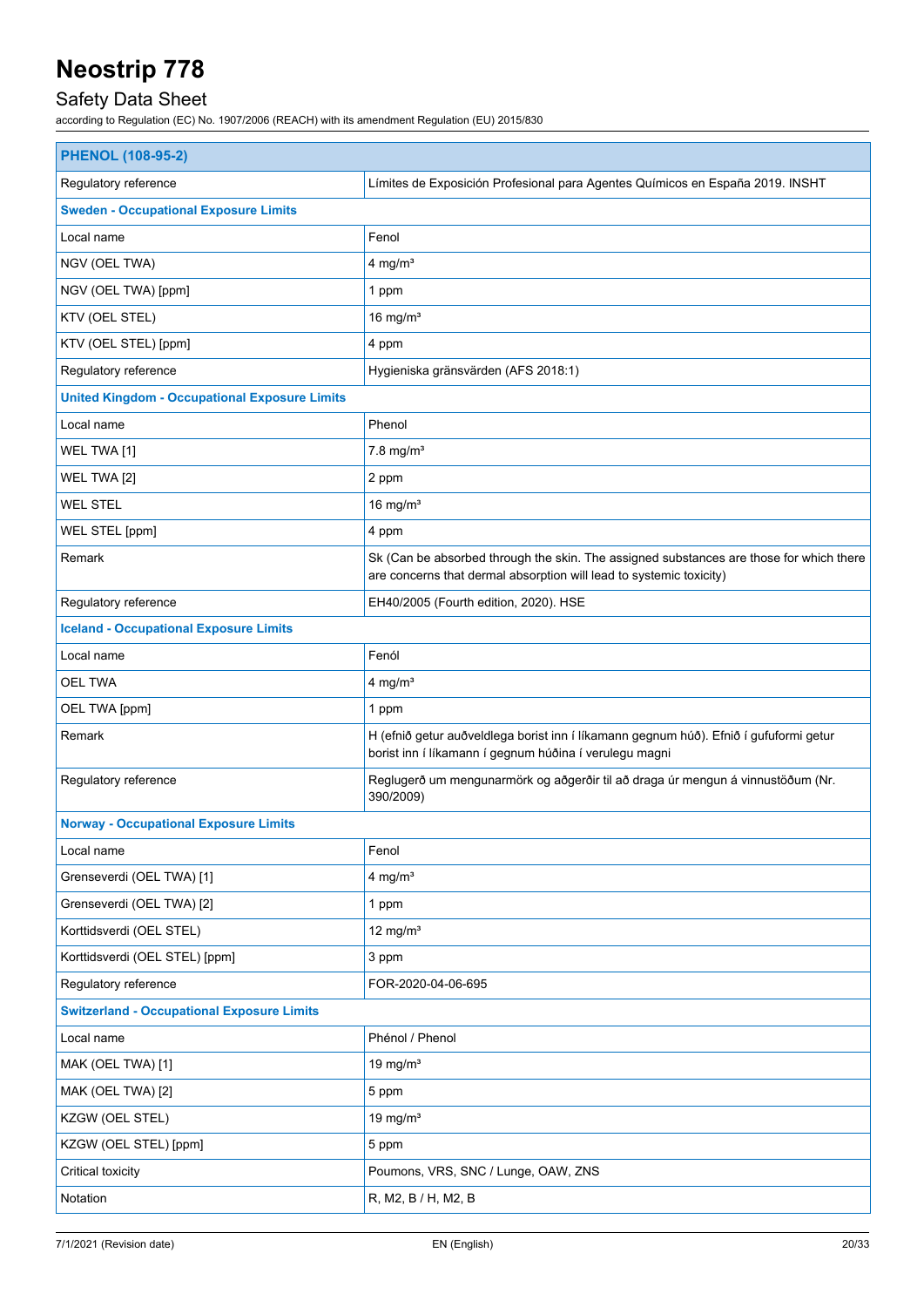## Safety Data Sheet

| <b>PHENOL (108-95-2)</b>                                  |                                                                                                                                                                                                                                                                                                                                                                                                                                                                                                                               |  |  |
|-----------------------------------------------------------|-------------------------------------------------------------------------------------------------------------------------------------------------------------------------------------------------------------------------------------------------------------------------------------------------------------------------------------------------------------------------------------------------------------------------------------------------------------------------------------------------------------------------------|--|--|
| Remark                                                    | INRS, NIOSH, DFG, OSHA                                                                                                                                                                                                                                                                                                                                                                                                                                                                                                        |  |  |
| Regulatory reference                                      | www.suva.ch, 01.01.2021                                                                                                                                                                                                                                                                                                                                                                                                                                                                                                       |  |  |
| <b>CRESOL {MIXTURE} (1319-77-3)</b>                       |                                                                                                                                                                                                                                                                                                                                                                                                                                                                                                                               |  |  |
| <b>EU - Indicative Occupational Exposure Limit (IOEL)</b> |                                                                                                                                                                                                                                                                                                                                                                                                                                                                                                                               |  |  |
| Local name                                                | Cresol (all isomers)                                                                                                                                                                                                                                                                                                                                                                                                                                                                                                          |  |  |
| <b>IOEL TWA</b>                                           | $22 \text{ mg/m}^3$                                                                                                                                                                                                                                                                                                                                                                                                                                                                                                           |  |  |
| Remark                                                    | Skin. (Year of adoption 2002)                                                                                                                                                                                                                                                                                                                                                                                                                                                                                                 |  |  |
| Regulatory reference                                      | COMMISSION DIRECTIVE 91/322/EEC; SCOEL Recommendations                                                                                                                                                                                                                                                                                                                                                                                                                                                                        |  |  |
| <b>Albania - Occupational Exposure Limits</b>             |                                                                                                                                                                                                                                                                                                                                                                                                                                                                                                                               |  |  |
| Local name                                                | Krezol (gjithë izomerët)                                                                                                                                                                                                                                                                                                                                                                                                                                                                                                      |  |  |
| <b>OEL TWA</b>                                            | $22 \text{ mg/m}^3$                                                                                                                                                                                                                                                                                                                                                                                                                                                                                                           |  |  |
| OEL TWA [ppm]                                             | 5 ppm                                                                                                                                                                                                                                                                                                                                                                                                                                                                                                                         |  |  |
| Regulatory reference                                      | VENDIM Nr. 522, datë 6.8.2014 PËR MIRATIMIN E RREGULLORES "PËR MBROJTJEN<br>E SIGURISË DHE SHËNDETIT TË PUNËMARRËSVE NGA RISQET E LIDHURA ME<br>AGJENTËT KIMIKË NË PUNË"                                                                                                                                                                                                                                                                                                                                                      |  |  |
| <b>Austria - Occupational Exposure Limits</b>             |                                                                                                                                                                                                                                                                                                                                                                                                                                                                                                                               |  |  |
| Local name                                                | Kresol (alle Isomeren): Kresol                                                                                                                                                                                                                                                                                                                                                                                                                                                                                                |  |  |
| MAK (OEL TWA)                                             | $22$ mg/m <sup>3</sup>                                                                                                                                                                                                                                                                                                                                                                                                                                                                                                        |  |  |
| MAK (OEL TWA) [ppm]                                       | 5 ppm                                                                                                                                                                                                                                                                                                                                                                                                                                                                                                                         |  |  |
| MAK (OEL STEL)                                            | 44 mg/m <sup>3</sup> (8x 5(Mow) min)                                                                                                                                                                                                                                                                                                                                                                                                                                                                                          |  |  |
| MAK (OEL STEL) [ppm]                                      | 10 ppm (8x 5(Mow) min)                                                                                                                                                                                                                                                                                                                                                                                                                                                                                                        |  |  |
| Remark                                                    | н                                                                                                                                                                                                                                                                                                                                                                                                                                                                                                                             |  |  |
| Regulatory reference                                      | BGBI. II Nr. 238/2018                                                                                                                                                                                                                                                                                                                                                                                                                                                                                                         |  |  |
| <b>Belgium - Occupational Exposure Limits</b>             |                                                                                                                                                                                                                                                                                                                                                                                                                                                                                                                               |  |  |
| Local name                                                | Crésols (tous isomères) # Cresol (alle isomeren)                                                                                                                                                                                                                                                                                                                                                                                                                                                                              |  |  |
| <b>OEL TWA</b>                                            | 10 mg/ $m3$                                                                                                                                                                                                                                                                                                                                                                                                                                                                                                                   |  |  |
| OEL TWA [ppm]                                             | $2.3$ ppm                                                                                                                                                                                                                                                                                                                                                                                                                                                                                                                     |  |  |
| Remark                                                    | D: la mention "D" signifie que la résorption de l'agent, via la peau, les muqueuses ou les<br>yeux, constitue une partie importante de l'exposition totale. Cette résorption peut se faire<br>tant par contact direct que par présence de l'agent dans l'air. # D: de vermelding "D"<br>betekent dat de opname van het agens via de huid, de slijmvliezen of de ogen een<br>belangrijk deel van de totale blootstelling vormt. Deze opname kan het gevolg zijn van<br>zowel direct contact als zijn aanwezigheid in de lucht. |  |  |
| Regulatory reference                                      | Koninklijk besluit/Arrêté royal 19/11/2020                                                                                                                                                                                                                                                                                                                                                                                                                                                                                    |  |  |
| <b>Bulgaria - Occupational Exposure Limits</b>            |                                                                                                                                                                                                                                                                                                                                                                                                                                                                                                                               |  |  |
| Local name                                                | Крезол (всички изомери)                                                                                                                                                                                                                                                                                                                                                                                                                                                                                                       |  |  |
| <b>OEL TWA</b>                                            | $22 \text{ mg/m}^3$                                                                                                                                                                                                                                                                                                                                                                                                                                                                                                           |  |  |
| Remark                                                    | • (Химични агенти, за които са определени гранични стойности във въздуха на<br>работната среда за Европейската общност)                                                                                                                                                                                                                                                                                                                                                                                                       |  |  |
| Regulatory reference                                      | Наредба № 13 от 30.12.2003 г. за защита на работещите от рискове, свързани с<br>експозиция на химични агенти при работа (изм. и доп. ДВ. бр.5 от 17 Януари 2020 г.)                                                                                                                                                                                                                                                                                                                                                           |  |  |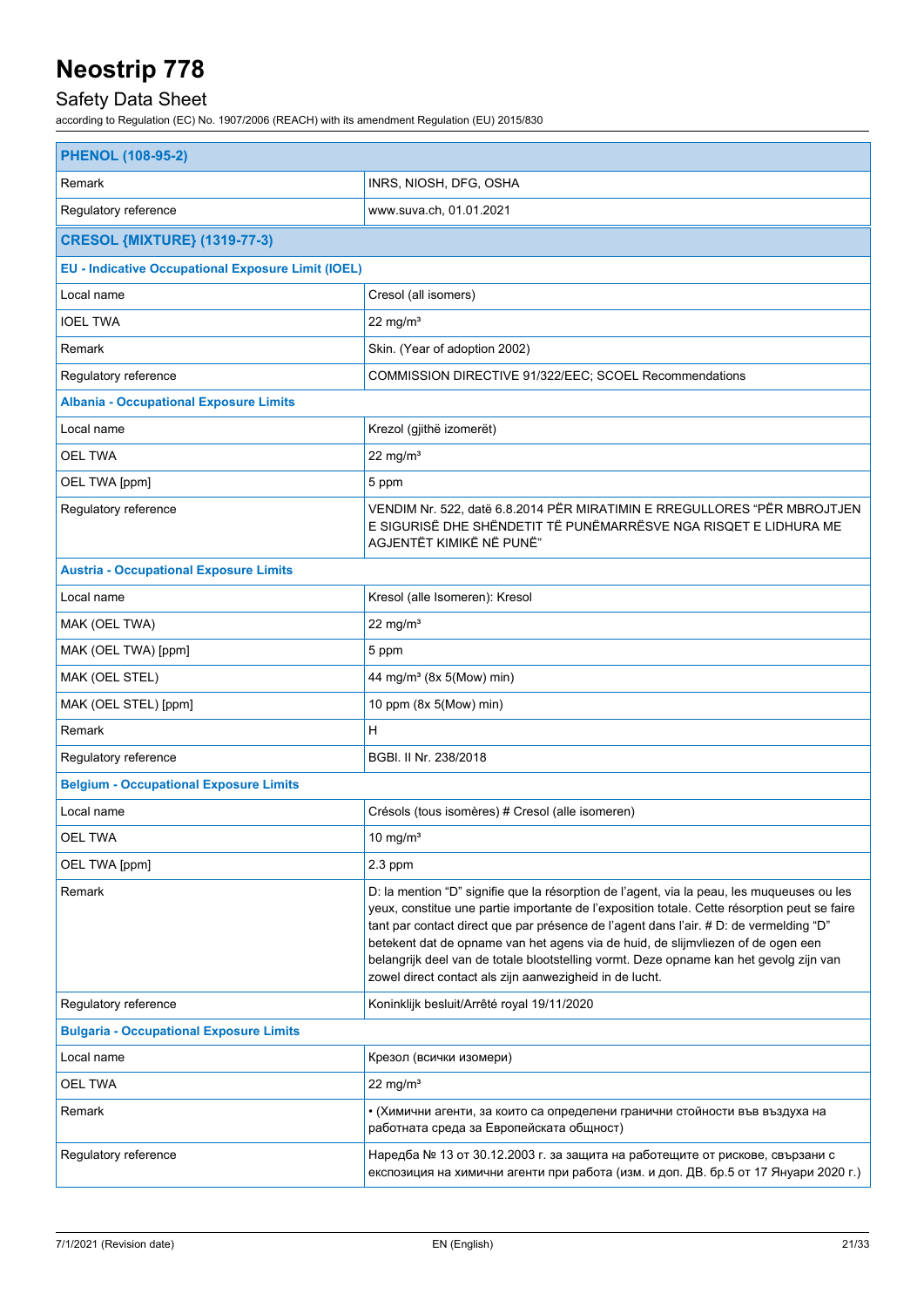## Safety Data Sheet

| <b>CRESOL {MIXTURE} (1319-77-3)</b>             |                                                                                                                                                                  |  |
|-------------------------------------------------|------------------------------------------------------------------------------------------------------------------------------------------------------------------|--|
| <b>Croatia - Occupational Exposure Limits</b>   |                                                                                                                                                                  |  |
| Local name                                      | Krezol (svi izomeri)                                                                                                                                             |  |
| GVI (OEL TWA) [1]                               | 22 mg/ $m3$                                                                                                                                                      |  |
| GVI (OEL TWA) [2]                               | 5 ppm                                                                                                                                                            |  |
| Remark                                          | Direktiva: 91/322/EEZ                                                                                                                                            |  |
| Regulatory reference                            | Pravilnik o izmjenama i dopunama Pravilnika o graničnim vrijednostima izloženosti<br>opasnim tvarima pri radu i o biološkim graničnim vrijednostima (NN 91/2018) |  |
| <b>Denmark - Occupational Exposure Limits</b>   |                                                                                                                                                                  |  |
| Local name                                      | Cresol (Cresylsyre; Methylphenol), alle isomere                                                                                                                  |  |
| OEL TWA [1]                                     | $22$ mg/m <sup>3</sup>                                                                                                                                           |  |
| OEL TWA [2]                                     | 5 ppm                                                                                                                                                            |  |
| Regulatory reference                            | BEK nr 290 af 13/02/2021                                                                                                                                         |  |
| <b>Estonia - Occupational Exposure Limits</b>   |                                                                                                                                                                  |  |
| Local name                                      | Kresool (metüülfenool) kõik isomeerid                                                                                                                            |  |
| <b>OEL TWA</b>                                  | 22 mg/ $m3$                                                                                                                                                      |  |
| OEL TWA [ppm]                                   | 5 ppm                                                                                                                                                            |  |
| Regulatory reference                            | Vabariigi Valitsuse 20. märtsi 2001. a määruse nr 105 (RT I, 17.10.2019, 2); Vabariigi<br>Valitsuse 10. märtsi 2019. a määruse nr 84                             |  |
| <b>France - Occupational Exposure Limits</b>    |                                                                                                                                                                  |  |
| Local name                                      | Crésols (tous isomères)                                                                                                                                          |  |
| VME (OEL TWA)                                   | $22$ mg/m <sup>3</sup>                                                                                                                                           |  |
| VME (OEL TWA) [ppm]                             | 5 ppm                                                                                                                                                            |  |
| Remark                                          | Valeurs recommandées/admises                                                                                                                                     |  |
| Regulatory reference                            | Circulaire du Ministère du travail (réf.: INRS ED 984, 2016)                                                                                                     |  |
| <b>Gibraltar - Occupational Exposure Limits</b> |                                                                                                                                                                  |  |
| Local name                                      | Cresols (all isomers)                                                                                                                                            |  |
| <b>OEL TWA</b>                                  | $22$ mg/m <sup>3</sup>                                                                                                                                           |  |
| OEL TWA [ppm]                                   | 5 ppm                                                                                                                                                            |  |
| Remark                                          | Existing scientific data on health effects appear to be particularly limited                                                                                     |  |
| Regulatory reference                            | Factories (Control of Chemical Agents at Work) Regulations 2003 (LN. 2018/181)                                                                                   |  |
| <b>Greece - Occupational Exposure Limits</b>    |                                                                                                                                                                  |  |
| Local name                                      | Κρεσόλες (όλα τα ισομερή)                                                                                                                                        |  |
| <b>OEL TWA</b>                                  | $22$ mg/m <sup>3</sup>                                                                                                                                           |  |
| OEL TWA [ppm]                                   | 5 ppm                                                                                                                                                            |  |
| Remark                                          | Η ένδειξη «δέρμα» στις οριακές τιμές επαγγελματικής έκθεσης επισημαίνει το ενδεχόμενο<br>σημαντικής διείσδυσης μέσω του δέρματος.                                |  |
| Regulatory reference                            | Π.Δ. 90/1999 - Προστασία της υγείας των εργαζομένων που εκτίθενται σε ορισμένους<br>χημικούς παράγοντες κατά τη διάρκεια της εργασίας τους                       |  |
| <b>Hungary - Occupational Exposure Limits</b>   |                                                                                                                                                                  |  |
| Local name                                      | KREZOL (izomerek keveréke)                                                                                                                                       |  |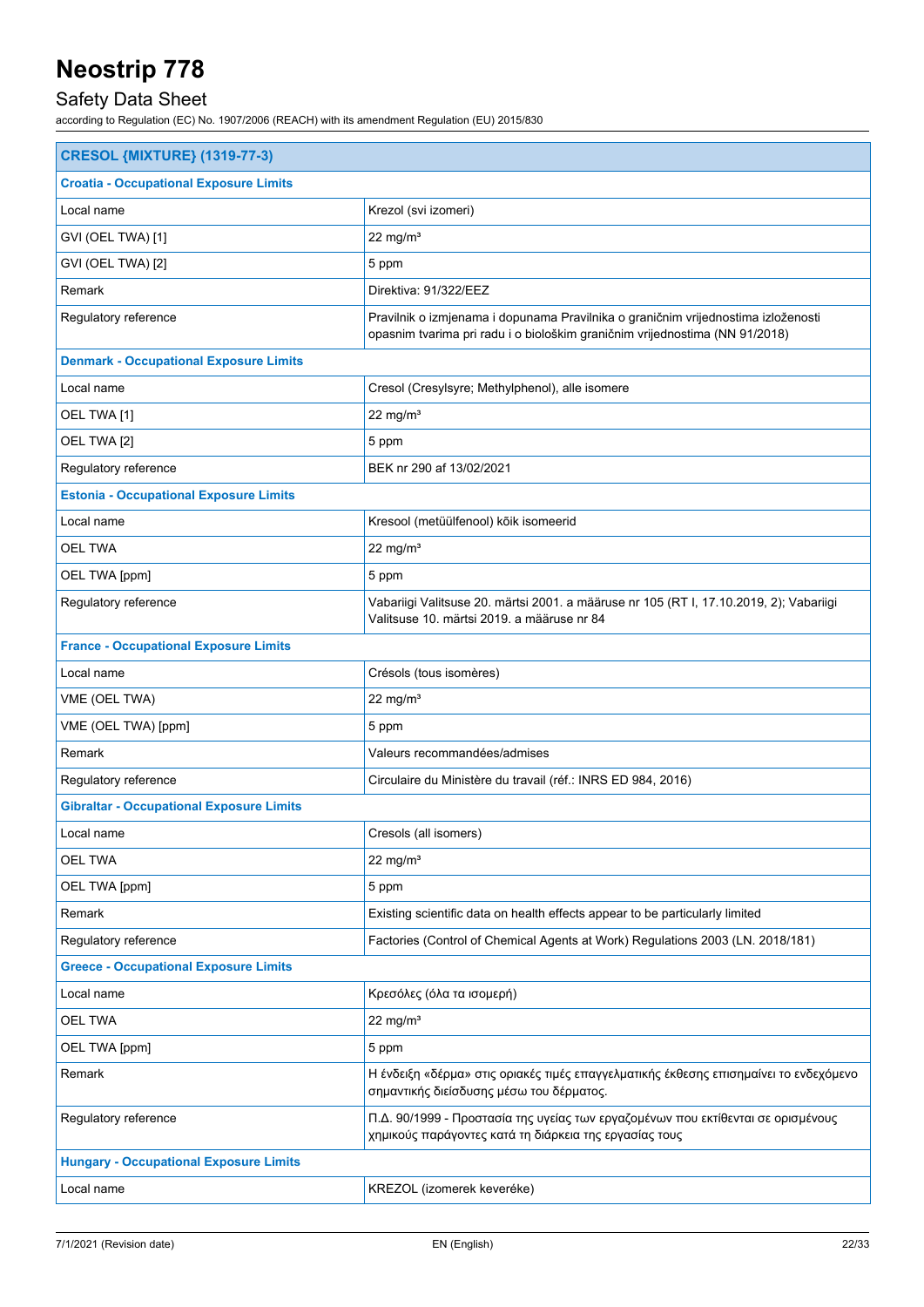## Safety Data Sheet

| <b>CRESOL {MIXTURE} (1319-77-3)</b>               |                                                                                                                                                                                                                                                                                                                                                              |  |  |
|---------------------------------------------------|--------------------------------------------------------------------------------------------------------------------------------------------------------------------------------------------------------------------------------------------------------------------------------------------------------------------------------------------------------------|--|--|
| AK (OEL TWA)                                      | 22 mg/ $m3$                                                                                                                                                                                                                                                                                                                                                  |  |  |
| Regulatory reference                              | 5/2020. (II. 6.) ITM rendelet - A kémiai kóroki tényezők hatásának kitett munkavállalók<br>egészségének és biztonságának védelméről                                                                                                                                                                                                                          |  |  |
| <b>Ireland - Occupational Exposure Limits</b>     |                                                                                                                                                                                                                                                                                                                                                              |  |  |
| Local name                                        | Cresols, all isomers                                                                                                                                                                                                                                                                                                                                         |  |  |
| OEL TWA [1]                                       | 22 mg/ $m3$                                                                                                                                                                                                                                                                                                                                                  |  |  |
| OEL TWA [2]                                       | 5 ppm                                                                                                                                                                                                                                                                                                                                                        |  |  |
| Regulatory reference                              | Chemical Agents Code of Practice 2020                                                                                                                                                                                                                                                                                                                        |  |  |
| <b>Latvia - Occupational Exposure Limits</b>      |                                                                                                                                                                                                                                                                                                                                                              |  |  |
| Local name                                        | Krezols, (visi izomēri) (o-, m-, p-metilfenoli, krezolu maisījums                                                                                                                                                                                                                                                                                            |  |  |
| <b>OEL TWA</b>                                    | 22 mg/ $m3$                                                                                                                                                                                                                                                                                                                                                  |  |  |
| OEL TWA [ppm]                                     | 5 ppm                                                                                                                                                                                                                                                                                                                                                        |  |  |
| Regulatory reference                              | Ministru kabineta 2007. gada 15. maija noteikumiem Nr. 325 (Grozījumi Ministru kabineta<br>2011. gada 1. februārī noteikumiem Nr. 92)                                                                                                                                                                                                                        |  |  |
| <b>Lithuania - Occupational Exposure Limits</b>   |                                                                                                                                                                                                                                                                                                                                                              |  |  |
| Local name                                        | Krezolas (visi izomerai)                                                                                                                                                                                                                                                                                                                                     |  |  |
| IPRV (OEL TWA)                                    | 22 mg/ $m3$                                                                                                                                                                                                                                                                                                                                                  |  |  |
| IPRV (OEL TWA) [ppm]                              | 5 ppm                                                                                                                                                                                                                                                                                                                                                        |  |  |
| Regulatory reference                              | LIETUVOS HIGIENOS NORMA HN 23:2011 (Nr. V-695/A1-272, 2018-06-12)                                                                                                                                                                                                                                                                                            |  |  |
| <b>Luxembourg - Occupational Exposure Limits</b>  |                                                                                                                                                                                                                                                                                                                                                              |  |  |
| Local name                                        | Cresols (tous isomères)                                                                                                                                                                                                                                                                                                                                      |  |  |
| <b>OEL TWA</b>                                    | $22$ mg/m <sup>3</sup>                                                                                                                                                                                                                                                                                                                                       |  |  |
| OEL TWA [ppm]                                     | 5 ppm                                                                                                                                                                                                                                                                                                                                                        |  |  |
| Regulatory reference                              | Mémorial A Nº 684 de 2018 concernant la protection de la sécurité et de la santé des<br>salariés contre les risques liés à des agents chimiques sur le lieu de travail                                                                                                                                                                                       |  |  |
| <b>Malta - Occupational Exposure Limits</b>       |                                                                                                                                                                                                                                                                                                                                                              |  |  |
| Local name                                        | Cresols (all isomers) # Cresols (I-isomeri kollha)                                                                                                                                                                                                                                                                                                           |  |  |
| <b>OEL TWA</b>                                    | $22 \text{ mg/m}^3$                                                                                                                                                                                                                                                                                                                                          |  |  |
| OEL TWA [ppm]                                     | 5 ppm                                                                                                                                                                                                                                                                                                                                                        |  |  |
| Regulatory reference                              | S.L.424.24 - Chemical Agents at Work Regulations (L.N.57 of 2018)                                                                                                                                                                                                                                                                                            |  |  |
| <b>Netherlands - Occupational Exposure Limits</b> |                                                                                                                                                                                                                                                                                                                                                              |  |  |
| Local name                                        | Kresol (alle isomeren)                                                                                                                                                                                                                                                                                                                                       |  |  |
| MAC-TGG (OEL TWA)                                 | 22 mg/ $m3$                                                                                                                                                                                                                                                                                                                                                  |  |  |
| Remark                                            | H (Huidopname) Stoffen die relatief gemakkelijk door de huid kunnen worden opgenomen,<br>hetgeen een substantiële bijdrage kan betekenen aan de totale inwendige blootstelling,<br>hebben in de lijst een H-aanduiding. Bij deze stoffen moeten naast maatregelen tegen<br>inademing ook adequate maatregelen ter voorkoming van huidcontact worden genomen. |  |  |
| Regulatory reference                              | Arbeidsomstandighedenregeling 2021                                                                                                                                                                                                                                                                                                                           |  |  |
| <b>Poland - Occupational Exposure Limits</b>      |                                                                                                                                                                                                                                                                                                                                                              |  |  |
| Local name                                        | Krezol - mieszanina izomerów                                                                                                                                                                                                                                                                                                                                 |  |  |
| NDS (OEL TWA)                                     | $22 \text{ mg/m}^3$                                                                                                                                                                                                                                                                                                                                          |  |  |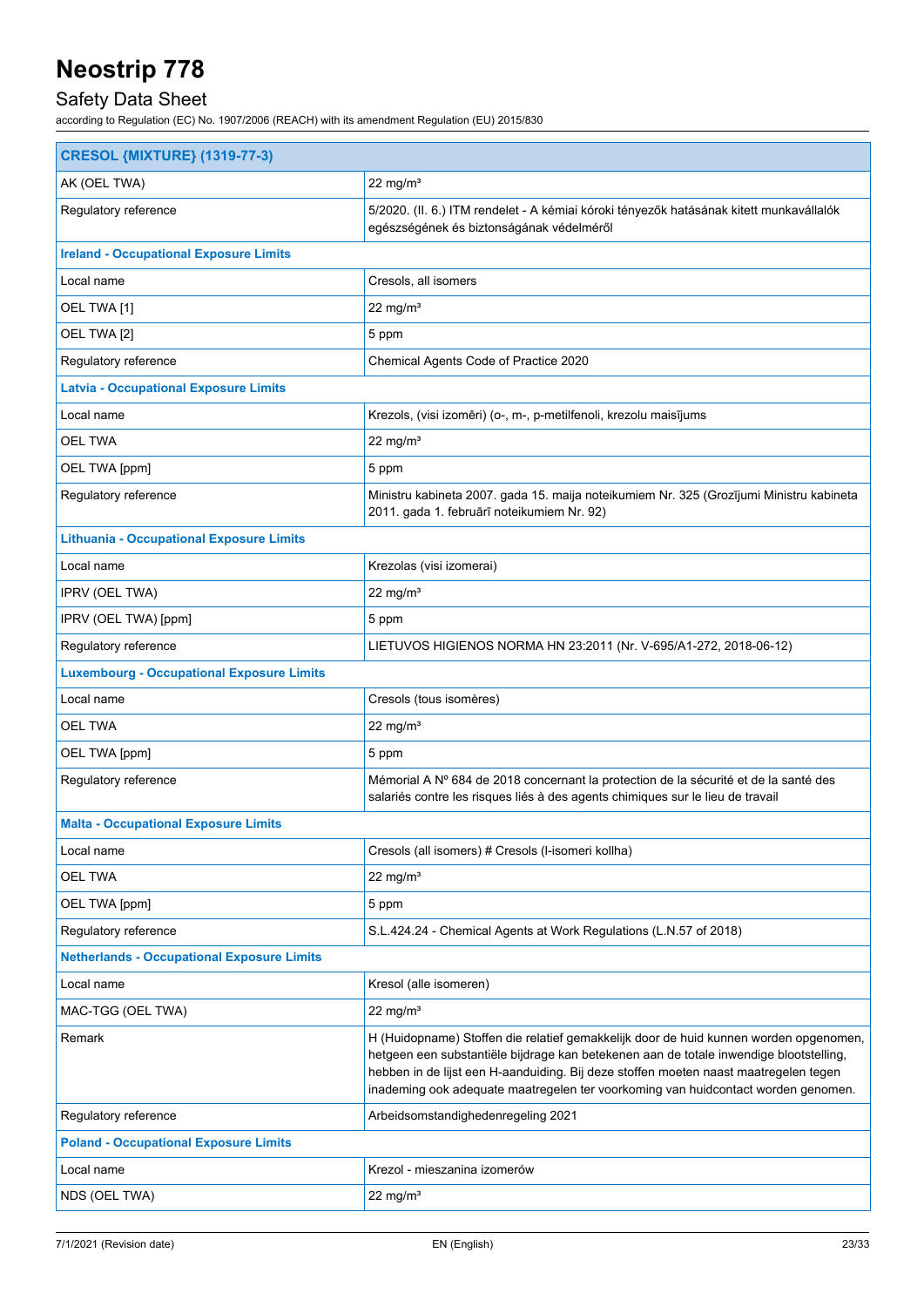## Safety Data Sheet

| <b>CRESOL {MIXTURE} (1319-77-3)</b>            |                                                                                                                                                                                                                                                                                                                                                                                                                                                                           |  |
|------------------------------------------------|---------------------------------------------------------------------------------------------------------------------------------------------------------------------------------------------------------------------------------------------------------------------------------------------------------------------------------------------------------------------------------------------------------------------------------------------------------------------------|--|
| Regulatory reference                           | Dz. U. 2018 poz. 1286                                                                                                                                                                                                                                                                                                                                                                                                                                                     |  |
| <b>Romania - Occupational Exposure Limits</b>  |                                                                                                                                                                                                                                                                                                                                                                                                                                                                           |  |
| Local name                                     | Cresoli (toți izomerii)                                                                                                                                                                                                                                                                                                                                                                                                                                                   |  |
| <b>OEL TWA</b>                                 | 22 mg/ $m3$                                                                                                                                                                                                                                                                                                                                                                                                                                                               |  |
| OEL TWA [ppm]                                  | 5 ppm                                                                                                                                                                                                                                                                                                                                                                                                                                                                     |  |
| Remark                                         | P - posibilitatea unei penetrări cutanate importante                                                                                                                                                                                                                                                                                                                                                                                                                      |  |
| Regulatory reference                           | Hotărârea Guvernului nr. 1.218/2006 (Hotărârea nr. 53/2021)                                                                                                                                                                                                                                                                                                                                                                                                               |  |
| <b>Serbia - Occupational Exposure Limits</b>   |                                                                                                                                                                                                                                                                                                                                                                                                                                                                           |  |
| Local name                                     | крезол                                                                                                                                                                                                                                                                                                                                                                                                                                                                    |  |
| <b>OEL TWA</b>                                 | 22 mg/m <sup>3</sup> (сви изомери)                                                                                                                                                                                                                                                                                                                                                                                                                                        |  |
| OEL TWA [ppm]                                  | 5 ppm (сви изомери)                                                                                                                                                                                                                                                                                                                                                                                                                                                       |  |
| Remark                                         | EU – напомена да се ради о хемијским материјама за које су утврђене индикативне<br>граничне вредности изложености према Директиви 91/322/ЕЕЗ                                                                                                                                                                                                                                                                                                                              |  |
| Regulatory reference                           | ПРАВИЛНИК о превентивним мерама за безбедан и здрав рад при излагању<br>хемијским материјама ("Службени гласник РС", бр. 106/09 и 117/17)                                                                                                                                                                                                                                                                                                                                 |  |
| <b>Slovakia - Occupational Exposure Limits</b> |                                                                                                                                                                                                                                                                                                                                                                                                                                                                           |  |
| Local name                                     | Krezol (metylfenoly)                                                                                                                                                                                                                                                                                                                                                                                                                                                      |  |
| NPHV (OEL TWA) [1]                             | $22$ mg/m <sup>3</sup>                                                                                                                                                                                                                                                                                                                                                                                                                                                    |  |
| NPHV (OEL TWA) [2]                             | 5 ppm                                                                                                                                                                                                                                                                                                                                                                                                                                                                     |  |
| Regulatory reference                           | Nariadenie vlády č. 355/2006 Z. z. (236/2020 Z. z.)                                                                                                                                                                                                                                                                                                                                                                                                                       |  |
| <b>Slovenia - Occupational Exposure Limits</b> |                                                                                                                                                                                                                                                                                                                                                                                                                                                                           |  |
| Local name                                     | krezol (o, m, p)                                                                                                                                                                                                                                                                                                                                                                                                                                                          |  |
| <b>OEL TWA</b>                                 | 22 mg/ $m3$                                                                                                                                                                                                                                                                                                                                                                                                                                                               |  |
| OEL TWA [ppm]                                  | 5 ppm                                                                                                                                                                                                                                                                                                                                                                                                                                                                     |  |
| Remark                                         | EU                                                                                                                                                                                                                                                                                                                                                                                                                                                                        |  |
| Regulatory reference                           | Uradni list RS, št. 78/2019 z dne 20.12.2019                                                                                                                                                                                                                                                                                                                                                                                                                              |  |
| <b>Spain - Occupational Exposure Limits</b>    |                                                                                                                                                                                                                                                                                                                                                                                                                                                                           |  |
| Local name                                     | Cresol, todos los isómeros                                                                                                                                                                                                                                                                                                                                                                                                                                                |  |
| VLA-ED (OEL TWA) [1]                           | $22$ mg/m <sup>3</sup>                                                                                                                                                                                                                                                                                                                                                                                                                                                    |  |
| VLA-ED (OEL TWA) [2]                           | 5 ppm                                                                                                                                                                                                                                                                                                                                                                                                                                                                     |  |
| Remark                                         | Vía dérmica (Indica que, en las exposiciones a esta sustancia, la aportación por la vía<br>cutánea puede resultar significativa para el contenido corporal total si no se adoptan<br>medidas para prevenir la absorción. En estas situaciones, es aconsejable la utilización del<br>control biológico para poder cuantificar la cantidad global absorbida del contaminante),<br>VLI (Agente químico para el que la U.E. estableció en su día un valor límite indicativo). |  |
| Regulatory reference                           | Límites de Exposición Profesional para Agentes Químicos en España 2019. INSHT                                                                                                                                                                                                                                                                                                                                                                                             |  |
| <b>Sweden - Occupational Exposure Limits</b>   |                                                                                                                                                                                                                                                                                                                                                                                                                                                                           |  |
| Local name                                     | Kresol                                                                                                                                                                                                                                                                                                                                                                                                                                                                    |  |
| NGV (OEL TWA)                                  | 4.5 mg/m <sup>3</sup>                                                                                                                                                                                                                                                                                                                                                                                                                                                     |  |
| NGV (OEL TWA) [ppm]                            | 1 ppm                                                                                                                                                                                                                                                                                                                                                                                                                                                                     |  |
| KTV (OEL STEL)                                 | $9 \text{ mg/m}^3$                                                                                                                                                                                                                                                                                                                                                                                                                                                        |  |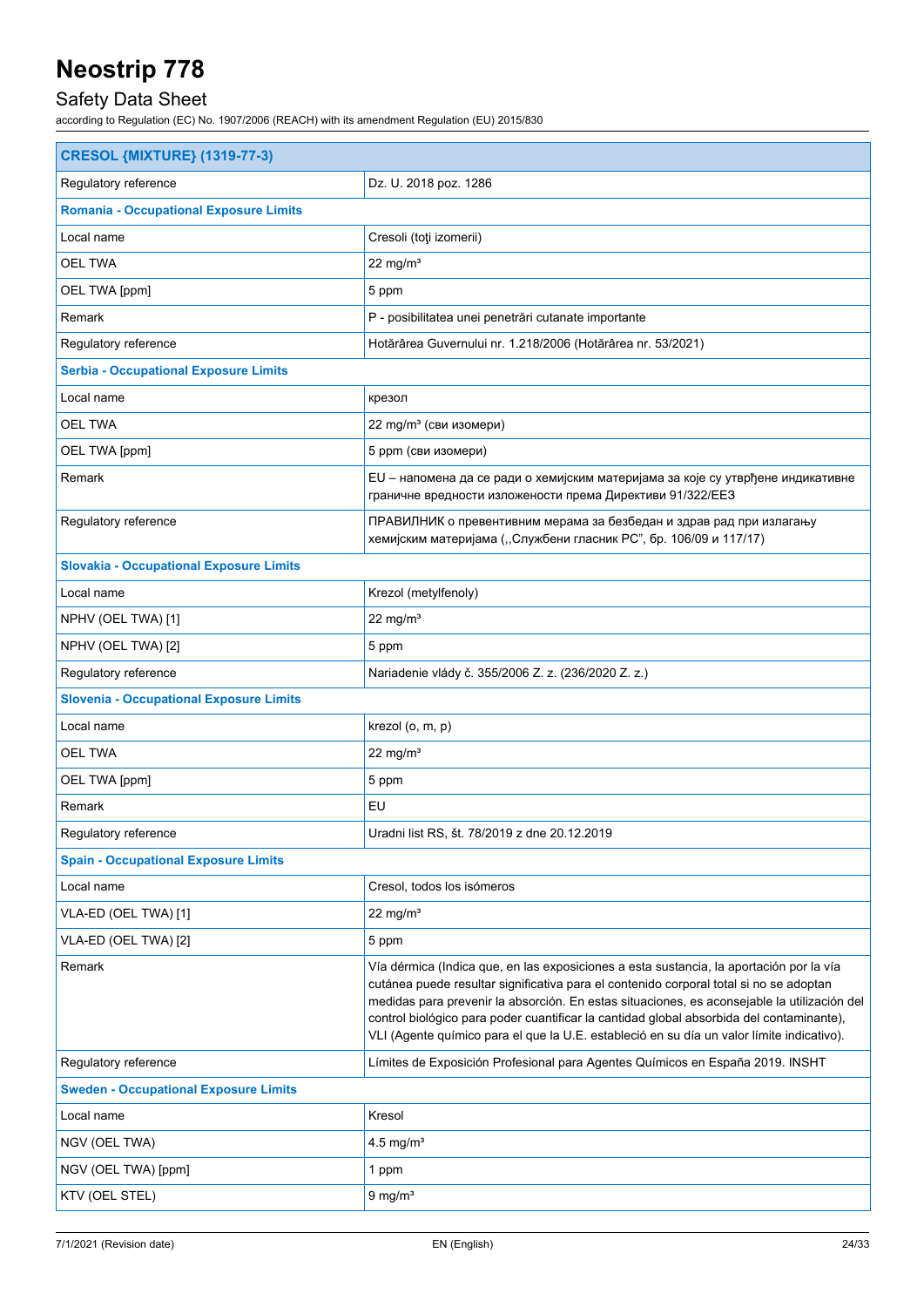### Safety Data Sheet

according to Regulation (EC) No. 1907/2006 (REACH) with its amendment Regulation (EU) 2015/830

| <b>CRESOL {MIXTURE} (1319-77-3)</b>               |                                                                                              |  |
|---------------------------------------------------|----------------------------------------------------------------------------------------------|--|
| KTV (OEL STEL) [ppm]                              | 2 ppm                                                                                        |  |
| Regulatory reference                              | Hygieniska gränsvärden (AFS 2018:1)                                                          |  |
| <b>Iceland - Occupational Exposure Limits</b>     |                                                                                              |  |
| Local name                                        | Kresól, allir ísómerar (Kresýlsýra, metýlfenól)                                              |  |
| <b>OEL TWA</b>                                    | $22$ mg/m <sup>3</sup>                                                                       |  |
| OEL TWA [ppm]                                     | 5 ppm                                                                                        |  |
| Remark                                            | H (efnið getur auðveldlega borist inn í líkamann gegnum húð)                                 |  |
| Regulatory reference                              | Reglugerð um mengunarmörk og aðgerðir til að draga úr mengun á vinnustöðum (Nr.<br>390/2009) |  |
| <b>Norway - Occupational Exposure Limits</b>      |                                                                                              |  |
| Local name                                        | Kresoler alle isomere (Metylfenol)                                                           |  |
| Grenseverdi (OEL TWA) [1]                         | 22 mg/m $3$                                                                                  |  |
| Grenseverdi (OEL TWA) [2]                         | 5 ppm                                                                                        |  |
| Regulatory reference                              | FOR-2020-04-06-695                                                                           |  |
| <b>Switzerland - Occupational Exposure Limits</b> |                                                                                              |  |
| Local name                                        | Crésol (tous les isomères) / Kresol (alle Isomeren)                                          |  |
| MAK (OEL TWA) [1]                                 | 22 mg/ $m3$                                                                                  |  |
| MAK (OEL TWA) [2]                                 | 5 ppm                                                                                        |  |
| KZGW (OEL STEL)                                   | 22 mg/m $3$                                                                                  |  |
| KZGW (OEL STEL) [ppm]                             | 5 ppm                                                                                        |  |
| Critical toxicity                                 | VRS / OAW                                                                                    |  |
| Notation                                          | R/H                                                                                          |  |
| Remark                                            | INRS, NIOSH, OSHA                                                                            |  |
| Regulatory reference                              | www.suva.ch, 01.01.2021                                                                      |  |

#### **8.1.2. Recommended monitoring procedures**

No additional information available

**8.1.3. Air contaminants formed**

No additional information available

#### **8.1.4. DNEL and PNEC**

No additional information available

#### **8.1.5. Control banding**

No additional information available

**8.2. Exposure controls**

#### **8.2.1. Appropriate engineering controls**

#### **Appropriate engineering controls:**

Ensure good ventilation of the work station.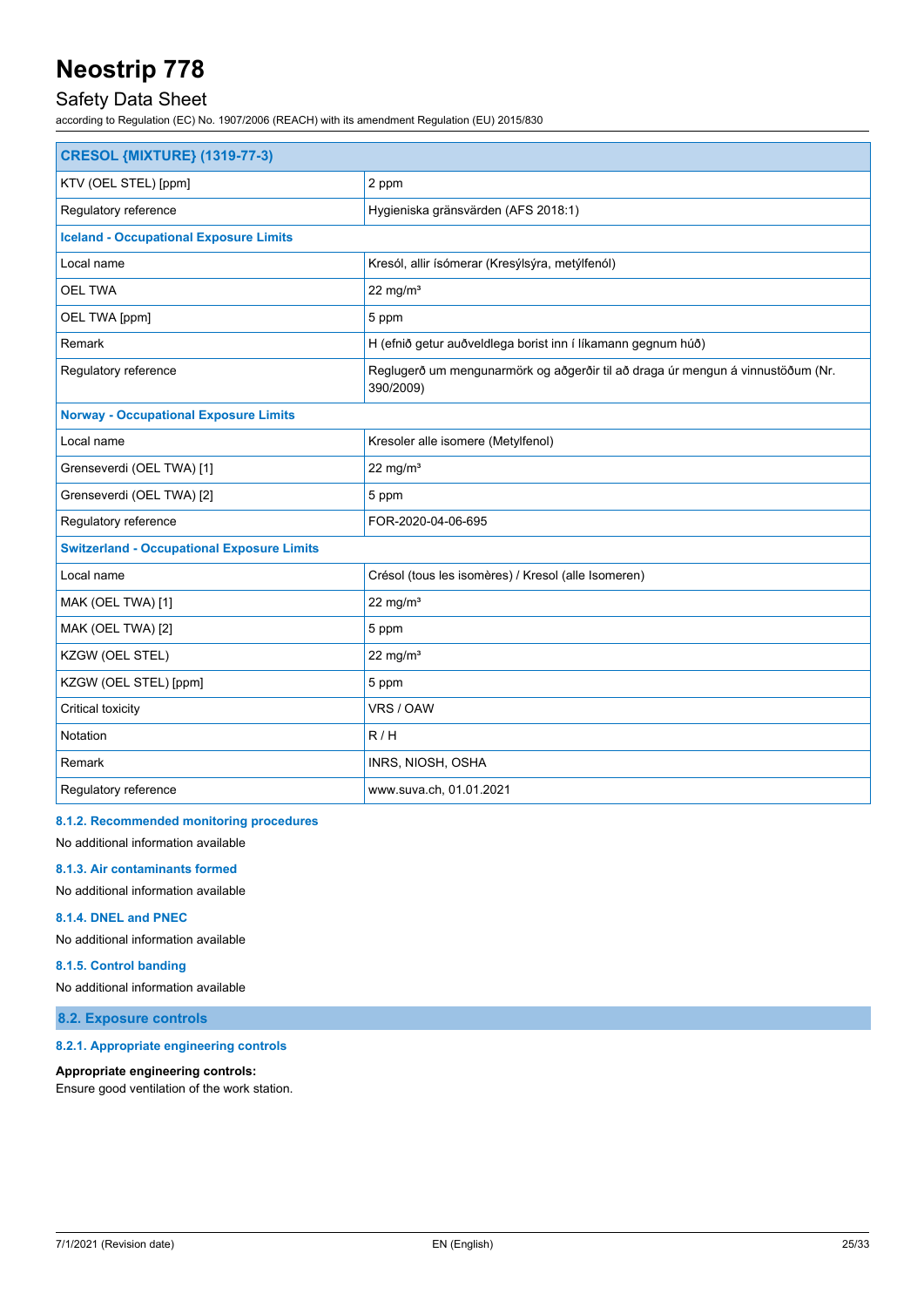### Safety Data Sheet

according to Regulation (EC) No. 1907/2006 (REACH) with its amendment Regulation (EU) 2015/830

#### **8.2.2. Personal protection equipment**

#### **Personal protective equipment symbol(s):**



#### **8.2.2.1. Eye and face protection**

**Eye protection:** Safety glasses

#### **8.2.2.2. Skin protection**

**Skin and body protection:** Wear suitable protective clothing

#### **Hand protection:**

Protective gloves

#### **8.2.2.3. Respiratory protection**

#### **Respiratory protection:**

[In case of inadequate ventilation] wear respiratory protection.

#### **8.2.2.4. Thermal hazards**

No additional information available

**8.2.3. Environmental exposure controls**

#### **Environmental exposure controls:**

Avoid release to the environment.

### **SECTION 9: Physical and chemical properties**

#### **9.1. Information on basic physical and chemical properties**

| Physical state                                  | Liquid            |
|-------------------------------------------------|-------------------|
| Colour                                          | No data available |
| Odour                                           | No data available |
| Odour threshold                                 | No data available |
| рH                                              | No data available |
| Relative evaporation rate (butylacetate=1)      | No data available |
| Melting point                                   | Not applicable    |
| Freezing point                                  | No data available |
| Boiling point                                   | No data available |
| Flash point                                     | No data available |
| Auto-ignition temperature                       | No data available |
| Decomposition temperature                       | No data available |
| Flammability (solid, gas)                       | Not applicable    |
| Vapour pressure                                 | No data available |
| Relative vapour density at 20 °C                | No data available |
| Relative density                                | No data available |
| Solubility                                      | No data available |
| Partition coefficient n-octanol/water (Log Pow) | No data available |
| Viscosity, kinematic                            | No data available |
| Viscosity, dynamic                              | No data available |
| Explosive properties                            | No data available |
| Oxidising properties                            | No data available |
| <b>Explosive limits</b>                         | No data available |

#### **9.2. Other information**

No additional information available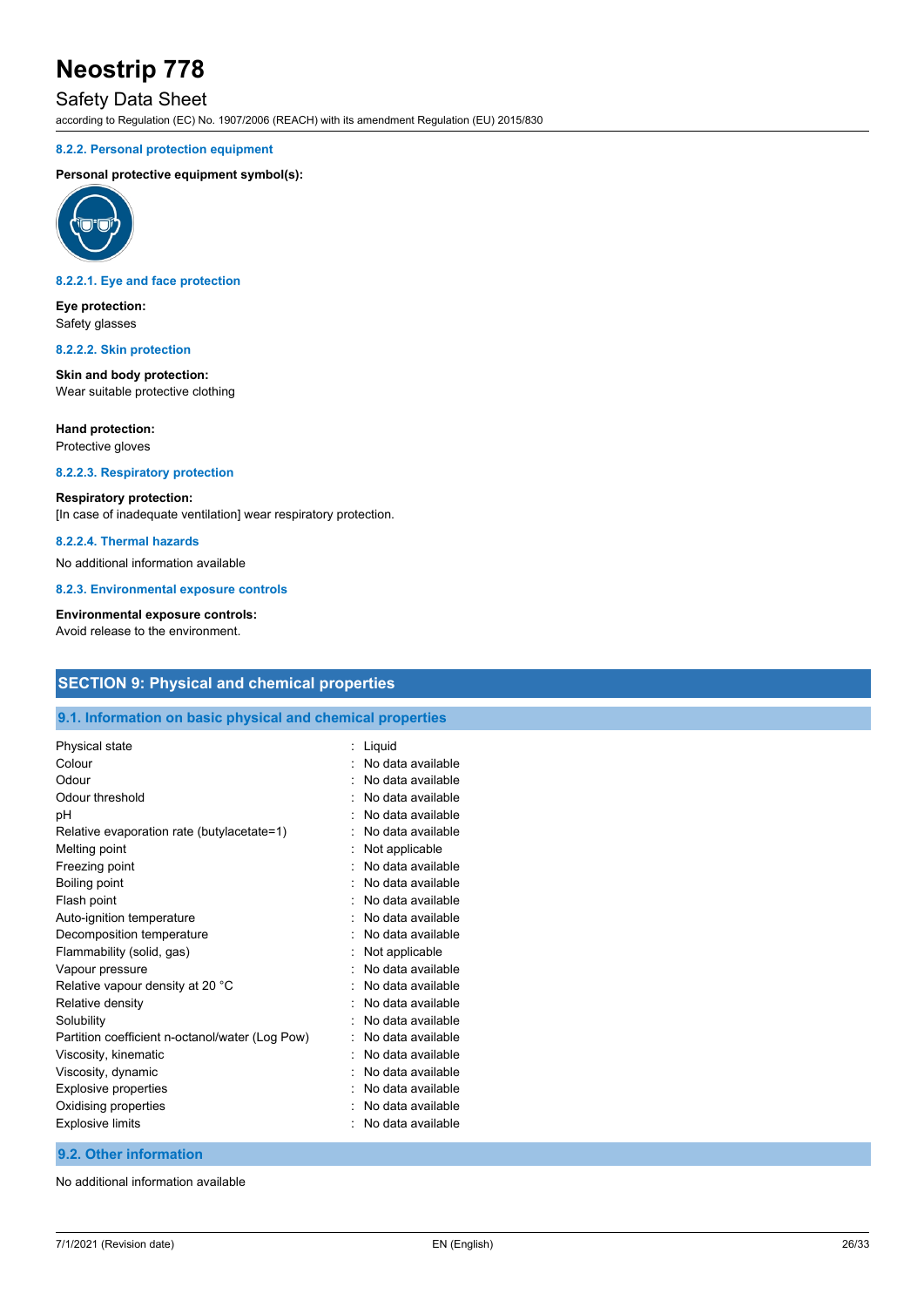### Safety Data Sheet

according to Regulation (EC) No. 1907/2006 (REACH) with its amendment Regulation (EU) 2015/830

#### **SECTION 10: Stability and reactivity**

#### **10.1. Reactivity**

The product is non-reactive under normal conditions of use, storage and transport.

#### **10.2. Chemical stability**

Stable under normal conditions.

**10.3. Possibility of hazardous reactions**

No dangerous reactions known under normal conditions of use.

**10.4. Conditions to avoid**

None under recommended storage and handling conditions (see section 7).

#### **10.5. Incompatible materials**

No additional information available

**10.6. Hazardous decomposition products**

Under normal conditions of storage and use, hazardous decomposition products should not be produced.

| <b>SECTION 11: Toxicological information</b>                                    |                                                                                                                        |  |
|---------------------------------------------------------------------------------|------------------------------------------------------------------------------------------------------------------------|--|
| 11.1 Information on toxicological effects                                       |                                                                                                                        |  |
| Acute toxicity (oral)<br>Acute toxicity (dermal)<br>Acute toxicity (inhalation) | Harmful if swallowed.<br>Not classified<br>Not classified                                                              |  |
| <b>Neostrip 778</b>                                                             |                                                                                                                        |  |
| ATE CLP (oral)                                                                  | 771.568 mg/kg bodyweight                                                                                               |  |
| Dichloromethane (75-09-2)                                                       |                                                                                                                        |  |
| LD50 oral rat                                                                   | > 2000 mg/kg bodyweight Animal: rat, Guideline: OECD Guideline 401 (Acute Oral<br>Toxicity)                            |  |
| LD50 dermal rat                                                                 | > 2000 mg/kg bodyweight Animal: rat, Guideline: OECD Guideline 402 (Acute Dermal<br>Toxicity)                          |  |
| <b>CRESOL {MIXTURE} (1319-77-3)</b>                                             |                                                                                                                        |  |
| LD50 dermal rabbit                                                              | $\approx$ 301 mg/kg bodyweight Animal: rabbit, 95% CL: 213 - 426                                                       |  |
| Skin corrosion/irritation                                                       | Causes severe skin burns.                                                                                              |  |
| Serious eye damage/irritation                                                   | Causes serious eye damage.                                                                                             |  |
| Respiratory or skin sensitisation                                               | Not classified                                                                                                         |  |
| Germ cell mutagenicity                                                          | May cause genetic defects.                                                                                             |  |
| Carcinogenicity                                                                 | May cause cancer.                                                                                                      |  |
| Reproductive toxicity                                                           | Not classified                                                                                                         |  |
| STOT-single exposure                                                            | Not classified                                                                                                         |  |
| STOT-repeated exposure                                                          | Causes damage to organs through prolonged or repeated exposure.                                                        |  |
| Dichloromethane (75-09-2)                                                       |                                                                                                                        |  |
| NOAEL (oral, rat, 90 days)                                                      | 6 mg/kg bodyweight Animal: rat, Guideline: OECD Guideline 453 (Combined Chronic<br>Toxicity / Carcinogenicity Studies) |  |
| STOT-repeated exposure                                                          | Causes damage to organs through prolonged or repeated exposure.                                                        |  |
| <b>PHENOL (108-95-2)</b>                                                        |                                                                                                                        |  |
| LOAEL (dermal, rat/rabbit, 90 days)                                             | 260 mg/kg bodyweight Animal: rabbit                                                                                    |  |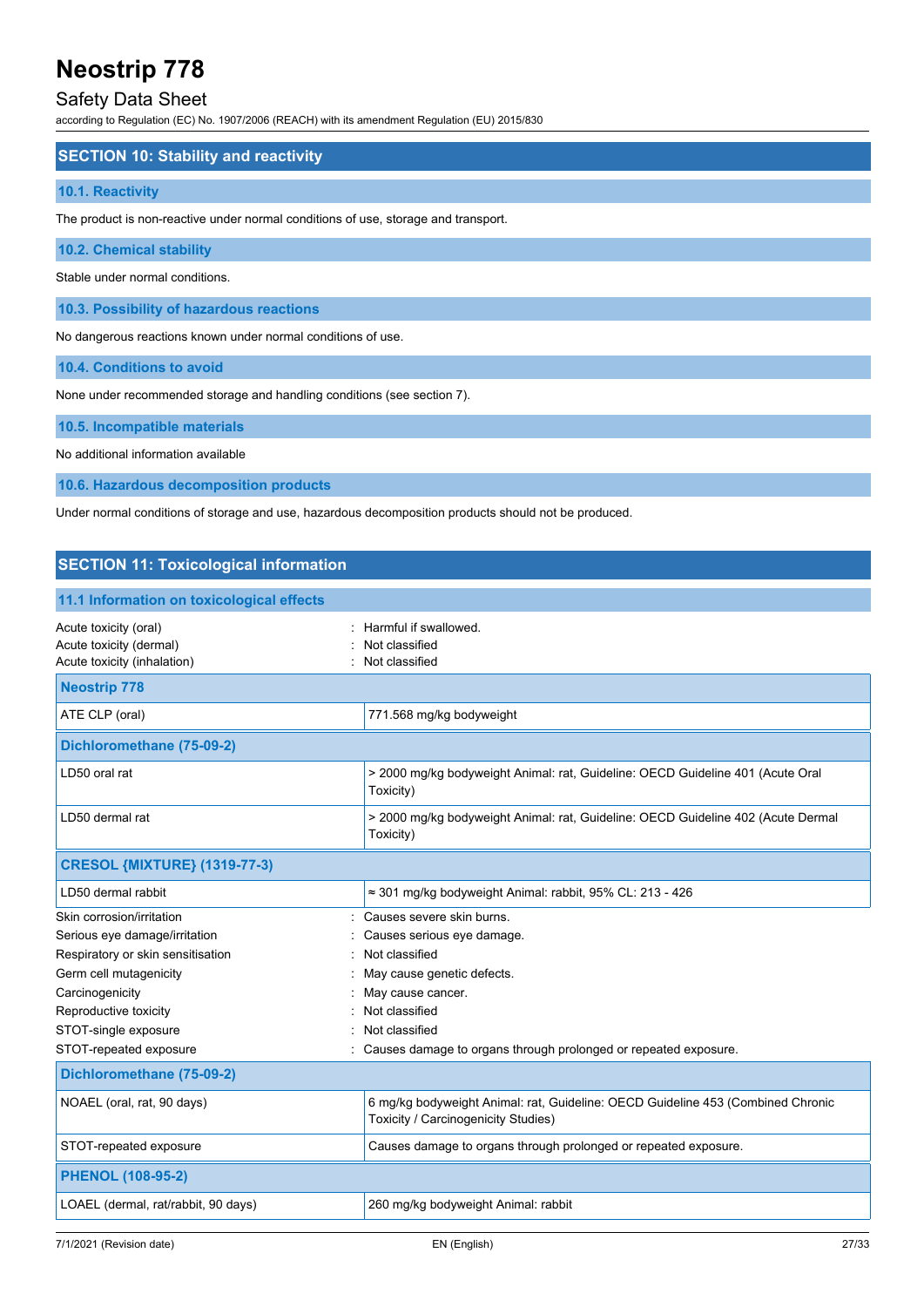### Safety Data Sheet

according to Regulation (EC) No. 1907/2006 (REACH) with its amendment Regulation (EU) 2015/830

| <b>PHENOL (108-95-2)</b>            |                                                                                                                                                                               |
|-------------------------------------|-------------------------------------------------------------------------------------------------------------------------------------------------------------------------------|
| NOAEL (dermal, rat/rabbit, 90 days) | 130 mg/kg bodyweight Animal: rabbit                                                                                                                                           |
| STOT-repeated exposure              | May cause damage to organs through prolonged or repeated exposure.                                                                                                            |
| <b>CRESOL {MIXTURE} (1319-77-3)</b> |                                                                                                                                                                               |
| NOAEL (oral, rat, 90 days)          | 50 mg/kg bodyweight Animal: rat, Guideline: other: Sontag JM, Page NP, Saffotti U, NCI,<br>DHEW Publication No (NIH)78-ß01Guidelines for Carcinogen Bioassay in small rodents |
| STOT-repeated exposure              | May cause damage to organs through prolonged or repeated exposure.                                                                                                            |
| Aspiration hazard                   | : Not classified                                                                                                                                                              |

### **SECTION 12: Ecological information**

#### **12.1. Toxicity**

| Ecology - general<br>Hazardous to the aquatic environment, short-term<br>(acute)<br>Hazardous to the aquatic environment, long-term<br>(chronic)<br>Not rapidly degradable | Harmful to aquatic life with long lasting effects.<br>: Not classified<br>: Harmful to aquatic life with long lasting effects. |  |
|----------------------------------------------------------------------------------------------------------------------------------------------------------------------------|--------------------------------------------------------------------------------------------------------------------------------|--|
| Dichloromethane (75-09-2)                                                                                                                                                  |                                                                                                                                |  |
| LC50 - Fish [1]                                                                                                                                                            | 193 mg/l Test organisms (species): Pimephales promelas                                                                         |  |
| <b>PHENOL (108-95-2)</b>                                                                                                                                                   |                                                                                                                                |  |
| EC50 - Crustacea [1]                                                                                                                                                       | 3.1 mg/l Test organisms (species): Ceriodaphnia dubia                                                                          |  |
| EC50 72h - Algae [1]                                                                                                                                                       | 180 mg/l Test organisms (species): Dunaliella tertiolecta                                                                      |  |
| EC50 72h - Algae [2]                                                                                                                                                       | 217.6 mg/l Test organisms (species): Dunaliella tertiolecta                                                                    |  |
| NOEC (chronic)                                                                                                                                                             | 0.16 mg/l Test organisms (species): Daphnia magna Duration: '16 d'                                                             |  |
| NOEC chronic fish                                                                                                                                                          | 0.077 mg/l Test organisms (species): other: Cirrhina mrigala Duration: '60 d'                                                  |  |
| <b>CRESOL {MIXTURE} (1319-77-3)</b>                                                                                                                                        |                                                                                                                                |  |
| EC50 - Crustacea [1]                                                                                                                                                       | 7.7 mg/l Test organisms (species): Daphnia magna                                                                               |  |
| NOEC (chronic)                                                                                                                                                             | 1 mg/l Test organisms (species): Daphnia magna Duration: '21 d'                                                                |  |
| NOEC chronic fish                                                                                                                                                          | 0.3 mg/l Test organisms (species): Gadus morrhua Duration: '4 d'                                                               |  |
| 12.2. Persistence and degradability                                                                                                                                        |                                                                                                                                |  |
| No additional information available                                                                                                                                        |                                                                                                                                |  |

#### **12.3. Bioaccumulative potential**

No additional information available

**12.4. Mobility in soil**

No additional information available

#### **12.5. Results of PBT and vPvB assessment**

No additional information available

**12.6. Other adverse effects**

No additional information available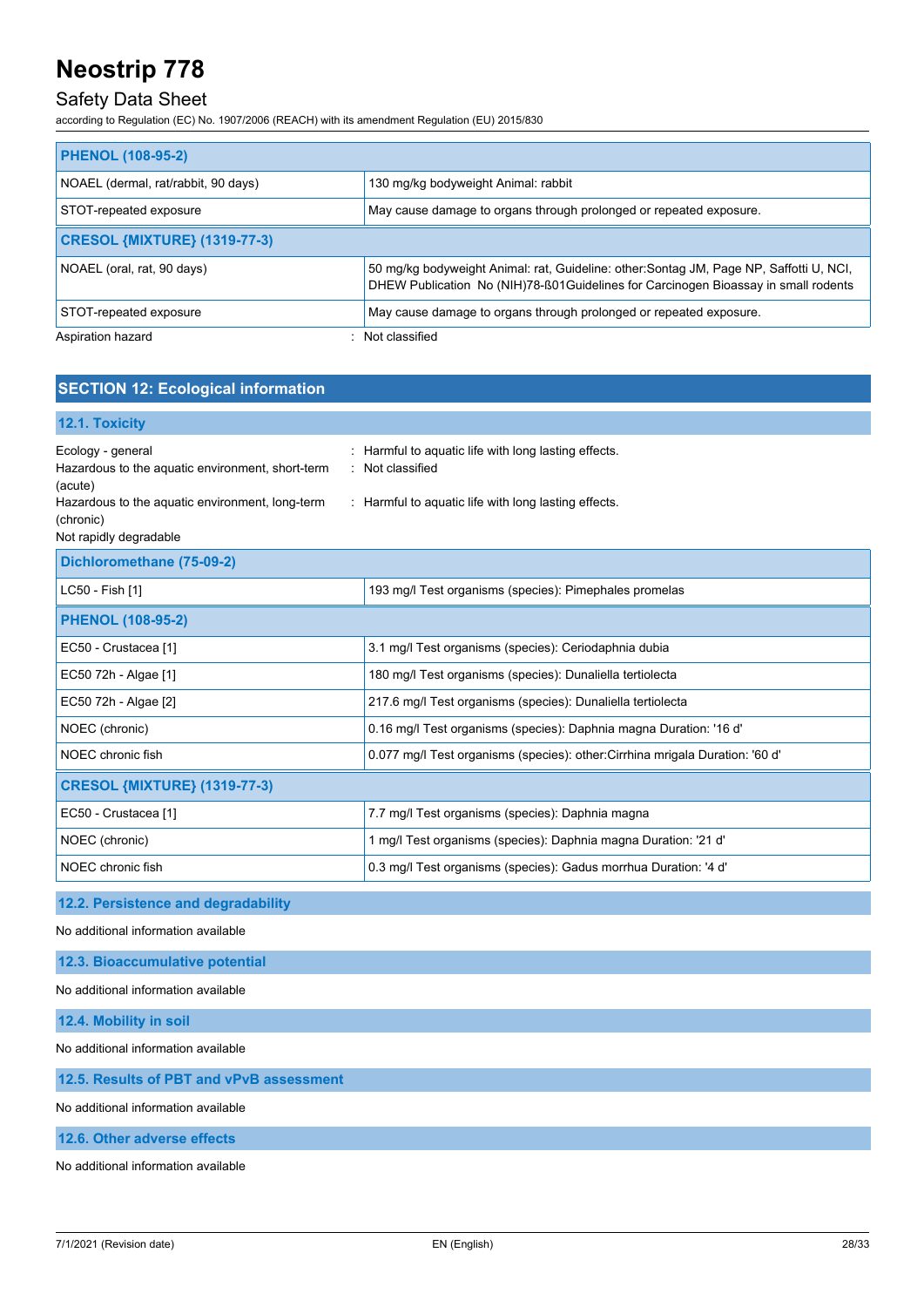### Safety Data Sheet

according to Regulation (EC) No. 1907/2006 (REACH) with its amendment Regulation (EU) 2015/830

### **SECTION 13: Disposal considerations**

#### **13.1. Waste treatment methods**

Waste treatment methods : Dispose of contents/container in accordance with licensed collector's sorting instructions.

### **SECTION 14: Transport information**

| In accordance with ADR / IMDG / IATA / ADN / RID                                                                           |                                                                                                                    |                                                                                                                    |                                                                                                                    |                                                                                                                    |  |
|----------------------------------------------------------------------------------------------------------------------------|--------------------------------------------------------------------------------------------------------------------|--------------------------------------------------------------------------------------------------------------------|--------------------------------------------------------------------------------------------------------------------|--------------------------------------------------------------------------------------------------------------------|--|
| <b>ADR</b>                                                                                                                 | <b>IMDG</b>                                                                                                        | <b>IATA</b>                                                                                                        | <b>ADN</b>                                                                                                         | <b>RID</b>                                                                                                         |  |
| 14.1. UN number                                                                                                            |                                                                                                                    |                                                                                                                    |                                                                                                                    |                                                                                                                    |  |
| <b>UN 2927</b>                                                                                                             | <b>UN 2927</b>                                                                                                     | <b>UN 2927</b>                                                                                                     | <b>UN 2927</b>                                                                                                     | <b>UN 2927</b>                                                                                                     |  |
| 14.2. UN proper shipping name                                                                                              |                                                                                                                    |                                                                                                                    |                                                                                                                    |                                                                                                                    |  |
| TOXIC LIQUID,<br>CORROSIVE, ORGANIC,<br>N.O.S. (POTASSIUM<br>HYDROXIDE:<br>Dichloromethane)                                | TOXIC LIQUID,<br>CORROSIVE, ORGANIC,<br>N.O.S. (POTASSIUM<br>HYDROXIDE;<br>Dichloromethane)                        | Toxic liquid, corrosive,<br>organic, n.o.s.<br>(POTASSIUM<br>HYDROXIDE:<br>Dichloromethane)                        | <b>TOXIC LIQUID,</b><br>CORROSIVE, ORGANIC,<br>N.O.S. (POTASSIUM<br>HYDROXIDE:<br>Dichloromethane)                 | TOXIC LIQUID,<br>CORROSIVE, ORGANIC,<br>N.O.S. (POTASSIUM<br>HYDROXIDE;<br>Dichloromethane)                        |  |
|                                                                                                                            | <b>Transport document description</b>                                                                              |                                                                                                                    |                                                                                                                    |                                                                                                                    |  |
| UN 2927 TOXIC LIQUID.<br>CORROSIVE, ORGANIC,<br>N.O.S. (POTASSIUM<br>HYDROXIDE:<br>Dichloromethane), 6.1 (8),<br>II, (D/E) | UN 2927 TOXIC LIQUID.<br>CORROSIVE, ORGANIC,<br>N.O.S. (POTASSIUM<br>HYDROXIDE;<br>Dichloromethane), 6.1 (8),<br>Ш | UN 2927 Toxic liquid,<br>corrosive, organic, n.o.s.<br>(POTASSIUM<br>HYDROXIDE;<br>Dichloromethane), 6.1 (8),<br>Ш | UN 2927 TOXIC LIQUID.<br>CORROSIVE, ORGANIC,<br>N.O.S. (POTASSIUM<br>HYDROXIDE;<br>Dichloromethane), 6.1 (8),<br>Ш | UN 2927 TOXIC LIQUID.<br>CORROSIVE, ORGANIC,<br>N.O.S. (POTASSIUM<br>HYDROXIDE;<br>Dichloromethane), 6.1 (8),<br>Ш |  |
| 14.3. Transport hazard class(es)                                                                                           |                                                                                                                    |                                                                                                                    |                                                                                                                    |                                                                                                                    |  |
| 6.1(8)                                                                                                                     | 6.1(8)                                                                                                             | 6.1(8)                                                                                                             | 6.1(8)                                                                                                             | 6.1(8)                                                                                                             |  |
|                                                                                                                            |                                                                                                                    |                                                                                                                    |                                                                                                                    |                                                                                                                    |  |
| 14.4. Packing group                                                                                                        |                                                                                                                    |                                                                                                                    |                                                                                                                    |                                                                                                                    |  |
| $\mathbf{H}$                                                                                                               | $\mathbf{H}$                                                                                                       | $\mathbf{II}$                                                                                                      | $\mathbf{H}$                                                                                                       | $\mathbf{H}$                                                                                                       |  |
| <b>14.5. Environmental hazards</b>                                                                                         |                                                                                                                    |                                                                                                                    |                                                                                                                    |                                                                                                                    |  |
| Dangerous for the<br>environment: No                                                                                       | Dangerous for the<br>environment: No<br>Marine pollutant: No                                                       | Dangerous for the<br>environment: No                                                                               | Dangerous for the<br>environment: No                                                                               | Dangerous for the<br>environment: No                                                                               |  |
| No supplementary information available                                                                                     |                                                                                                                    |                                                                                                                    |                                                                                                                    |                                                                                                                    |  |
| 14.6. Special precautions for user                                                                                         |                                                                                                                    |                                                                                                                    |                                                                                                                    |                                                                                                                    |  |

| Classification code (ADR)                           | $:$ TC1        |
|-----------------------------------------------------|----------------|
| Special provisions (ADR)                            | : 274          |
| Limited quantities (ADR)                            | : 100ml        |
| Excepted quantities (ADR)                           | E4             |
| Packing instructions (ADR)                          | : P001, IBC02  |
| Mixed packing provisions (ADR)                      | : MP15         |
| Portable tank and bulk container instructions (ADR) | $:$ T11        |
| Portable tank and bulk container special provisions | $:$ TP2, TP27  |
| (ADR)                                               |                |
| Tank code (ADR)                                     | $\cdot$ 14BH   |
| Tank special provisions (ADR)                       | $:$ TU15, TE19 |
|                                                     |                |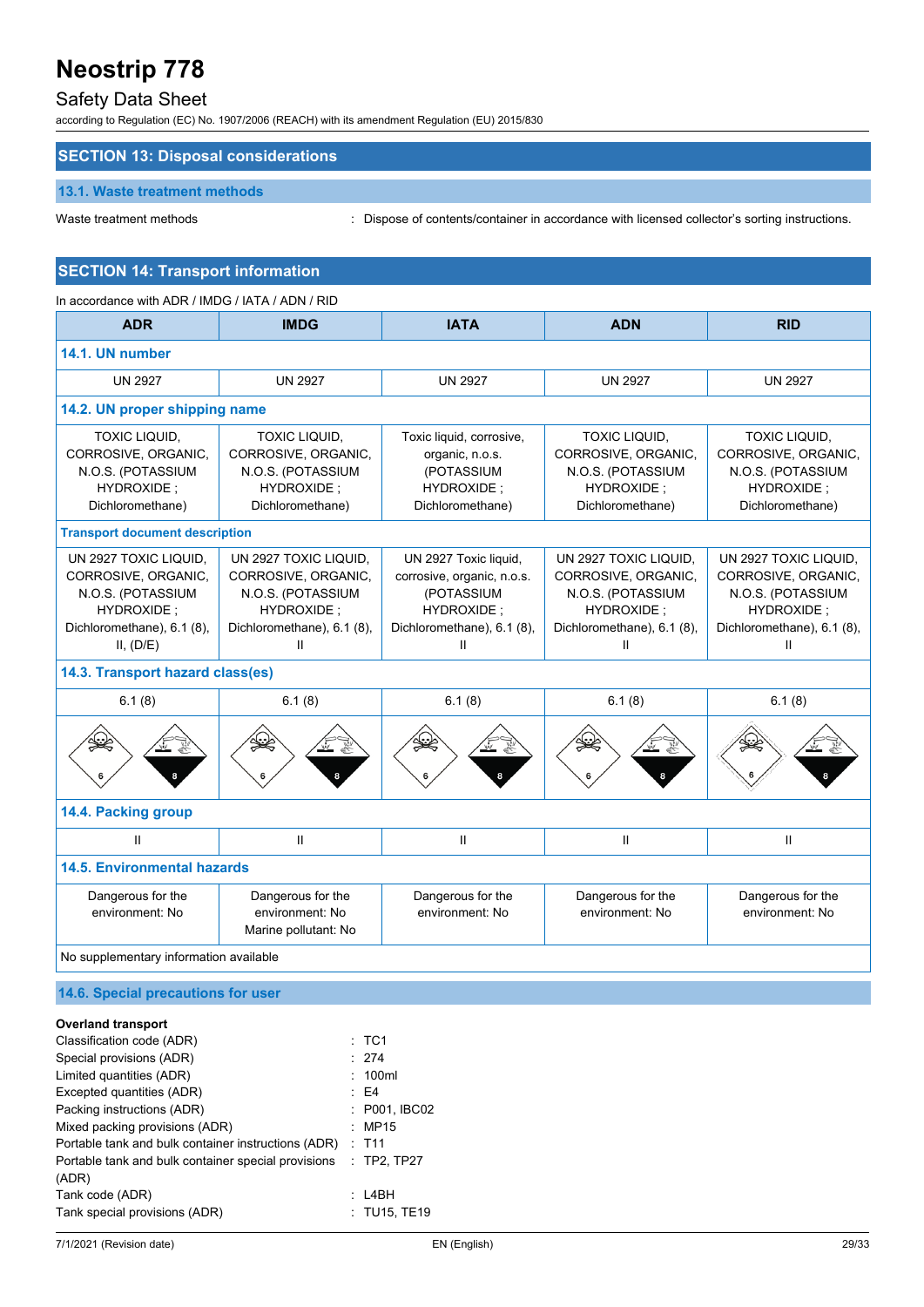## Safety Data Sheet

| Vehicle for tank carriage                                                               | : AT                                                                                                        |
|-----------------------------------------------------------------------------------------|-------------------------------------------------------------------------------------------------------------|
| Transport category (ADR)                                                                | $\therefore$ 2                                                                                              |
| Special provisions for carriage - Loading, unloading : CV13, CV28<br>and handling (ADR) |                                                                                                             |
| Special provisions for carriage - Operation (ADR)                                       | : S9, S19                                                                                                   |
| Hazard identification number (Kemler No.)                                               | : 68                                                                                                        |
| Orange plates                                                                           | 68                                                                                                          |
|                                                                                         |                                                                                                             |
|                                                                                         | 2927                                                                                                        |
| Tunnel restriction code (ADR)                                                           | : D/E                                                                                                       |
| EAC code                                                                                | : 2XE                                                                                                       |
| APP code                                                                                | $\therefore$ B                                                                                              |
|                                                                                         |                                                                                                             |
| <b>Transport by sea</b><br>Special provisions (IMDG)                                    | : 274                                                                                                       |
| Limited quantities (IMDG)                                                               | $: 100$ ml                                                                                                  |
| Excepted quantities (IMDG)                                                              | E4<br>÷.                                                                                                    |
| Packing instructions (IMDG)                                                             | : P001                                                                                                      |
| IBC packing instructions (IMDG)                                                         | : IBCO2                                                                                                     |
| Tank instructions (IMDG)                                                                | $:$ T11                                                                                                     |
| Tank special provisions (IMDG)                                                          | : TP2, TP27                                                                                                 |
| EmS-No. (Fire)                                                                          | : F-A                                                                                                       |
| EmS-No. (Spillage)                                                                      | $: S-B$                                                                                                     |
| Stowage category (IMDG)                                                                 | B<br>÷.                                                                                                     |
| Stowage and handling (IMDG)                                                             | $:$ SW2                                                                                                     |
| Properties and observations (IMDG)                                                      | : Toxic if swallowed, by skin contact or by inhalation. Causes burns to skin, eyes and mucous<br>membranes. |
|                                                                                         |                                                                                                             |
| Air transport                                                                           |                                                                                                             |
| PCA Excepted quantities (IATA)                                                          | E4                                                                                                          |
| PCA Limited quantities (IATA)                                                           | : Y640                                                                                                      |
| PCA limited quantity max net quantity (IATA)                                            | $\therefore$ 0.5L                                                                                           |
| PCA packing instructions (IATA)                                                         | : 653                                                                                                       |
| PCA max net quantity (IATA)                                                             | : 1L                                                                                                        |
| CAO packing instructions (IATA)                                                         | 660                                                                                                         |
| CAO max net quantity (IATA)                                                             | : 30L                                                                                                       |
| Special provisions (IATA)                                                               | : A4, A137                                                                                                  |
| ERG code (IATA)                                                                         | :6C                                                                                                         |
| Inland waterway transport                                                               |                                                                                                             |
| Classification code (ADN)                                                               | :TC1                                                                                                        |
| Special provisions (ADN)                                                                | : 274, 802                                                                                                  |
| Limited quantities (ADN)                                                                | 100 ml                                                                                                      |
| Excepted quantities (ADN)                                                               | E4                                                                                                          |
| Equipment required (ADN)                                                                | $:$ PP, EP, TOX, A                                                                                          |
| Ventilation (ADN)                                                                       | $\therefore$ VE02                                                                                           |
| Number of blue cones/lights (ADN)                                                       | $\therefore$ 2                                                                                              |
| <b>Rail transport</b>                                                                   |                                                                                                             |
| Classification code (RID)                                                               | $:$ TC1                                                                                                     |
| Special provisions (RID)                                                                | 274                                                                                                         |
| Limited quantities (RID)                                                                | 100ml                                                                                                       |
| Excepted quantities (RID)                                                               | E4                                                                                                          |
| Packing instructions (RID)                                                              | P001, IBC02                                                                                                 |
| Mixed packing provisions (RID)                                                          | : MP15                                                                                                      |
| Portable tank and bulk container instructions (RID)                                     | $\therefore$ T11                                                                                            |
| Portable tank and bulk container special provisions                                     | : TP2, TP27                                                                                                 |
| (RID)                                                                                   |                                                                                                             |
| Tank codes for RID tanks (RID)                                                          | : L4BH                                                                                                      |
| Special provisions for RID tanks (RID)<br>Transport category (RID)                      | : TU15<br>$\therefore$ 2                                                                                    |
|                                                                                         |                                                                                                             |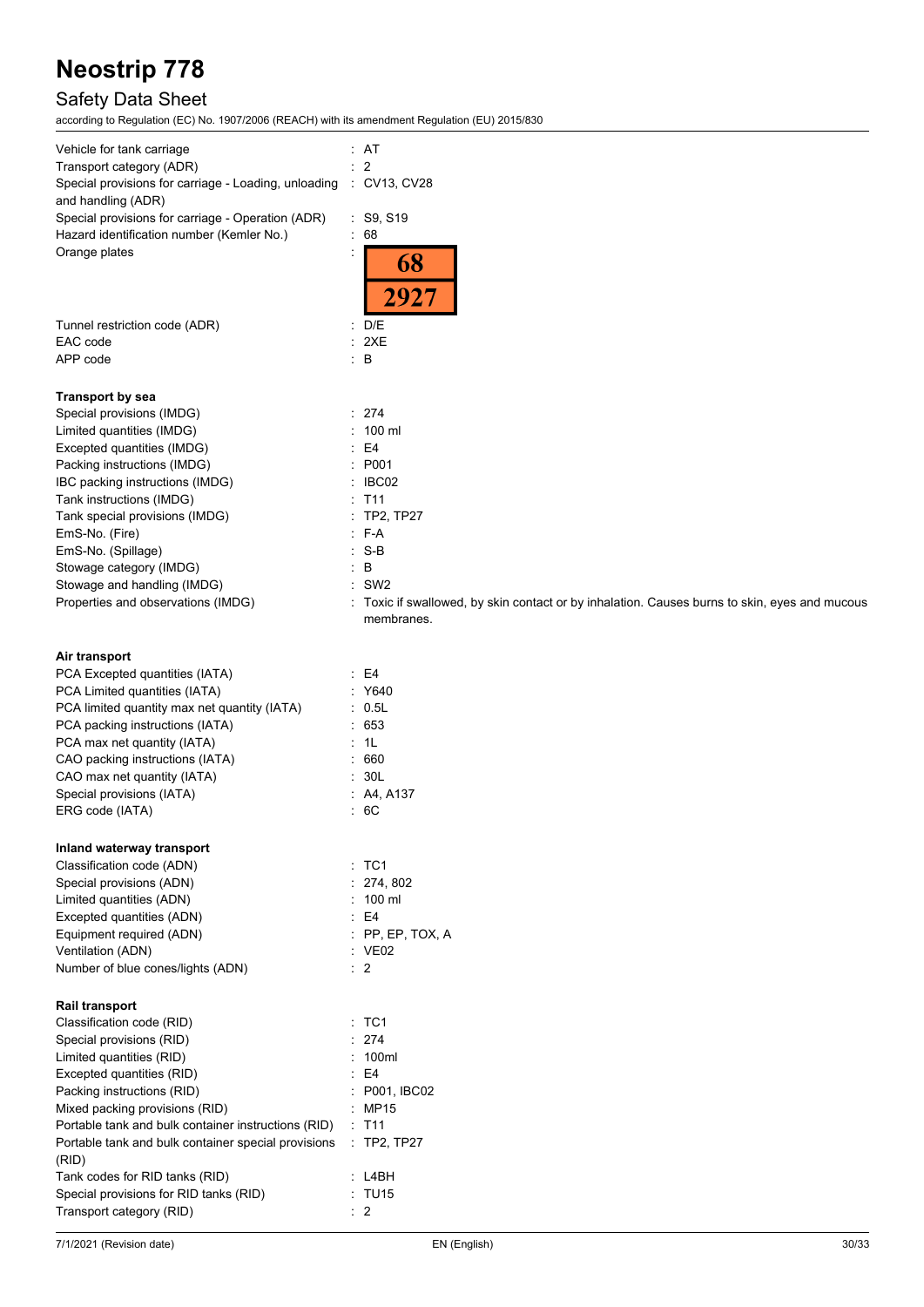### Safety Data Sheet

according to Regulation (EC) No. 1907/2006 (REACH) with its amendment Regulation (EU) 2015/830

| Special provisions for carriage - Loading, unloading : CW13, CW28, CW31 |                  |
|-------------------------------------------------------------------------|------------------|
| and handling (RID)                                                      |                  |
| Colis express (express parcels) (RID)                                   | $\therefore$ CE5 |
| Hazard identification number (RID)                                      | : 68             |
|                                                                         |                  |

**14.7. Transport in bulk according to Annex II of Marpol and the IBC Code**

#### Not applicable

### **SECTION 15: Regulatory information**

**15.1. Safety, health and environmental regulations/legislation specific for the substance or mixture**

#### **15.1.1. EU-Regulations**

Contains no REACH substances with Annex XVII restrictions

Contains no substance on the REACH candidate list

Contains no REACH Annex XIV substances

Contains no substance subject to Regulation (EU) No 649/2012 of the European Parliament and of the Council of 4 July 2012 concerning the export and import of hazardous chemicals.

Contains no substance subject to Regulation (EU) No 2019/1021 of the European Parliament and of the Council of 20 June 2019 on persistent organic pollutants

Contains no substance subject to Regulation (EU) 2019/1148 of the European Parliament and of the Council of 20 June 2019 on the marketing and use of explosives precursors.

#### **15.1.2. National regulations**

| <b>France</b>                |                                                                                                                                                                                                                                                                                                                                                                                                                                                                                                                                                                                                 |  |
|------------------------------|-------------------------------------------------------------------------------------------------------------------------------------------------------------------------------------------------------------------------------------------------------------------------------------------------------------------------------------------------------------------------------------------------------------------------------------------------------------------------------------------------------------------------------------------------------------------------------------------------|--|
| <b>Occupational diseases</b> |                                                                                                                                                                                                                                                                                                                                                                                                                                                                                                                                                                                                 |  |
| <b>Code</b>                  | <b>Description</b>                                                                                                                                                                                                                                                                                                                                                                                                                                                                                                                                                                              |  |
| RG 12                        | Occupational diseases caused by the halogenated aliphatic hydrocarbons listed below: dichloromethane;<br>trichloromethane; tribromomethane; triiodomethane; tetrabromomethane; chloroethane; 1,1-dichloroethane; 1,2-<br>dichloroethane; 1,2-dibromoethane; 1,1,1-trichloroethane; 2-bromopropane; 1,2-dichloropropane; trichlorethylene;<br>tetrachlorethylene; dichloroacetylene; trichlorofluoromethane; 1,1,2,2-tetrachloro-1,2-difluoroethane; 1,1,1-trichloro-<br>2.2.2-trifluoroethane; 1.1-dichloro-2.2.2-trifluoroethane; 1.2-dichloro-1.1-difluoroethane; 1.1-dichloro-1-fluoroethane |  |

#### **Germany**

| OUTHAITY                                                                             |                                                                                                                                                                                                                                                                                                                                        |
|--------------------------------------------------------------------------------------|----------------------------------------------------------------------------------------------------------------------------------------------------------------------------------------------------------------------------------------------------------------------------------------------------------------------------------------|
| <b>Employment restrictions</b>                                                       | : Observe restrictions according Act on the Protection of Working Mothers (MuSchG)<br>Observe restrictions according Act on the Protection of Young People in Employment<br>(JArbSchG)                                                                                                                                                 |
| Water hazard class (WGK)                                                             | : WGK 3, Highly hazardous to water (Classification according to AwSV, Annex 1)                                                                                                                                                                                                                                                         |
| Hazardous Incident Ordinance (12. BImSchV)                                           | : Is not subject of the Hazardous Incident Ordinance (12. BImSchV)                                                                                                                                                                                                                                                                     |
| List of sensitizing substances (TRGS 907)                                            | : Contains sensitizing substances according TRGS 907                                                                                                                                                                                                                                                                                   |
| <b>Netherlands</b>                                                                   |                                                                                                                                                                                                                                                                                                                                        |
| SZW-lijst van kankerverwekkende stoffen<br>SZW-lijst van mutagene stoffen            | : DISTILLATE PHENOLS - TAR ACIDS, POLYALKYLPHENOL FRACTION is listed<br>DISTILLATE PHENOLS - TAR ACIDS, POLYALKYLPHENOL FRACTION is listed                                                                                                                                                                                             |
| NIET-limitatieve lijst van voor de voortplanting<br>giftige stoffen - Borstvoeding   | : None of the components are listed                                                                                                                                                                                                                                                                                                    |
| NIET-limitatieve lijst van voor de voortplanting<br>giftige stoffen - Vruchtbaarheid | : None of the components are listed                                                                                                                                                                                                                                                                                                    |
| NIET-limitatieve lijst van voor de voortplanting<br>giftige stoffen - Ontwikkeling   | : None of the components are listed                                                                                                                                                                                                                                                                                                    |
| <b>Denmark</b>                                                                       |                                                                                                                                                                                                                                                                                                                                        |
| Danish National Regulations                                                          | : Young people below the age of 18 years are not allowed to use the product<br>Pregnant/breastfeeding women working with the product must not be in direct contact with<br>the product<br>The requirements from the Danish Working Environment Authorities regarding work with<br>carcinogens must be followed during use and disposal |
| Switzerland                                                                          |                                                                                                                                                                                                                                                                                                                                        |
| Storage class (LK)                                                                   | : LK 6.1 - Toxic materials                                                                                                                                                                                                                                                                                                             |
|                                                                                      |                                                                                                                                                                                                                                                                                                                                        |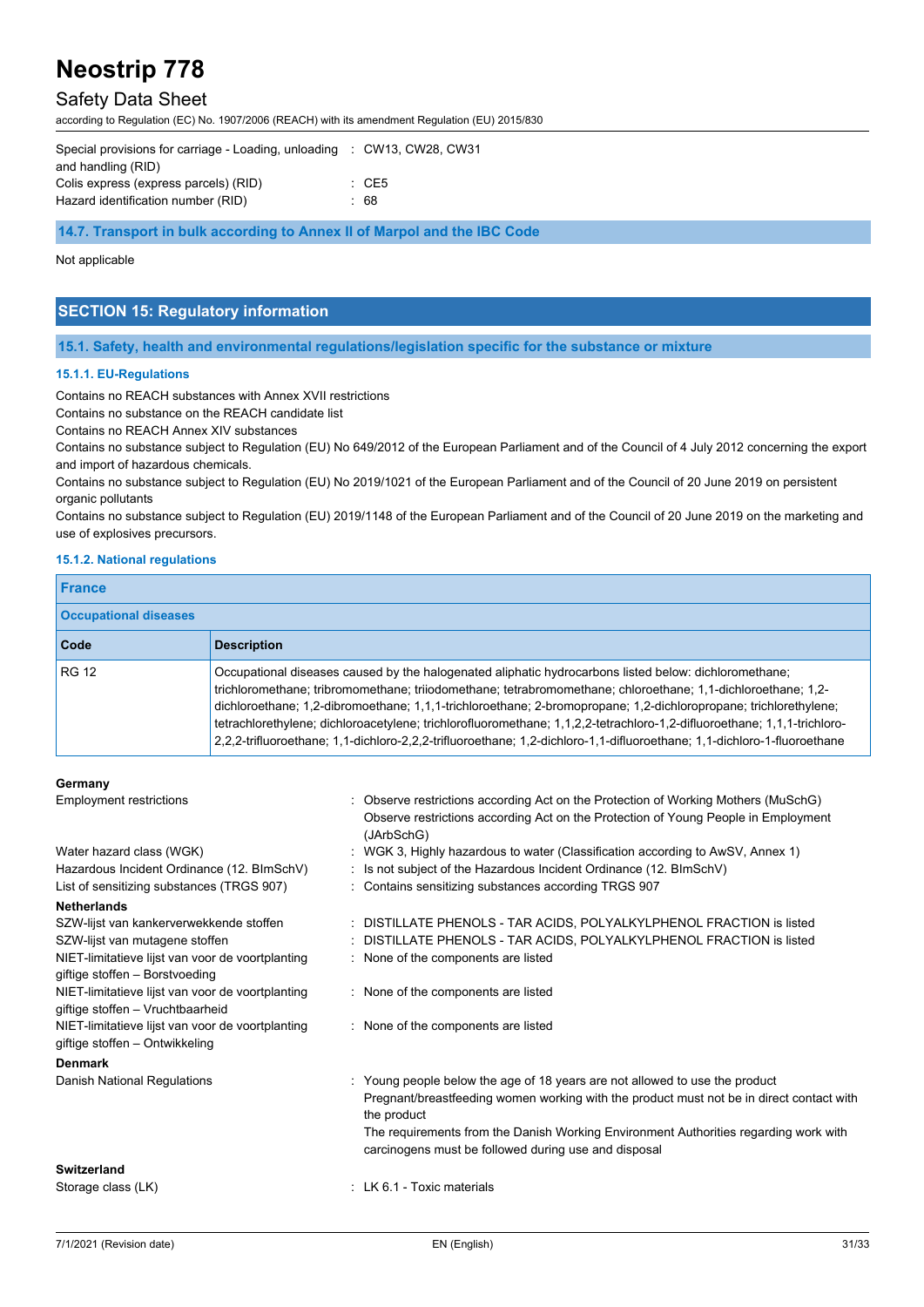### Safety Data Sheet

according to Regulation (EC) No. 1907/2006 (REACH) with its amendment Regulation (EU) 2015/830

### **15.2. Chemical safety assessment**

No chemical safety assessment has been carried out

### **SECTION 16: Other information**

| <b>Abbreviations and acronyms:</b> |                                                                                                 |  |
|------------------------------------|-------------------------------------------------------------------------------------------------|--|
| <b>ADN</b>                         | European Agreement concerning the International Carriage of Dangerous Goods by Inland Waterways |  |
| <b>ADR</b>                         | European Agreement concerning the International Carriage of Dangerous Goods by Road             |  |
| <b>ATE</b>                         | <b>Acute Toxicity Estimate</b>                                                                  |  |
| <b>BCF</b>                         | <b>Bioconcentration factor</b>                                                                  |  |
| <b>BLV</b>                         | <b>Biological limit value</b>                                                                   |  |
| <b>BOD</b>                         | Biochemical oxygen demand (BOD)                                                                 |  |
| COD                                | Chemical oxygen demand (COD)                                                                    |  |
| <b>DMEL</b>                        | Derived Minimal Effect level                                                                    |  |
| <b>DNEL</b>                        | Derived-No Effect Level                                                                         |  |
| EC-No.                             | European Community number                                                                       |  |
| <b>EC50</b>                        | Median effective concentration                                                                  |  |
| EN                                 | European Standard                                                                               |  |
| <b>IARC</b>                        | International Agency for Research on Cancer                                                     |  |
| <b>IATA</b>                        | International Air Transport Association                                                         |  |
| <b>IMDG</b>                        | International Maritime Dangerous Goods                                                          |  |
| <b>LC50</b>                        | Median lethal concentration                                                                     |  |
| LD50                               | Median lethal dose                                                                              |  |
| <b>LOAEL</b>                       | Lowest Observed Adverse Effect Level                                                            |  |
| <b>NOAEC</b>                       | No-Observed Adverse Effect Concentration                                                        |  |
| <b>NOAEL</b>                       | No-Observed Adverse Effect Level                                                                |  |
| <b>NOEC</b>                        | No-Observed Effect Concentration                                                                |  |
| OECD                               | Organisation for Economic Co-operation and Development                                          |  |
| <b>OEL</b>                         | Occupational Exposure Limit                                                                     |  |
| <b>PBT</b>                         | Persistent Bioaccumulative Toxic                                                                |  |
| <b>PNEC</b>                        | Predicted No-Effect Concentration                                                               |  |
| <b>RID</b>                         | Regulations concerning the International Carriage of Dangerous Goods by Rail                    |  |
| SDS                                | Safety Data Sheet                                                                               |  |
| <b>STP</b>                         | Sewage treatment plant                                                                          |  |
| ThOD                               | Theoretical oxygen demand (ThOD)                                                                |  |
| TLM                                | Median Tolerance Limit                                                                          |  |
| VOC                                | Volatile Organic Compounds                                                                      |  |
| CAS-No.                            | Chemical Abstract Service number                                                                |  |
| N.O.S.                             | Not Otherwise Specified                                                                         |  |
| vPvB                               | Very Persistent and Very Bioaccumulative                                                        |  |
| ED                                 | Endocrine disrupting properties                                                                 |  |
|                                    |                                                                                                 |  |